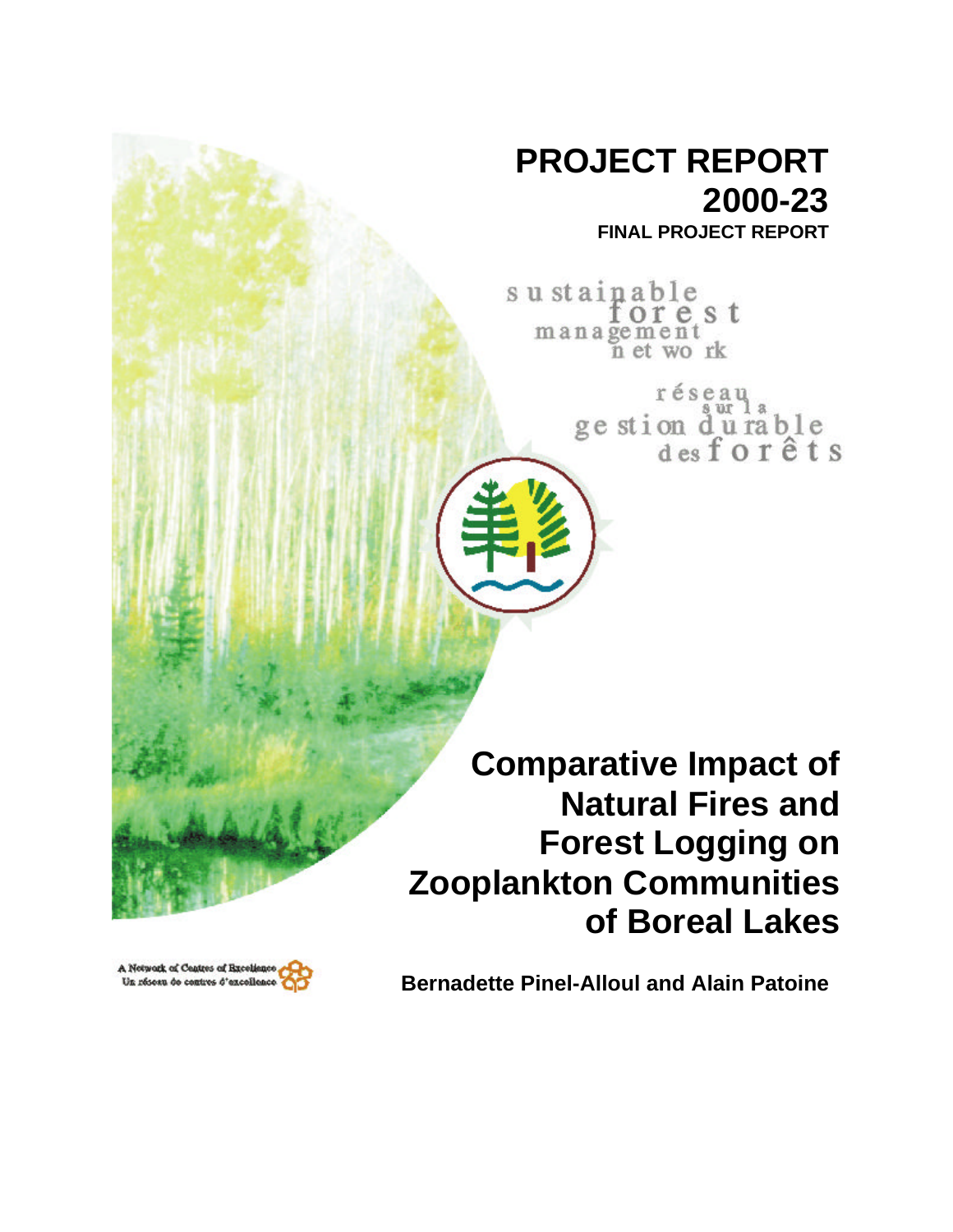For copies of this or other SFM publications contact:

Sustainable Forest Management Network G208 Biological Sciences Building University of Alberta Edmonton, Alberta, T6G 2E9 Ph: (780) 492 6659 Fax: (780) 492 8160 http://www.ualberta.ca/sfm/

ISBN 1-55261-083-7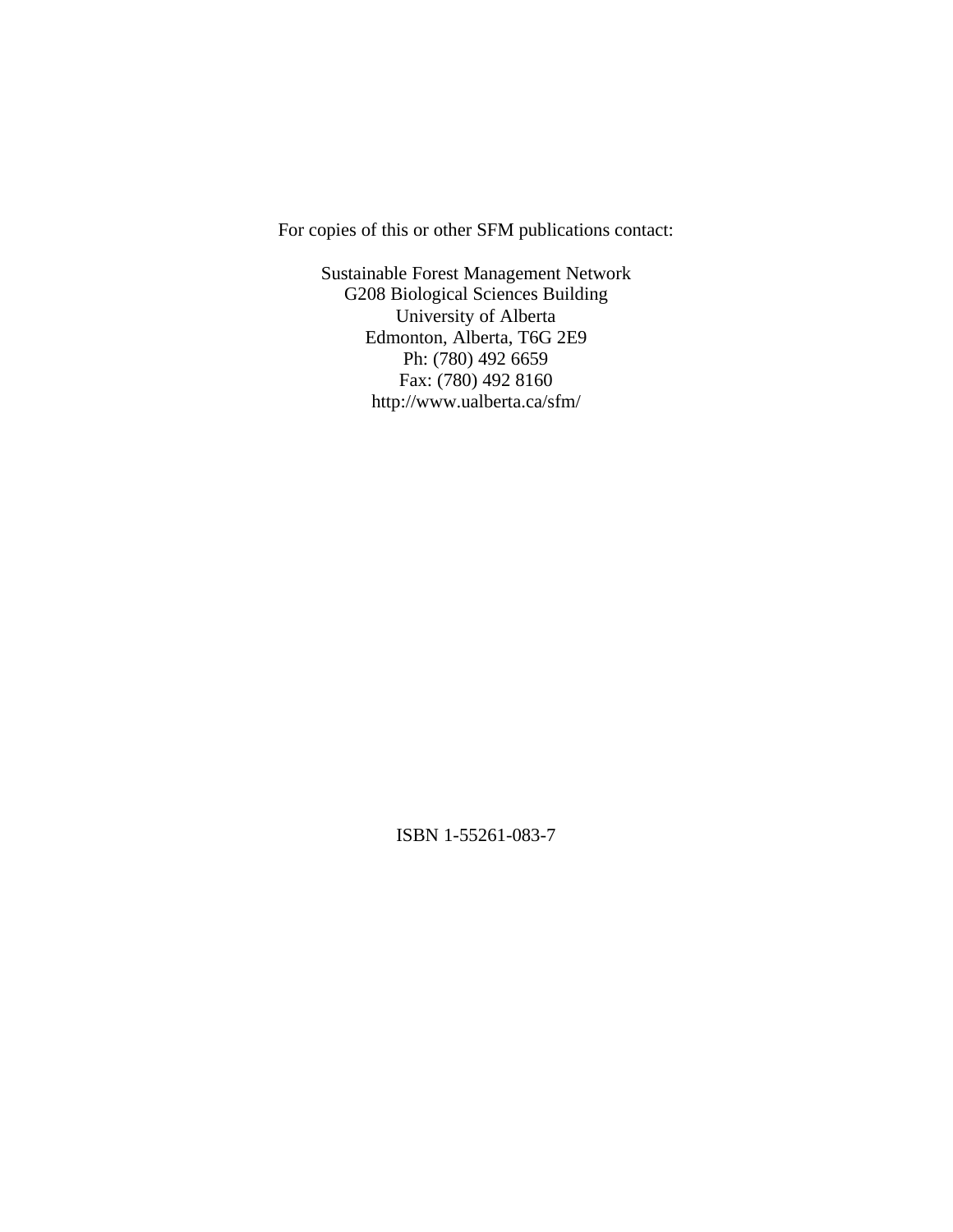# **Comparative Impact of Natural Fires and Forest Logging on Zooplankton Communities of Boreal Lakes**

by

# **Bernadette Pinel-Alloul and Alain Patoine**

Département de Sciences biologiques Université de Montréal C.P. 6128, Succ. Centre ville Montréal (Québec) Canada H3C 3J7

# **August 2000**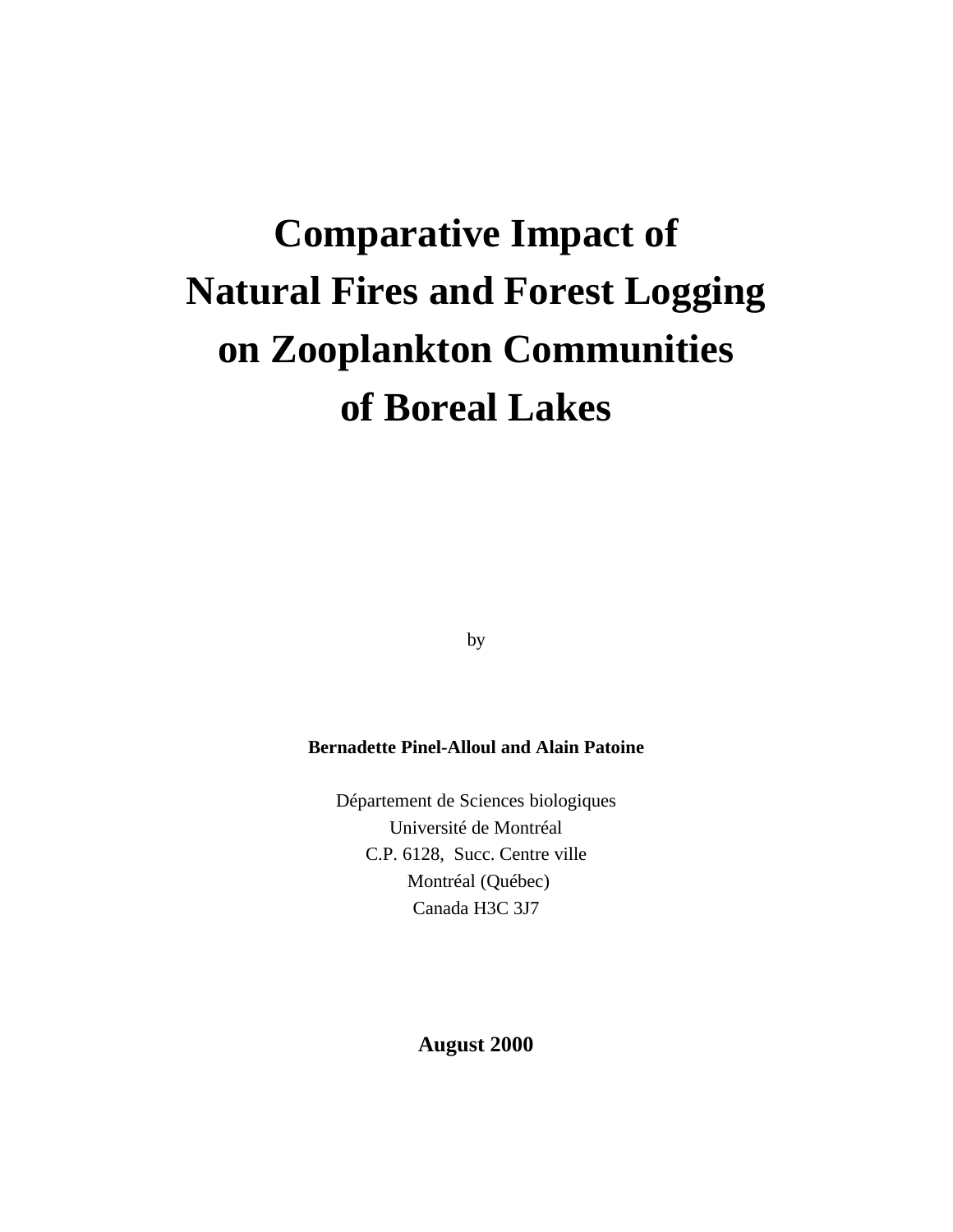# **ABSTRACT**

The goal of the research project was to determine if natural fires and forest logging have a significant impact on zooplankton biomass, biodiversity, species assemblages, and size spectra in lakes of the Canadian Boreal Shield. Wildfires and logging disturbances occurred in 1995. The research project was carried out from 1996 to 1998 in 38 lakes of the boreal forest in Québec: Twenty (20) lakes, undisturbed since 70 years, served as references; nine (9) lakes had 9-72% of their watershed logged and another 9 lakes had 50-100% of their watershed burnt. Three methodological approaches were used to determine zooplankton attributes: a) taxonomic analysis for zooplankton biomass, species richness and assemblages, b) analysis of size-fractionated limnoplankton ash-free dry weight, and c) determination of crustacean biovolume size spectra using an Optical Particle Counter (OPC). Our study reveals that natural fire and logging disturbances have different impacts on zooplankton community of boreal lakes. Natural fires increase zooplankton and limnoplankton biomass because of higher inputs of mineral nutrients (nitrates and phosphorus) from burnt watersheds. Burnt lakes supported on average 53-64% more biomass of cyclopoids and rotifers (or 59% more biomass of limnoplankton 100-200  $\mu$ m size fraction) than reference lakes the first 2 years after fire. In contrast, logging does not increase zooplankton biomass because of higher inputs of dissolved organic carbon from watershed which inhibit light transmission and biological production. Cut lakes supported on average 43% fewer biomass of calanoids than reference lakes during the first year after logging. The biomass of cladocerans and copepodite stages did not vary significantly among reference, cut and burnt lakes. The impacts of natural fire and logging on zooplankton biomass were more pronounced 2 years after disturbances. Impacts of wildfire and logging on zooplankton biodiversity and species assemblages, measured the first year following disturbances, are minor. Crustacean biovolumes in large size classes (1200-1500 µm) were higher in perturbed lakes, especially in burnt lakes. Zooplankton biomass and size spectra, as well as limnoplankton biomass are promising tools to monitor the effects of watershed disturbances by natural fire and logging on zooplankton communities in boreal lakes. However among-lake and seasonal changes in watershed and limnological characteristics are more important sources of variability in zooplankton biomass than watershed disturbances, and should be considered when assessing the environmental impacts of watershed disturbances on zooplankton in boreal lakes .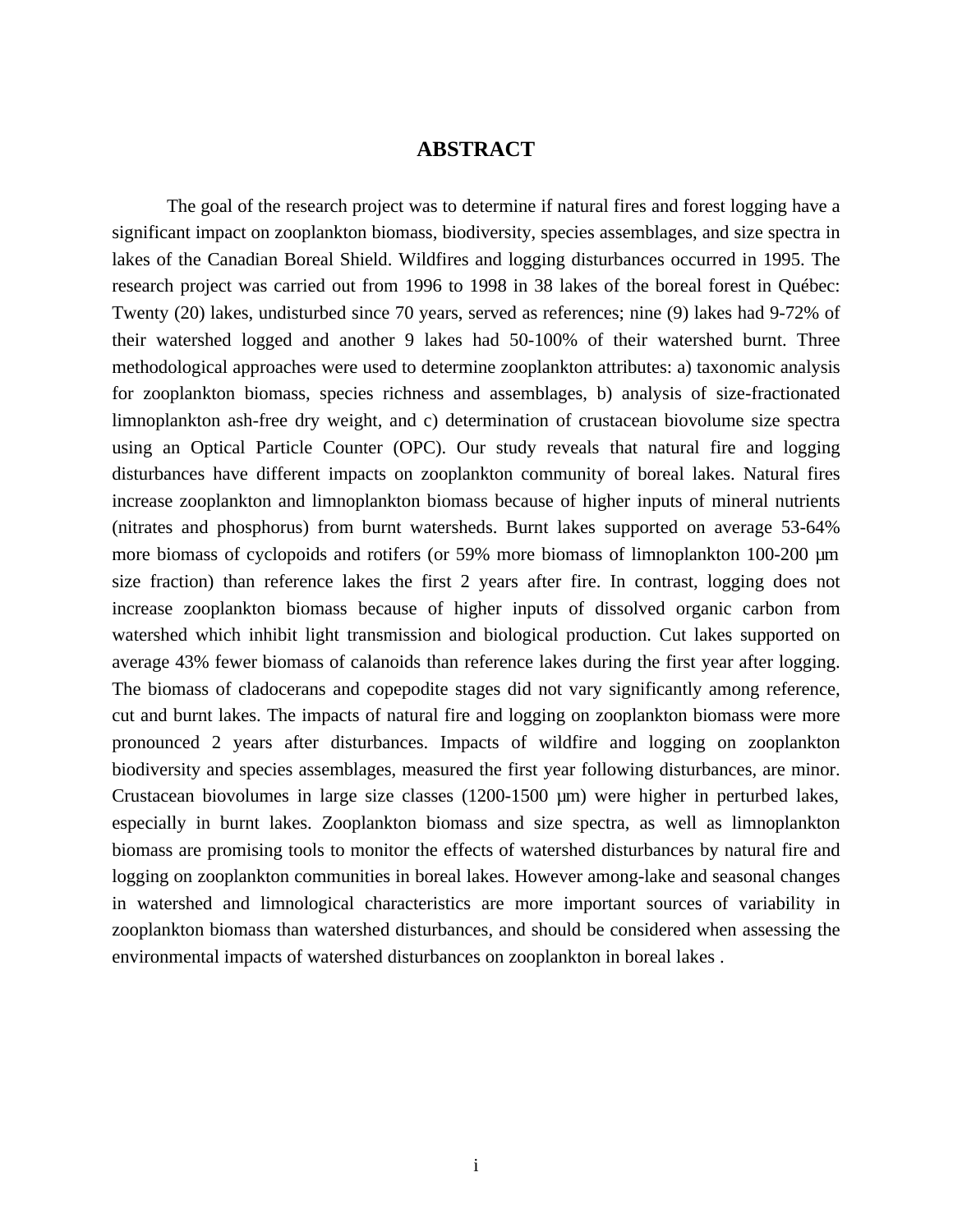# **ACKNOWLEDGEMENTS**

We thank Y. Barthélémy, C. Bouffard, E. Garcia, P. Lafrance, I. St-Onge, C. Miville-Deschênes, G. Méthot, E. Mangas and C. Blanchard for their field and laboratory assistance. We are also grateful to P. D'Arcy for his invaluable logistical support, and to R. Carignan and E. Prepas for the management and administration of the research program. This project was supported by grants from the Sustainable Forest Management Network Center of Excellence, and from the Natural Sciences and Engineering Research Council (NSERC) of Canada to B. Pinel-Alloul.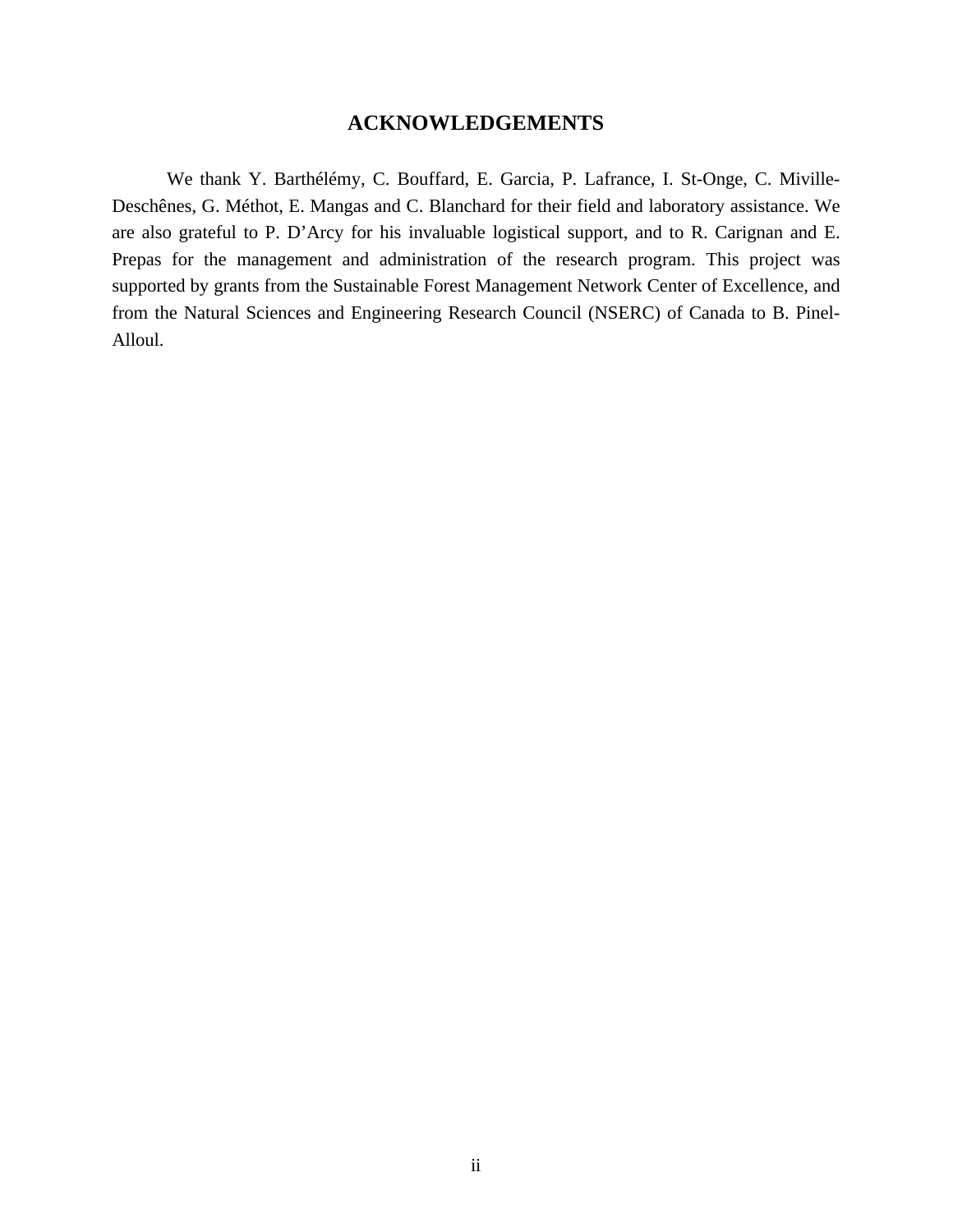# **INTRODUCTION**

Logging and natural fires are common disturbances of the Canadian boreal forest (Dansereau and Bergeron 1993; Natural Resources Canada 1996). New strategies in forest management are based on the assumption that emulating natural disturbances such as wildfires in logging practices will sustain forest dynamics and biodiversity (Hunter 1993). Such strategies, however, were developed without considering aquatic ecosystems which are expressive and abundant features of boreal forest landscapes. Comparing the impacts of wildfires and logging on aquatic ecosystems is a necessary step towards forest management practices that take into account the global impacts of logging on water quality and aquatic biota of forested lakes and streams.

Relatively few studies have documented and compared the effects of wildfires and logging on chemistry and biology of boreal lakes. Most studies were carried out in streams and reported increases in concentrations of particulate organic matter, phosphorus, nitrogen and ions after forest fires (Bayley et al. 1992) and clear-cutting (Likens et al. 1970; Nicholson et al. 1982). Assessment of changes in stream biota following watershed disturbances gave conflicting results. The biomass of macroinvertebrate communities has been shown to increase in some streams (Burton and Ulrich 1994) but not in others (Minshall et al. 1997). The comparative effects of wildfires and logging on lake biology are much less known relative to effects on stream biology. In some cases, logging was associated with increases in algal biomass (chlorophyll *a*) and primary production (Rask et al. 1993), moderate increases in cladoceran and copepod density (Rask et al. 1998), and decreases in catch and biomass per unit effort of brook trout (Bérubé and Lévesque 1995). In other cases, differences in chlorophyll *a*, total phosphorus and nitrogen, and dissolved organic carbon concentrations between logged and reference lakes were undetectable (Lehmann 1994).

A recent project carried out from 1995 to 1998 in Québec under the SFM Network of Excellence provided the first and unique opportunity to compare and model the impacts of fire and forest harvesting on water quality and biota in Boreal Shield lakes (Carignan et al. 1999). The main scientific publications resulting from this research program will be published on a special issue of the Canadian Journal of Fisheries and Aquatic Science in 2000. Studies reported on the comparative impacts of forest fire and harvesting on water quality (Carignan et al. 2000), runoff and element export from catchments (Lamontagne et al. 2000), pelagic and benthic algal biomass (Planas et al. 2000), zooplankton and limnoplankton biomass (Patoine et al. 2000a) and fish communities (St-Onge and Magnan 2000).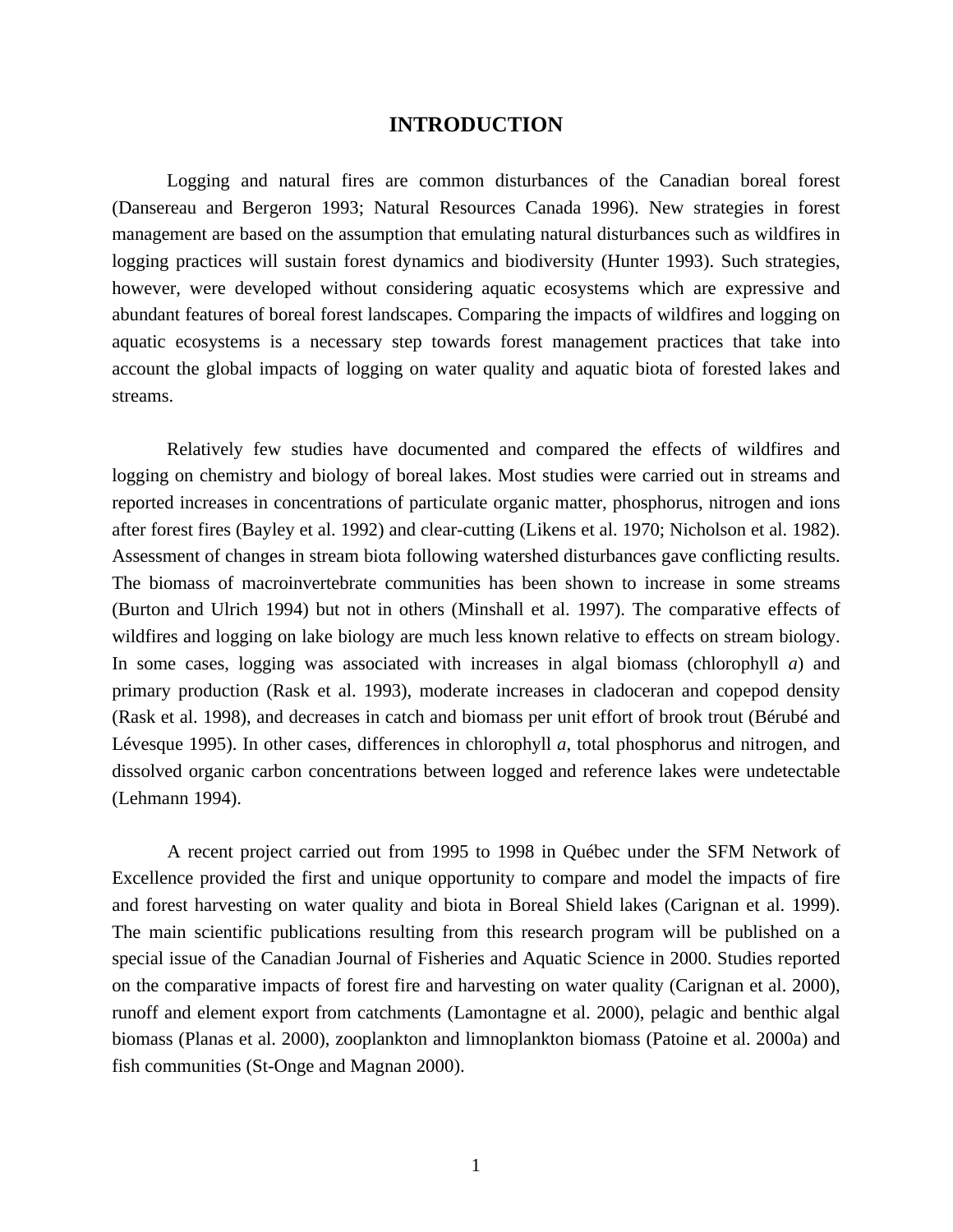Zooplankton is an essential component of lake biota: by grazing on the phytoplankton community, zooplankton can control algal biomass and size structure (Christoffersen et al. 1993) as well as phosphorus-chlorophyll *a* relationships (Mazumder 1994; Pace 1984), contribute to nutrient recycling (Lehman 1980), and increase water transparency (Lampert et al. 1986) and mixing depth (Mazumder et al. 1990). Zooplankton biomass in Canadian Boreal Shield lakes is positively related to the concentrations of nutrients (TP and TN) (Yan 1986). As nutrient inputs from watersheds significantly increase after deforestation (Carignan et al. 1999), this enrichment is susceptible to affect bottom-up interactions and plankton (phyto- and zooplankton). It is therefore likely, but yet unknown, that zooplankton biomass in logged and burnt lakes should be somewhat higher than in unperturbed reference lakes. Direct effects of logging or fires on fish communities, as reported for brook trout (Berubé and Lévesque 1995), may also indirectly influence zooplankton biomass and size structure. Furthermore, as fish yield and recruitment is strongly correlated to lake productivity and plankton food availability (Godbout and Peters 1988), any changes in zooplankton resources may thereafter impact sportfish populations.

The present study is the first to compare the effects of natural forest fires and clear-cut logging on different attributes of zooplankton communities in Canadian Boreal Shield lakes. We present the results of three years of zooplankton survey in 38 lakes of central Québec characterised by different watershed conditions: reference, cut and burnt. We predict that zooplankton and limnoplankton biomass will be higher in cut and burnt lakes than in reference lakes. We also assessed the comparative effects of natural fire and logging on zooplankton biodiversity and species assemblages at short term (first year after disturbances), and on crustacean biovolume and size spectra (first 2 years after disturbances). The relative influence of natural sources of variation (within- and among-lake, sampling months and years) and watershed conditions (reference, cut, burnt) on zooplankton attributes were evaluated, as well as the relationships between zooplankton community attributes and the intensity of disturbances, and lake environmental characteristics (water chemistry, nutrients, organic matter, and planktivory pressure). Preliminary results of the research are presented in Pinel-Alloul et al. (1998) and Patoine et al. (2000a).

# **STUDY SITE**

The data were collected in 38 headwater lakes on the Boreal Canadian Shield. All the lakes are located within a 30 000-km<sup>2</sup> area around Gouin reservoir in Québec (48°50'N, 75°00'W, Fig.1). This region has a typical temperate climate, where snow represents half of the annual precipitation (900-1000 mm). Mean annual runoff varied from 490 to 694 mm during the 3-year survey; runoff was high in 1997 and low in 1998 compared with its long-term average of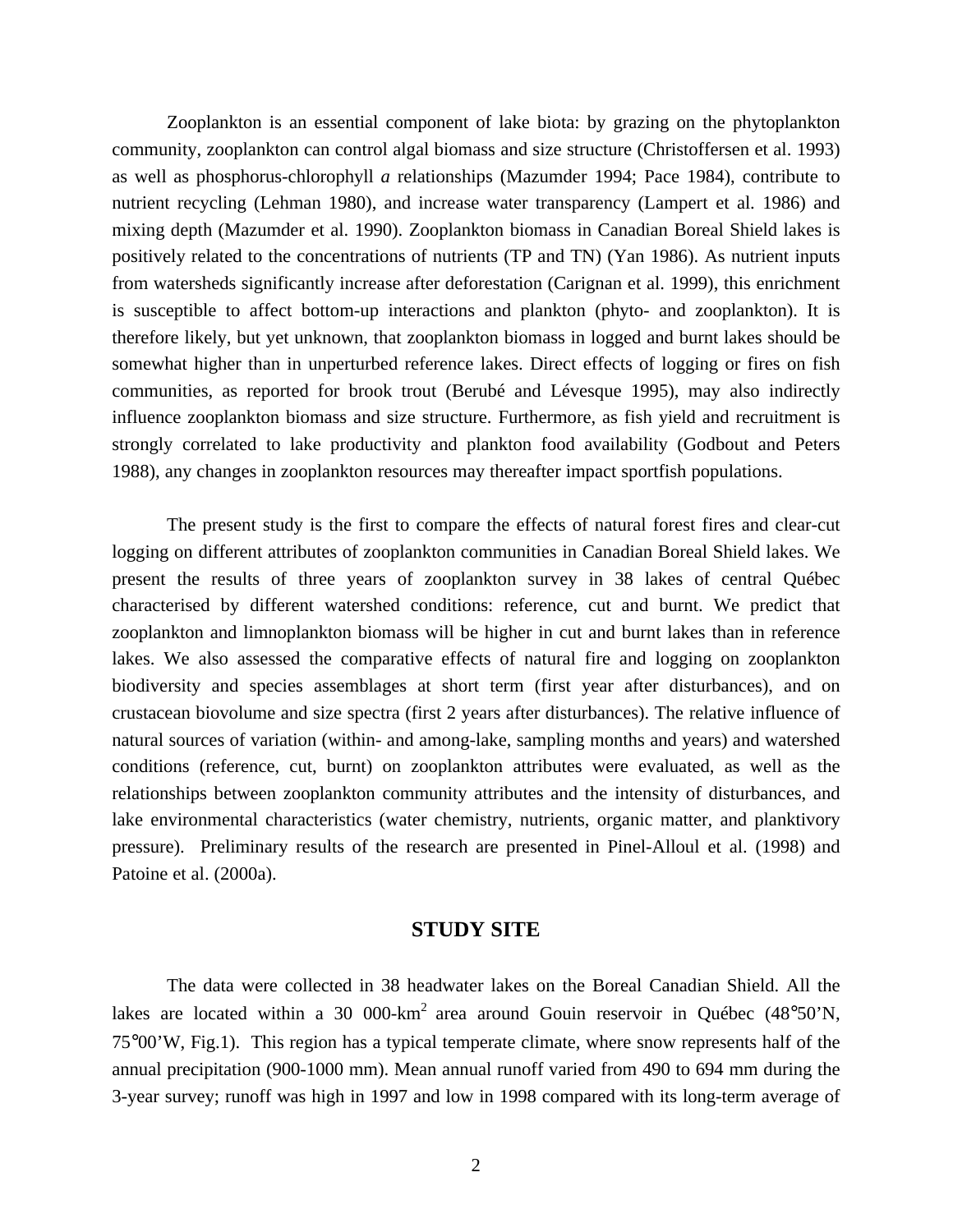586 mm (Lamontagne et al. 2000). The forest is primarily composed of black spruce (*Picea mariana*), balsam fir (*Abies balsamea*), jack pine (*Pinus divaricata*), white birch (*Betula papyrifera*), and trembling aspen (*Populus tremuloides*). The lakes were chosen according to three types of watershed conditions: 20 reference lakes with undisturbed watersheds (old-growth forest of at least 70 years); 9 "logged or cut" lakes, whose watersheds had undergone forest clear-cutting over 8 to 73% of their area, and 9 "burnt" lakes, whose watersheds had been severely burned by natural fires over 50 to 100% of their area (Fig.1). In logged lakes, a buffer strip of about 20 m had generally been left between cutting zones and lakes. Most fires and clearcuts occurred in 1995 (with the exception of lakes C24 and C2, which had been clear-cut in spring and summer 1994 respectively). Among the reference lakes chosen in 1996, four lakes had 5- to 24% of their catchment logged in winter 1996 or 1997. The lakes were selected on the basis of comparable size, basin morphometry, and catchment properties (Table 1). All the lakes were stratified during summer and their watershed slope ranged from 7.5 to 19.5% (mean = 11.1%). More details on lake selection, bedrock geology, landscape features, climate and vegetation are presented in Garcia and Carignan (1999) and Carignan et al. (2000).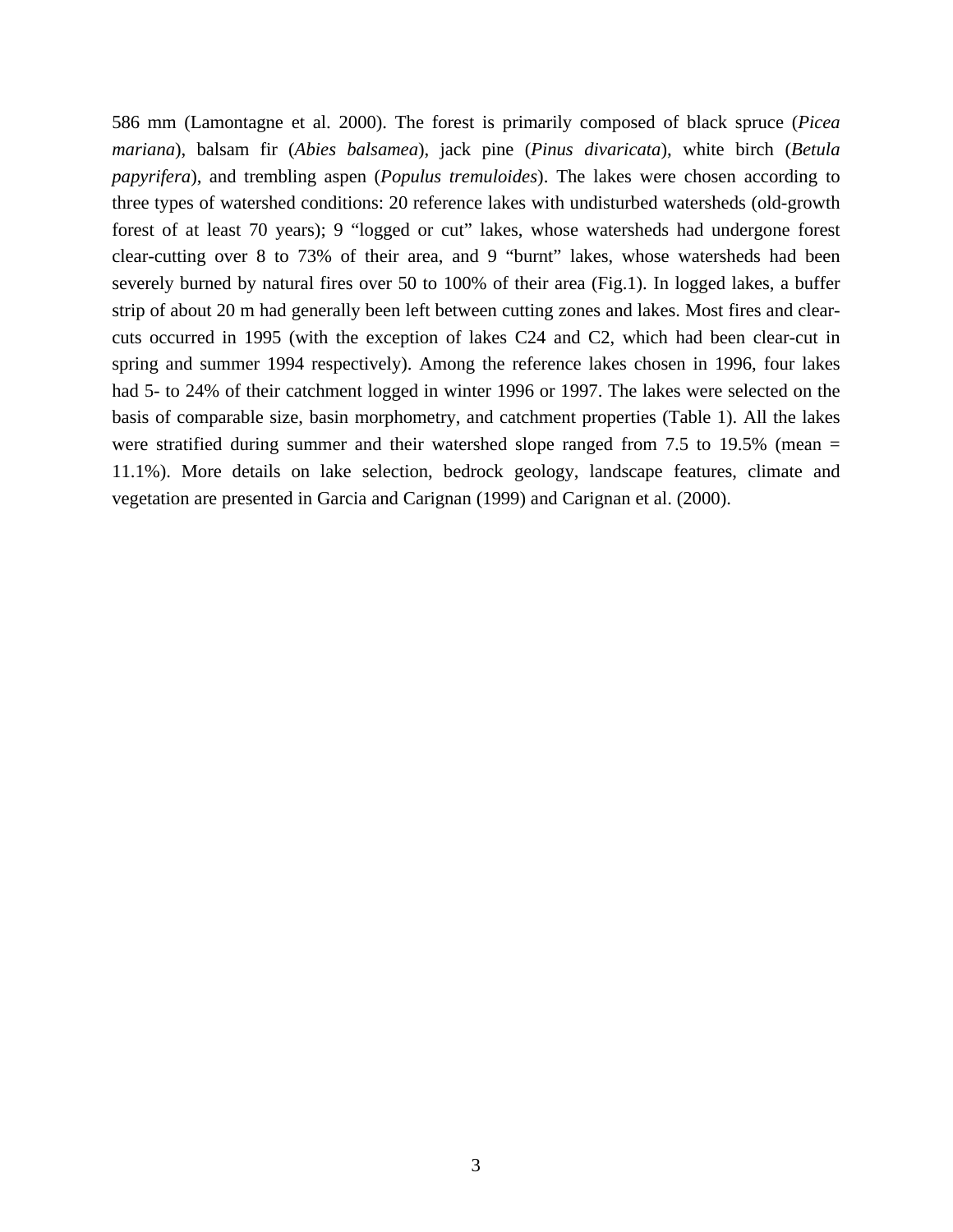Figure 1. Location of study lakes. Letters N and P before lake numbers refer to reference lakes (stars), C refers to cut lakes (circles), and F to burnt lakes (diamonds).

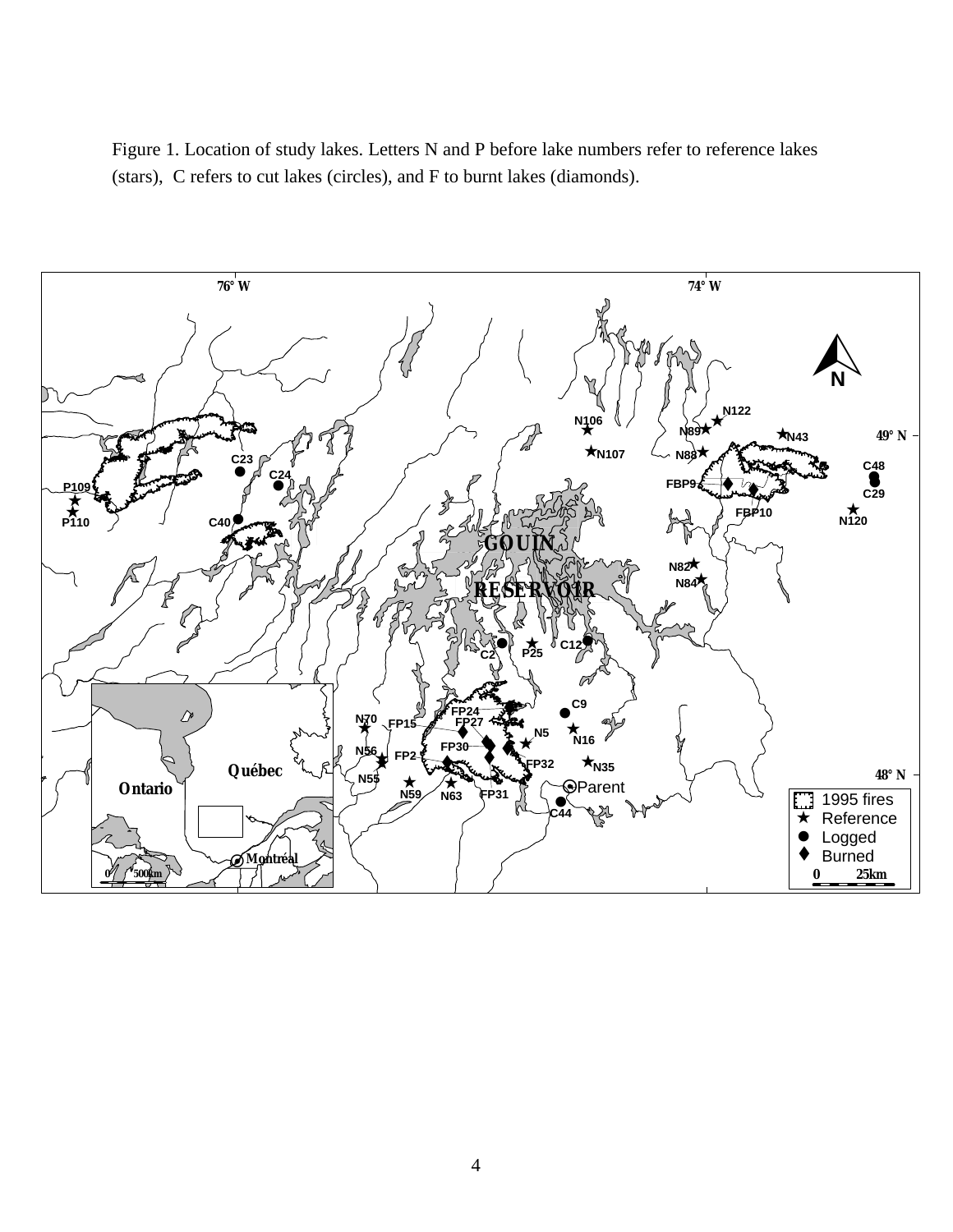Table 1. Characteristics of the 38 lakes and their watersheds for the three groups of watershed conditions. Mean (and ranges) values are based on three years of sampling for chemical variables (1996, 1997 and 1998) and two years for chaoborids (1996 and 1997). Fish abundances were based on catches in 1996 (17 lakes) and 1997 (21 lakes)

|                                            | Reference $(n = 20)$ | Cut $(n=9)$                 | Burnt $(n = 9)$  |
|--------------------------------------------|----------------------|-----------------------------|------------------|
| Maximum Depth (m)                          | $12(7-23)$           | $14(5-30)$                  | $15(10-20)$ †    |
| Lake Area (ha)                             | $44(14-81)$          | $34\ddagger(18-66\ddagger)$ | $40(17-64)$      |
| Drainage Ratio                             | $5.4(2.3-15.4)$      | $6.7(2.0-13.2)$             | $7.1(2.5-11.6)$  |
| % Watershed Area deforested                | 0%                   | 44% (7%-96%)                | 90% (50%-100%)   |
| <b>PH</b>                                  | $6.3(5.8-7.0)$       | $6.1(5.7-7.0)$              | $6.3(5.6-7.2)$   |
| $TP (\mu g \cdot L^{-1})$                  | $6.9(4.5-11.8)$      | $9.5(5.4-17.3)$             | $11.8(5.6-17.3)$ |
| TN $(\mu g \cdot L^{-1})$                  | 213 (118-332)        | 252 (160-386)               | $310(169 - 747)$ |
| $K+ (\mu g \cdot L^{-1})$                  | $232(64 - 516)$      | 521 (174–957)               | 754 (522-1152)   |
| DOC $(mg\bullet L^{-1})$                   | $5.1(2.5-9.1)$       | $7.5(2.7-13.2)$             | $6.0(3.0-9.3)$   |
| Chlorophyll a $(\mu g \cdot L^{-1})$       | $1.7(0.8-3.4)$       | $2.0(1.0-3.3)$              | $3.1(1.2-5.2)$   |
| Chaoborids (ind. $\cdot$ m <sup>-3</sup> ) | $27(0-478)$          | $39(0-400)$                 | $38(0-182)$      |
| Planktivores (CPUE)                        | 38 (0.3-206)         | $26(8-106)$                 | $36(0.1-128)$    |
| Piscivores (CPUE)                          | $2.8(0-16)$          | $3.1(0-9.3)$                | $4.7(0-13.6)$    |

† Excluding FP27: Max. Depth = 34 m

‡ Excluding C48: Lake Area = 231 ha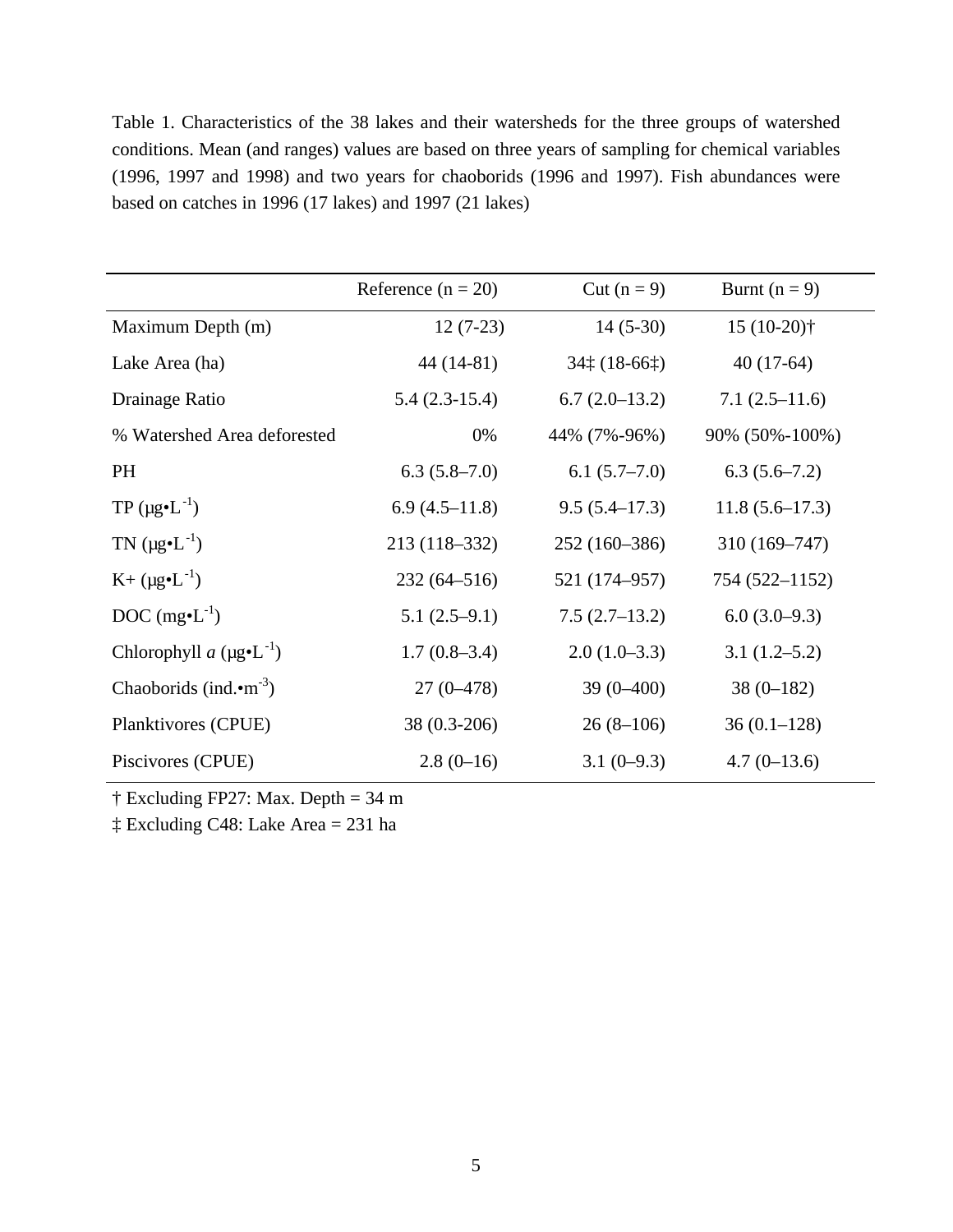# **SUMMARY OF METHODS AND DATA ANALYSES**

Detailed information on sampling design, field methods, laboratory procedures and statistical analyses used by co-researchers in the Québec project (SFM Network of Excellence) can be found in Pinel-Alloul et al. (1998), Carignan et al. (1999), Garcia and Carignan (1999), Carignan et al. (2000), Planas et al. (2000), Patoine et al. (2000a) and St Onge and Magnan (2000). Therefore, only a brief summary of methods used to study zooplankton responses to wildfires and logging is presented here.

#### **Field Sampling**

The lakes were accessed by hydroplane and sampling was done from the float. The lakes were sampled three times per year, in May-June, July and September of 1996, 1997 and 1998. All 38 lakes were sampled within a 5-days period, between 6:00 and 15:00. Water temperature and dissolved oxygen profiles were established at 0.5-m intervals with an electronic temperature/oxygen meter. Light attenuation and Secchi depth were also measured. Nutrient (TP, TN, NO3, NH4) dissolved organic carbon (DOC), chlorophyll *a* (Chl-a), and ions (K, Ca, Mg, Cl, SO4) concentrations were estimated in the euphotic zone (see Carignan et al. 2000, and Planas et al. 2000 for details on water chemistry and pelagic phytoplankton analysis). Zooplankton was sampled in triplicates at the deepest point of the lakes by vertical tows with a 53 µm mesh cantilevering net (Filion et al. 1993) from 1 m above the sediment to the surface. Filtered water volume varied between 80 and 1200 L depending on lake depth. Zooplankton was narcotised in the field with carbonated water and preserved in 4% formaldehyde. Fish collection and analysis are described in St-Onge and Magnan (2000).

# **Zooplankton analysis<sup>1</sup>**

-

In the laboratory, zooplankton samples were examined under a stereoscopic microscope to remove Chaoborus larvae which abundance was estimated. Thereafter, zooplankton samples were split into four equal fractions with a Folsom splitter. The first quarter was used for taxonomic analysis; the second quarter was used for size fractionation and organic mass determination of limnoplankton; the third quarter was used to estimate crustacean biovolume and size spectra; the fourth quarters were kept for later studies and reference material.

<sup>&</sup>lt;sup>1</sup> Taxonomic analysis of the zooplankton samples collected during the second (1997) and third (1998) years of the study is in completion.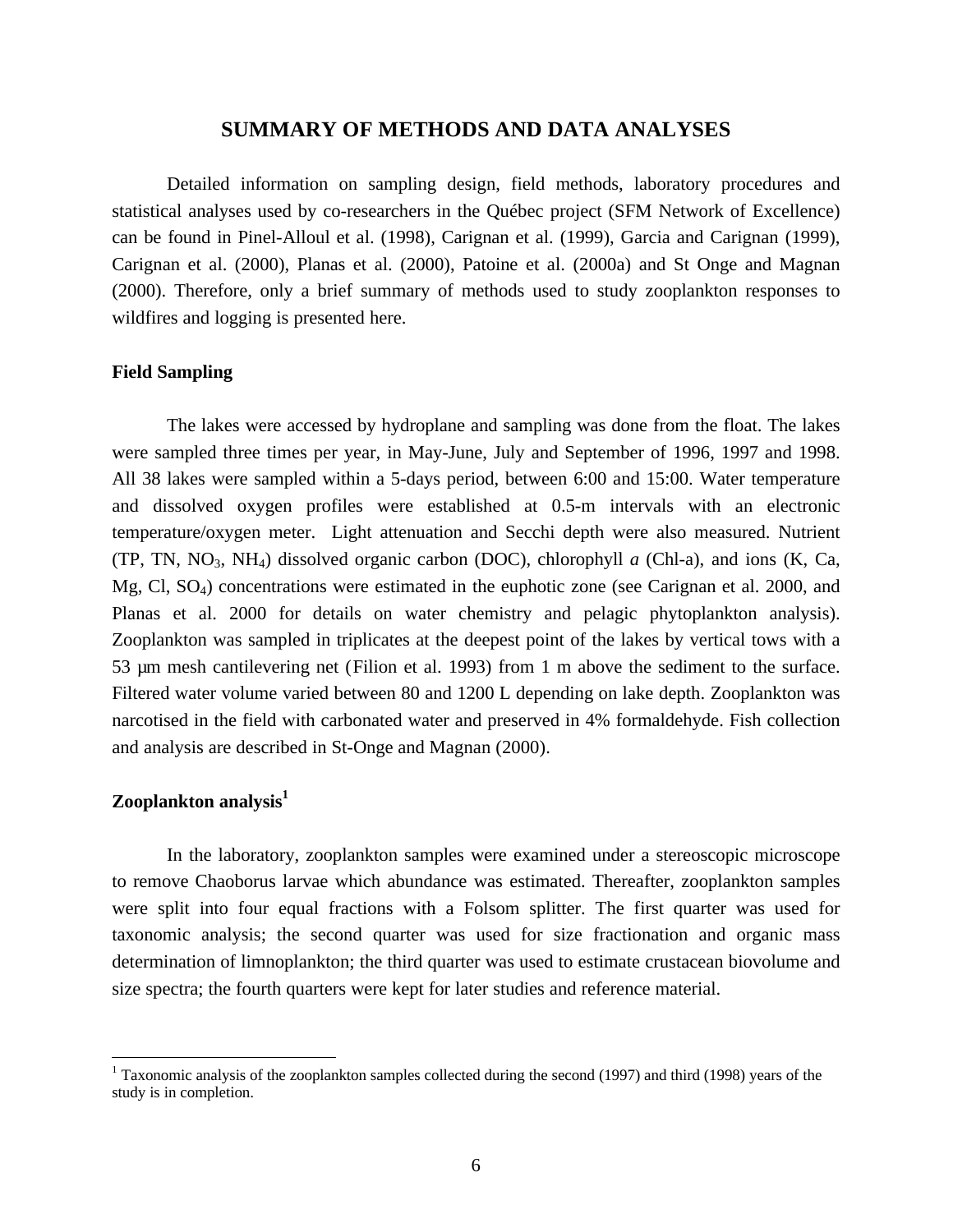Taxonomic analyses were performed on 10 ml sub-samples of the 1996 samples. Zooplankton was identified to species, by following the keys of Edmonson (1959), Brandlova et al. (1972) and Smith and Fernando (1978). Naupliar and copepodite stages of calanoids were distinguished from those of cyclopoids. To estimate specific biomass, we measured the size of the first 30 specimens of each crustacean (length) and rotifer (length and width) species. Mean size values were converted to dry biomass using the length-mass relationships developed by Malley et al. (1989). Specific dry mass values were summed to obtain the biomass of each species, four taxonomic groups (cladocerans, calanoids, cyclopoids and rotifers) and total zooplankton biomass. Zooplankton biomass was expressed in mg dry weight per cubic meter. Based on abundances of each species, we determined species assemblages for the 38 lakes and the 3 months of sampling in 1996. Species with less than 5% of occurrence were excluded from the analysis. As the result, the final species matrix consisted of 62 zooplankton species. More details on taxonomic analysis are presented in Patoine et al. (2000a) and Patoine et al. (2000b).

Size-fractionated limnoplankton measurements were performed on the 1996, 1997 and 1998 samples. Each sample was sieved through a sequential array of nets of decreasing mesh sizes: 500, 200, 100 and 50  $\mu$ m in order to obtain four size fractions: 50-100  $\mu$ m, 100-200  $\mu$ m, 200-500 µm and > 500 µm. The material collected on each net was then back-washed and filtered onto pre-combusted GF/A (Whatman) glass fibber filters, dried at 40°C for 18 hours, weighed, combusted at 500°C for 18 hours and weighed again. Limnoplankton organic mass for each size fraction was calculated as the difference between the two weight measurements and expressed in mg of ash-free dry weight (AFDW) par cubic meter. Total limnoplankton biomass is the sum of the biomass of the four size fractions. Species composition of each limnoplankton size fraction was determined under  $20X$  magnification prior to drying. The  $> 500$  µm size fraction was principally composed of *Holopedium gibberum* (47% on average of the dry mass of this size fraction), *Daphnia* spp. (21%), adult calanoids (16%) and adult cyclopoids (15%). Hence, the  $> 500$  µm size fraction will be referred to as the crustacean size fraction. The 200-500 µm size fraction was generally composed of calanoid copepodites (43%), cyclopoid copepodites (32%), nauplii (12%) and bosminidae (6%); it will be referred to as the copepodite and small cladoceran size fraction. The 100-200 µm size fraction was mostly composed of nauplii, rotifers and algae while the 50-100 µm consisted of rotifers and algae. These will be referred to as the rotifer and algae size fractions respectively. For more details on limnoplankton analysis, see Patoine et al (2000a).

The lab version of the Optical Plankton Counter (OPC-1L, Focal technologies, Darmouth, Nova-Scotia, Canada) was used to determine crustacean biovolume and size spectra (Herman, 1988). Plankton particle sizes were distributed in 100 µm equivalent spherical diameter (ESD)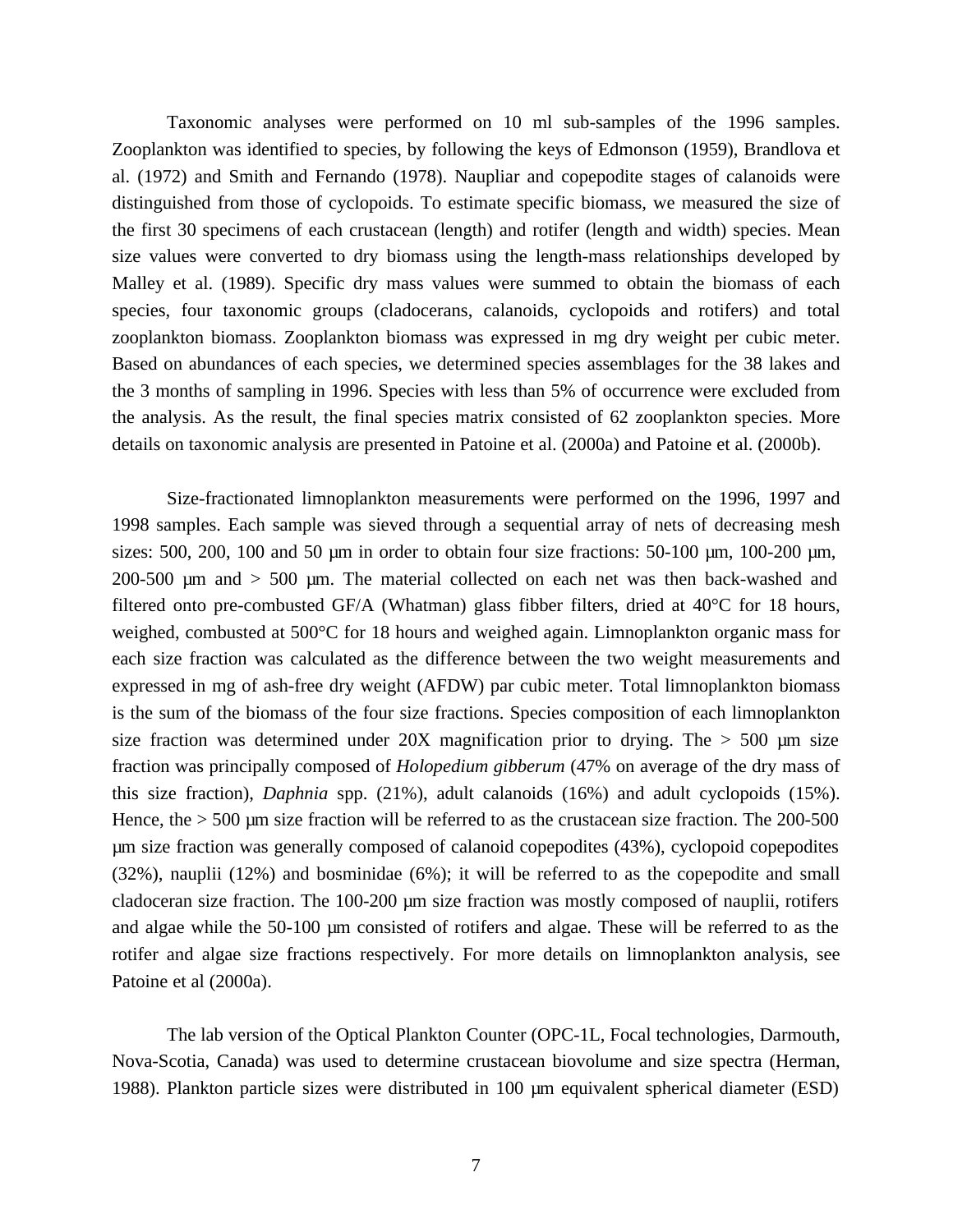size classes and transformed into biovolume (vol =  $ESD<sup>3</sup>/6$ ). Only particles of size > 200 µm were detected by the OPC which eliminated most of rotifers. Thus, size spectra representing biovolume of crustaceans on the Y axis  $\text{(mm}^3/\text{m}^3, \text{log } (x+1)$ ) and size class on the X axis (200 to 3000 µm, 100 µm increments) were constructed for each zooplankton sample. Size classes occurring in 5% or less of the lakes were eliminated. As a result, crustacean size spectra presented 22 size classes from 200-300 µm to 2300-2400 µm. Total crustacean biovolume corresponded to the sum of the biovolumes of the 22 size classes. More details on the OPC system and size spectra analysis can be found in Patoine et al. (2000c, in preparation).

#### **Statistical analyses**

We tested for statistically significant differences in zooplankton and limnoplankton attributes among reference, cut and burnt lakes. First, one-way analysis of variance (ANOVA: Sokal and Roff 1981) was performed on seasonal mean biomass values of total zooplankton, cladoceran, calanoid, cyclopoid and rotifer dry mass (1996) and for the seasonal mean biomass values of total limnoplankton and each of the four size fractions (1996, 1997 and 1998). Same analysis was performed to detect differences in zooplankton species richness and Shannon diversity index (1996), and in crustacean biovolumes (1996, 1997). Four lakes in the reference group in 1996 were eliminated from the limnoplankton biomass analyses for the years 1997 and 1998 because these lakes had their watershed logged during fall of 1996 or winter 1997. Where F tests revealed a significant treatment effect ( $\alpha = 0.05$ ), the Duncan multiple range test was performed to assess where differences lay (SAS Institute Inc. 1988). Nested ANOVA was also performed on mean biomass values of limnoplankton and zooplankton variables to estimate the relative importance of different sources of variations (replicates, lakes, months, and watershed conditions).

Canonical Correspondence Analyses (CCA: ter Braak 1986, and partial CCA: Borcard et al. 1992) were performed to compare zooplankton species assemblages in the three groups of lakes and determine the different sources of variation (watershed conditions, months and years). Watershed conditions (reference, cut, burnt), sampling months and years were coded as binary variables and treated as co-variables. The significance testing of CCAs was performed by Monte Carlo permutations (999,  $\alpha = 0.05$ ) (Legendre and Legendre 1998). We also used Principal Component Analysis (PCA, Legendre and Legendre 1998) to describe the overall variation in environmental factors and crustacean size spectra. To test the relative effects of the different sources of variation on crustacean size spectra, we performed ANOVA on PCA sample scores with four random nested factors: i) watershed conditions, ii) lake, iii) month, iv) year. PCA and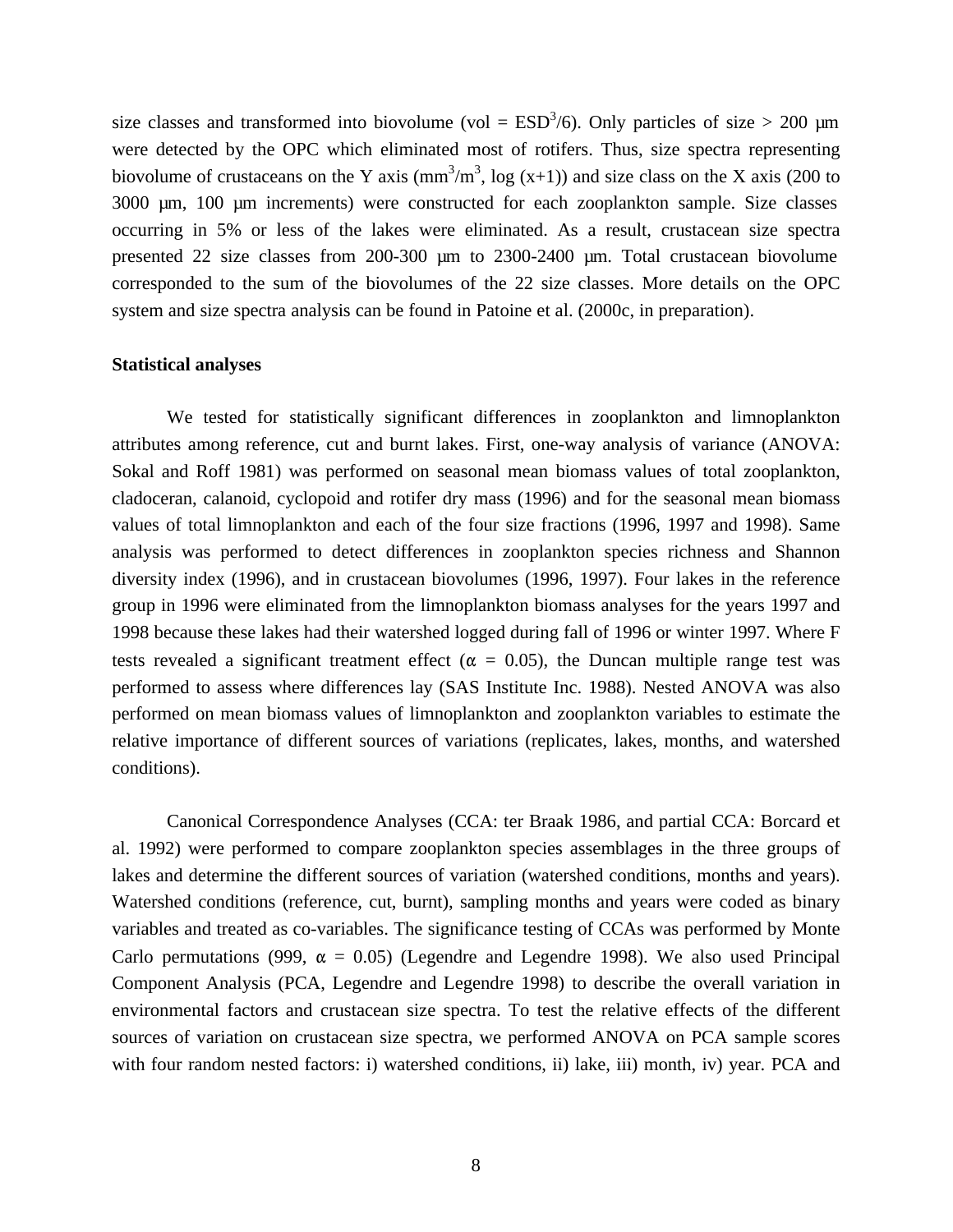CCA were performed with the R package (Casgrain et al. 2000) and the JUMP statistical package (version 3, SAS Institute INC.1988) was used to perform ANOVA.

Relationships between zooplankton attributes and environmental variables were quantified by Pearson correlation or regression analysis with forward selection procedures (Sokal and Roff 1981), and Redundancy Analysis (RDA: ter Braak 1988). Environmental variables were grouped into three categories: water quality, predation and morphometry and represented bottom-up and top-down factors (McQueen et al. 1989; Pinel-Alloul et al. 1998). The bottom-up variables included pH, TP, TN, TN/TP ratio, NO3, NH4, DOC, K, Ca, Mg, Cl, Na, SO4, chlorophyll a (Chl-a), and Chl-a/TP ratio. The top-down variables included the density of *Chaoborus* larva (ind./m<sup>3</sup>), the density of planktivorous fish and the density of piscivorous fish (St-Onge and Magnan 2000). Planktivorous fish included, in decreasing order of occurrence: yellow perch (*Perca flavescens*), pearl dace (S*emotilus margarita*), white sucker (*Catastomus commersoni*), golden shiner (*Notemigonus crysoleucas*), lake chub (*Couesius plumbeus*), lake whitefish (*Coregonus clupeaformis*), finescale dace (*Chrosomus neogaeus*), fallfish (*Semotilus corporalis*), and various cyprinids. Piscivorous fish included, in decreasing order of occurrence: walleye (*Stizostedion vitreum*), northern pike (*Esox lucius*), and brook trout (*Salvelinus fontinalis*). The morphometry category included drainage ratio (DR) and the proportion of the catchment area deforested by logging or forest fires (Table 1).

All statistical analyses were performed on log-transformed values  $(x + 1)$  or square roottransformed values to make the variables equivariant among groups of lakes (ANOVA tests) and to make the relationships linear (Pearson correlations, regression analyses).

# **SUMMARY OF RESULTS AND DISCUSSION**

#### **Zooplankton Species Assemblages and Diversity**

A total of 152 zooplankton species were identified in 1996 in the 38 lakes (Fig. 2). Almost half (46%) of the species were common to the three groups of lakes (reference, cut, burnt). More species were identified in the reference lakes (121) than in the cut (96) or burnt (106) lakes, in part because the reference group contains more lakes. The most frequent and ubiquitous species were the rotifers *Keratella cochlearis*, *Kellicottia longispina*, *Conochilus unicornis*, *Polyarthra vulagaris*, *P. remata*, *P. major*, *Conochiloides dossuarius*, *Gastropus stylifer*, *Filinia terminalis*, *Keratella crassa*, *K. taurocephala*, *Kellicottia bostoniensis*, *Trichocerca elongata*, *Ploesoma lenticulare* and *Polyarthra euryptera*. The most frequent species among Cladocera were *Bosmina* spp., *Daphnia longiremis*, *D. catawba*, *D. pulex*,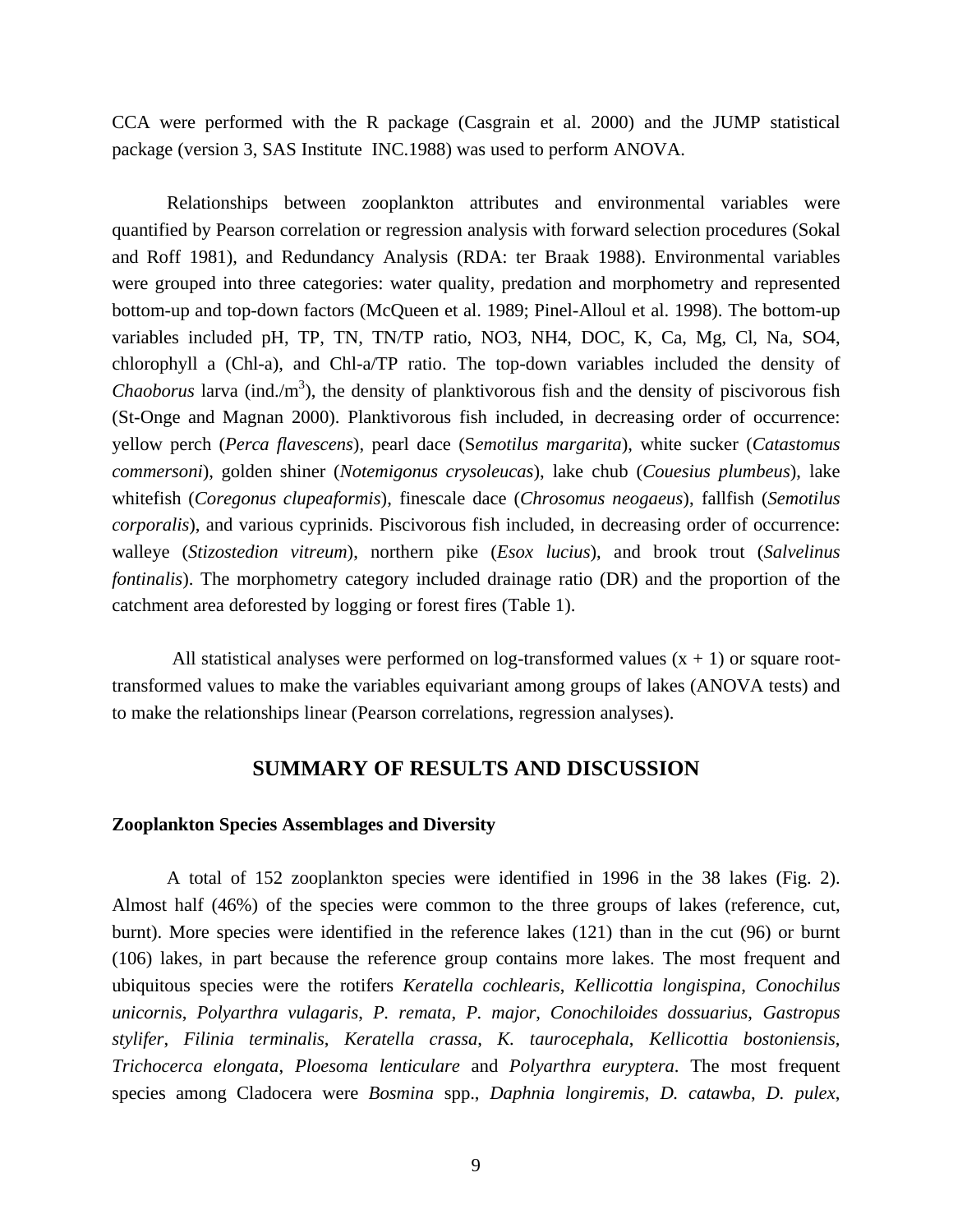*Diaphanosoma leuchtenbergianum* and *Holopedium gibberum*, while *Leptodiaptomus minutus* and *Epischura lacustris* were the most frequent calanoid copepods, and *Cyclops scutifer*, *Mesocyclos edax* and *Diacyclops bicuspidatus thomasi* the most frequent cyclopoid copepods.

Figure 2: Total number of zooplankton species in Boreal Shield lakes and distribution among the three groups of lakes (reference, cut, burnt).



Total species richness per lake varied from 33 to 64, with a median value of 49 species. Mean species number varied from  $29.2 \pm 1.2$  in the reference lakes to  $31.2 \pm 2.4$  in the cut lakes, and  $34.6 \pm 1.5$  in the burnt lakes (Fig. 3). Rotifers made most of the species richness with between 18 to 45 species per lake (median of 31). Total cumulative diversity, based on Shannon Index, varied between 1.97 to 2. 94, with a median of 2.5 (data not shown).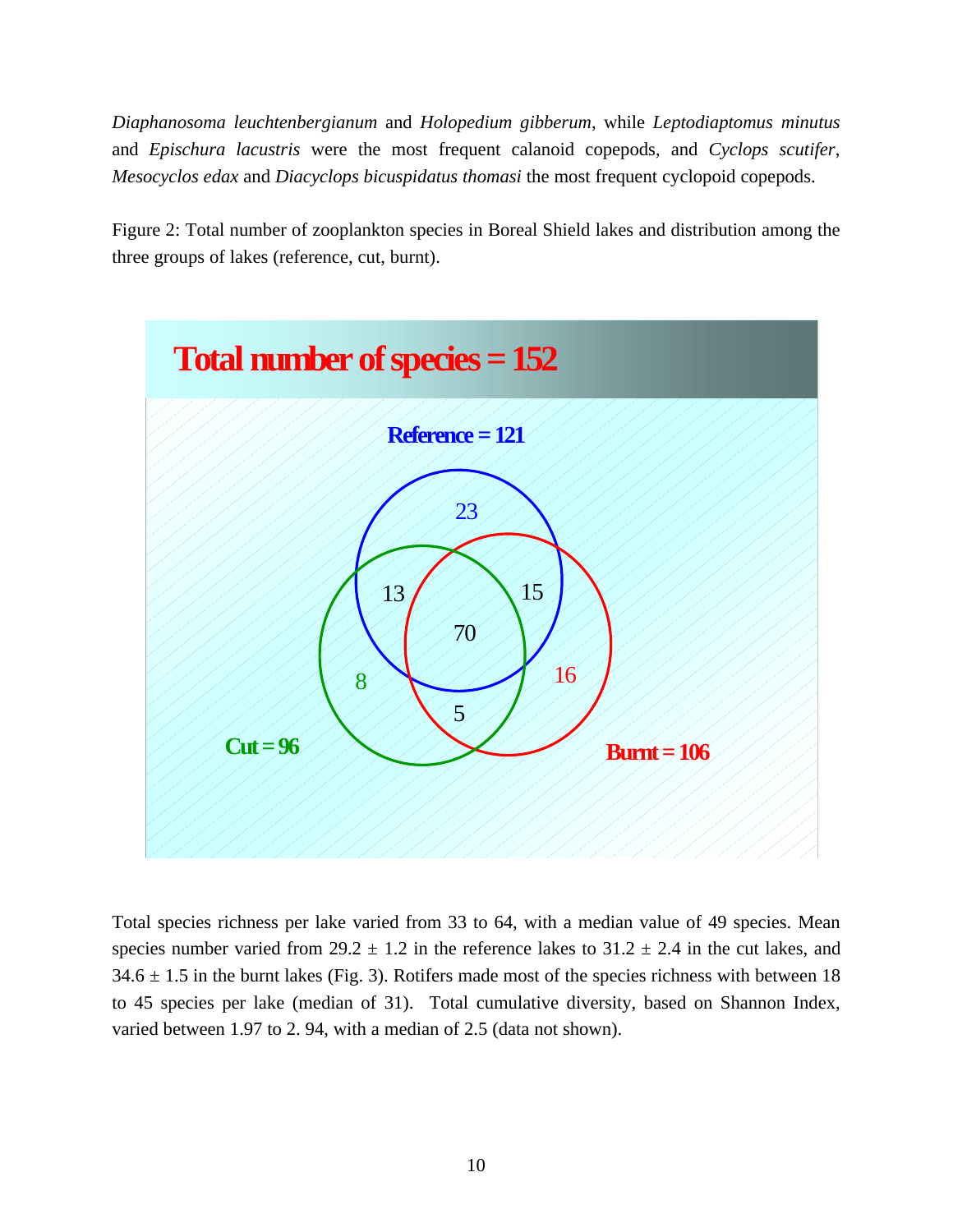Figure 3. Species Richness (mean and standard deviation for total zooplankton and each taxonomic groups (Rotifera, Cladocera, Calanoida, and Cyclopoida) in the three groups of lakes (reference, cut, burnt) in 1996. From Patoine et al (2000b)



Natural fires or logging have minor impact on zooplankton biodiversity and species assemblages in boreal lakes, at least at short term. One year after watershed disturbances, no significant differences were found in zooplankton species richness or Shannon diversity index among the three groups of lakes for total zooplankton and all taxonomic groups ( $F2,35 \le 2.27$ ; *P*  $> 0.12$ ). Nonetheless, total cumulative species richness tended to be higher in both cut and burnt lakes by 9% and 11% respectively (Fig. 3). The 4-5 extra species found per lake in cut or burnt lakes were also commonly found in reference lakes. The small increase in species richness in perturbed lakes reflected small increases in the number of species of rotifers and cyclopoids (+ 17%). No significant relationships between zooplankton species richness and environmental factors were found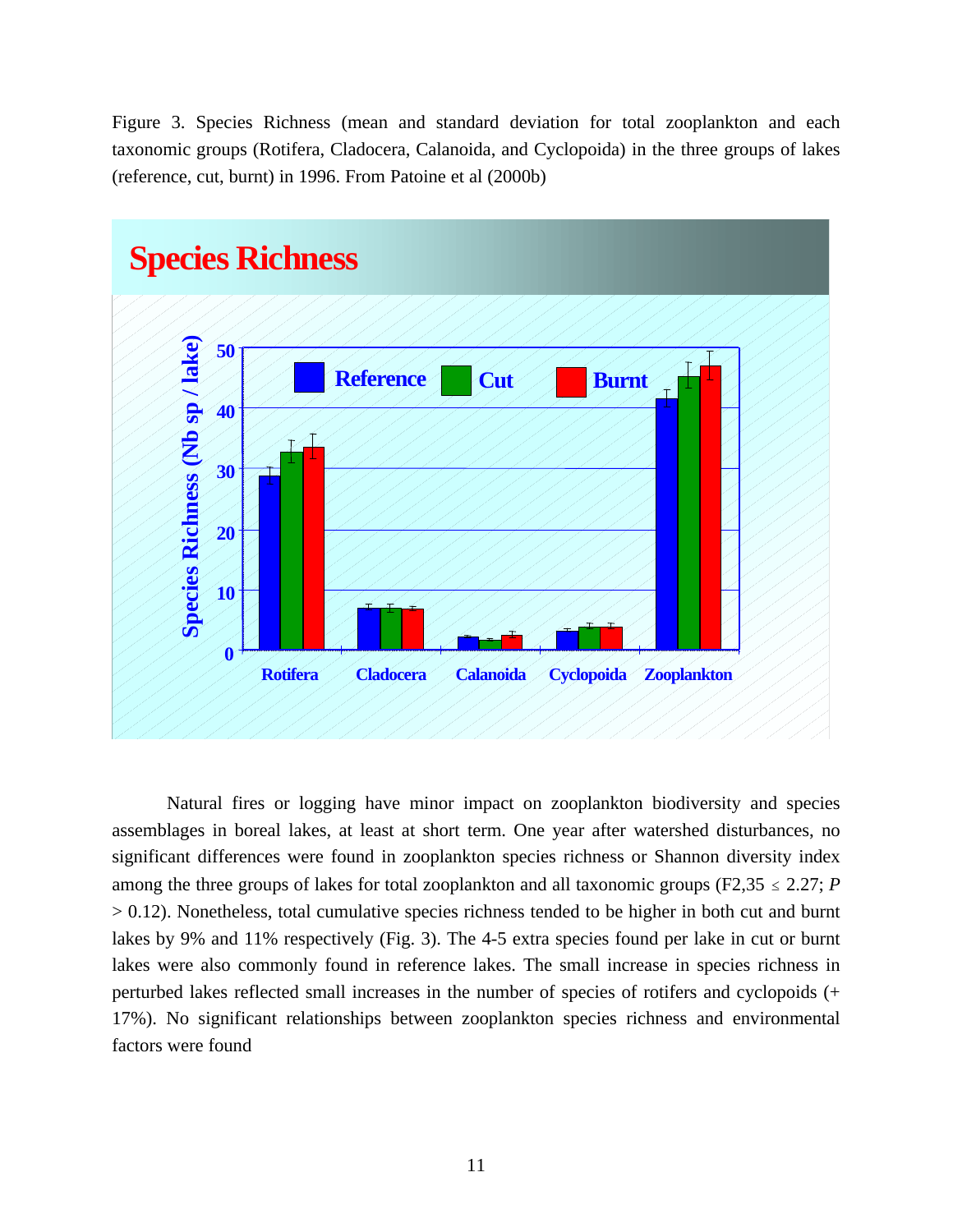Species assemblages in the 38 lakes are typical of the zooplankton community structure in Canadian Shield Lakes in Québec and Ontario (Pinel-Alloul et al. 1990; Keller and Conlon 1994). Species assemblages does not differ among the three different watershed conditions, as shown by PCA and CCA analyses (Fig. 4). There is no cluster of species specific to each of the three watershed conditions. Within-lake variation in species assemblages (between replicates) is very small compared to among-lakes Shifts in species among different watershed conditions concerned species of minor importance representing less than 1% of total zooplankton abundance (Patoine et al. 2000b). Only 3% of the total variance in zooplankton species assemblages is explained by watershed condition  $(P = 0.05)$ , with significant difference among burnt and reference lakes only  $(P = 0.03)$ . When watershed condition was expressed as a continuous variable (% of watershed area disturbed either by fire or logging), the amount of total variance explained decreased to 1.5%, but was still significant. However, summer sampling periods (months) accounted for a higher percentage of total variance in zooplankton species assemblages (9.5%) than the watershed conditions.

 The forward selection procedure selected 13 environmental factors which explained 23.4% of the total variance in species assemblages. The major environmental gradients related to variation in species assemblages are i) the Oxygen/Cyanobacteria gradient which reflects seasonal patterns (higher oxygen in June and higher cyanobacteria biomass in September), and ii) the White sucker/Chrysophytes biomass gradient which is related to changes in fish community among lakes and low biomass of Chrysophytes in July. There was no apparent tendency for zooplankton species to cluster according to watershed conditions when CCA analysis is constrained by these environmental factors, suggesting again that lakes belonging to different watershed conditions share similar zooplankton communities. The amount of variance that could be explained by watershed conditions alone, independently of the 13 environmental variables amounted to 1.7% and was not significant  $(P = 0.20)$ , while the 22.4% of variance associated with the 13 environmental factors, independently of watershed conditions, remained significant  $(P = 0.01)$  (Patoine et al. 2000b).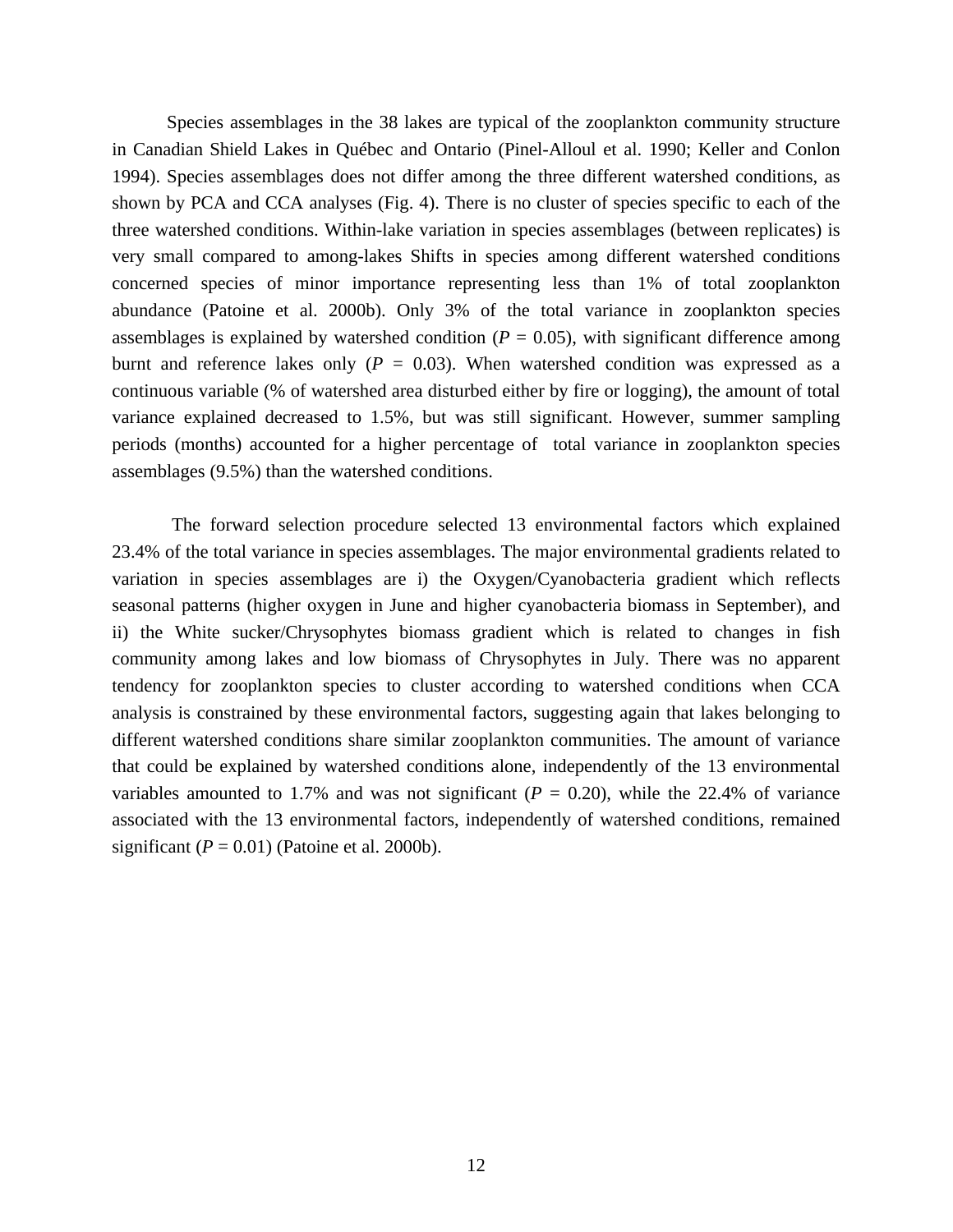Figure 4. Clustering of lakes ( $n = 38$ ) and sampling replicates in 9 lakes (in circles), in the first PCA ordination plan based on the similarity of species assemblages in lakes in each group (reference, logged, burned) in July 1996. N or P refer to the reference lakes, C to the logged lakes, and F to the burned lakes. Discriminant species correlated with the PCA axes are listed on each side of the ordination plan. From Pinel-Alloul et al. (1998) and Patoine et al. (2000b)

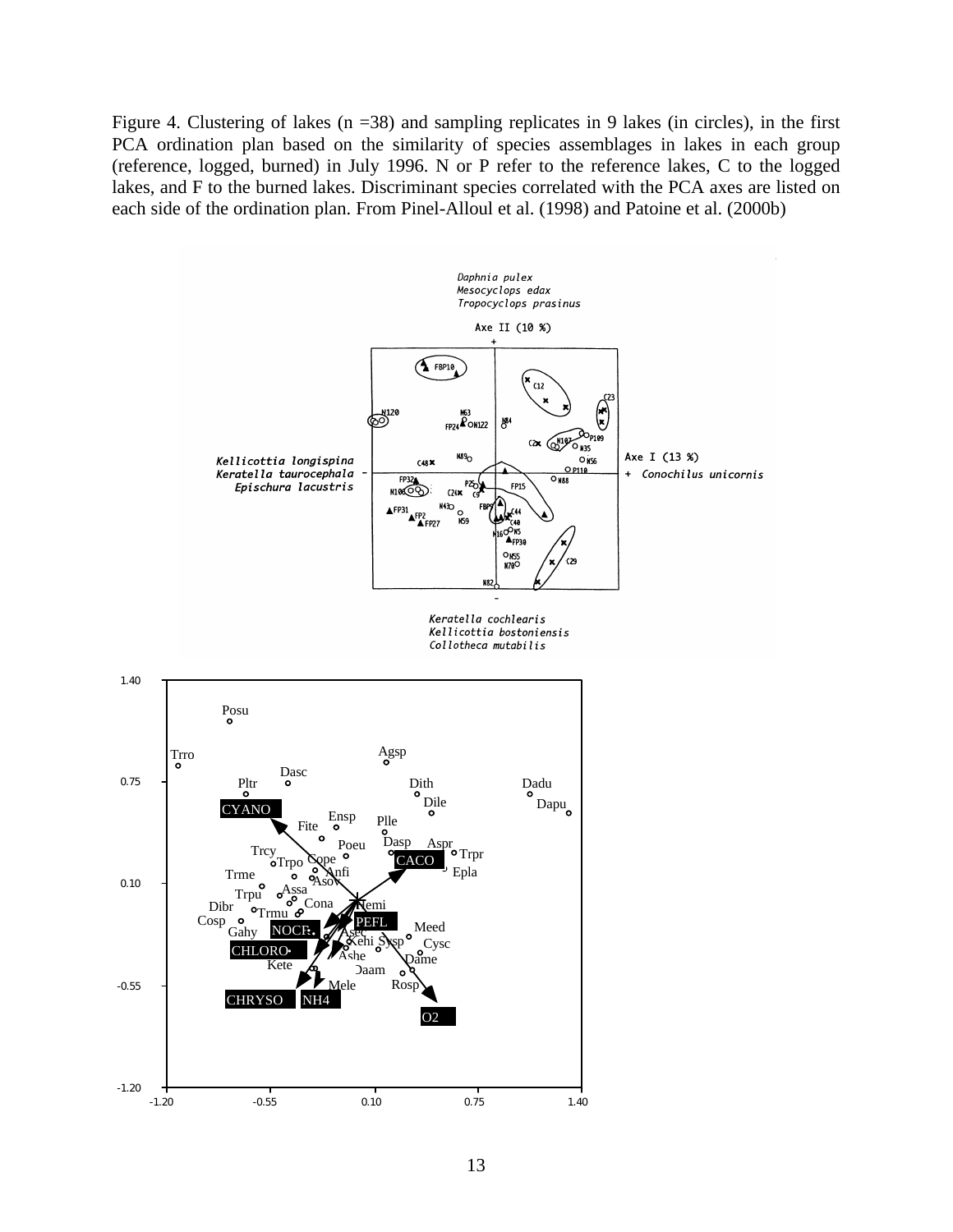#### **Zooplankton Biomass**

Total zooplankton biomass varied between 19 and 170 mg d.w.m<sup>-3</sup>; the mean biomass was 48 mg d.w.m<sup>-3</sup> for the 38 lakes. They were comparable to zooplankton biomass in boreal lakes in Ontario of comparable trophic status (TP: 5 to 18 µg/l) and lake area (10 to 124 ha) (Yan 1986). Our hypothesis of higher zooplankton biomass in cut and burnt lakes was not fully supported. Natural fires and logging have different impacts on zooplankton biomass in boreal lakes. Similarly to our initial hypothesis, we found a trend for higher total zooplankton biomass in burnt lakes than in reference lakes, but the cut lakes showed the inverse pattern (Fig. 5). Overall, the biomass of total zooplankton showed no statistically significant variations among the three groups of lakes  $(P > 0.25)$ , although burnt lakes consistently showed higher biomass values than the reference lakes (Fig. 5). Among-group significant differences in zooplankton biomass occurred mainly for the copepods, whereas cladocerans and rotifers showed no or weak changes (Fig. 5). Calanoid biomass was 43 % lower in cut lakes than in reference lakes ( $P =$ 0.04), while cyclopoid biomass was 43 % lower in cut lakes than in burnt lakes ( $P = 0.023$ ). Among-group variation in rotifer and cladoceran biomass was marginally significant ( $P = 0.06$ ) Rotifers showed a pattern similar to that of cyclopoids whereby cut lakes supported 54% less rotifer biomass than burnt lakes. Cladocera biomass tend to be lower in perturbed lakes relative to reference lakes.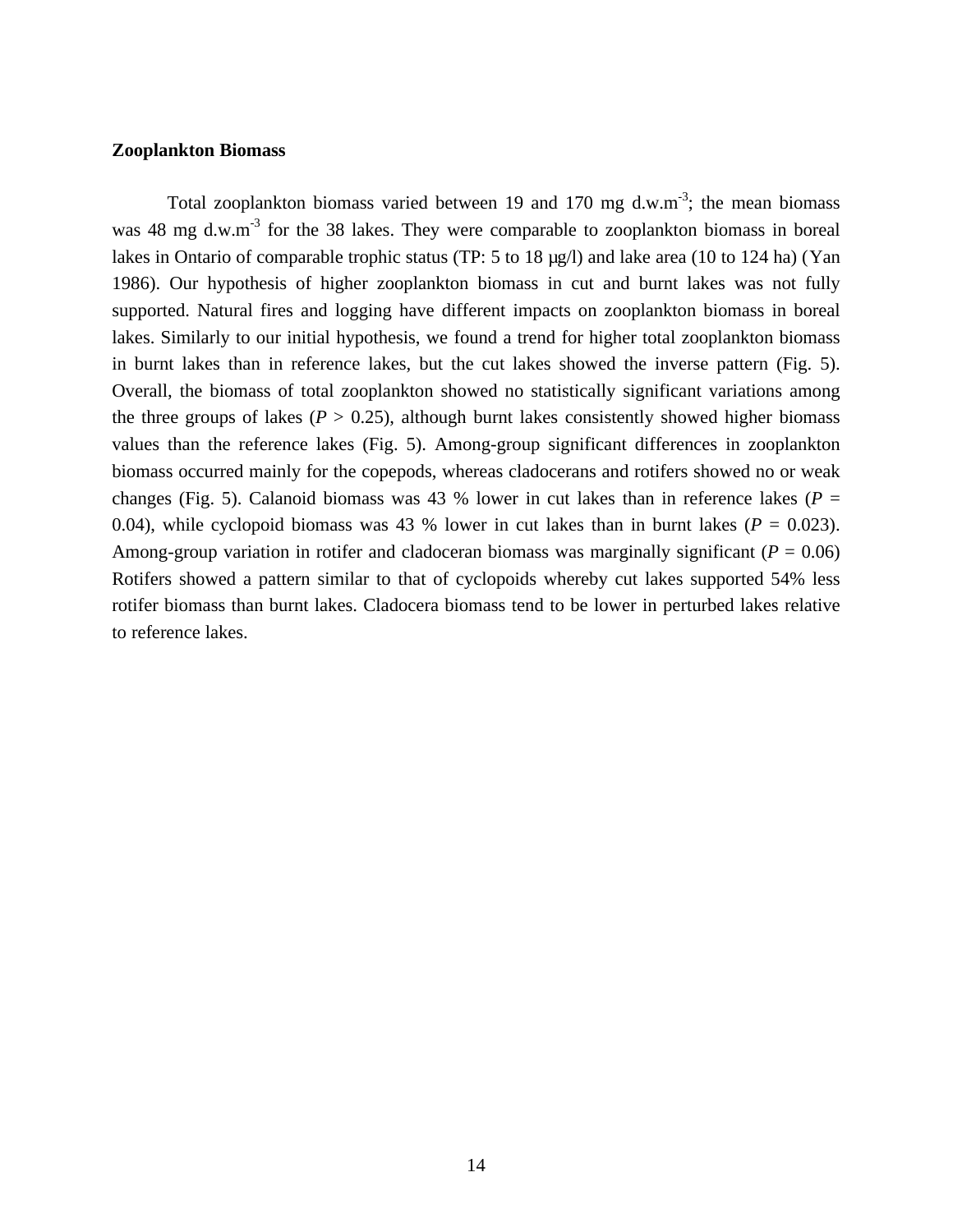Figure 5. Among-group differences in the 1996 mean biomass of total zooplankton and taxonomic groups (mg d.w. $\cdot$ m<sup>-3</sup>). From left to right, bars represent undisturbed- (light stippling), cut (hatched) and burnt lakes (shaded). Error bars represent one standard error. Bars with different letters represent groups with significantly different means ( $\alpha = 0.05$ , Duncan multiple range test).





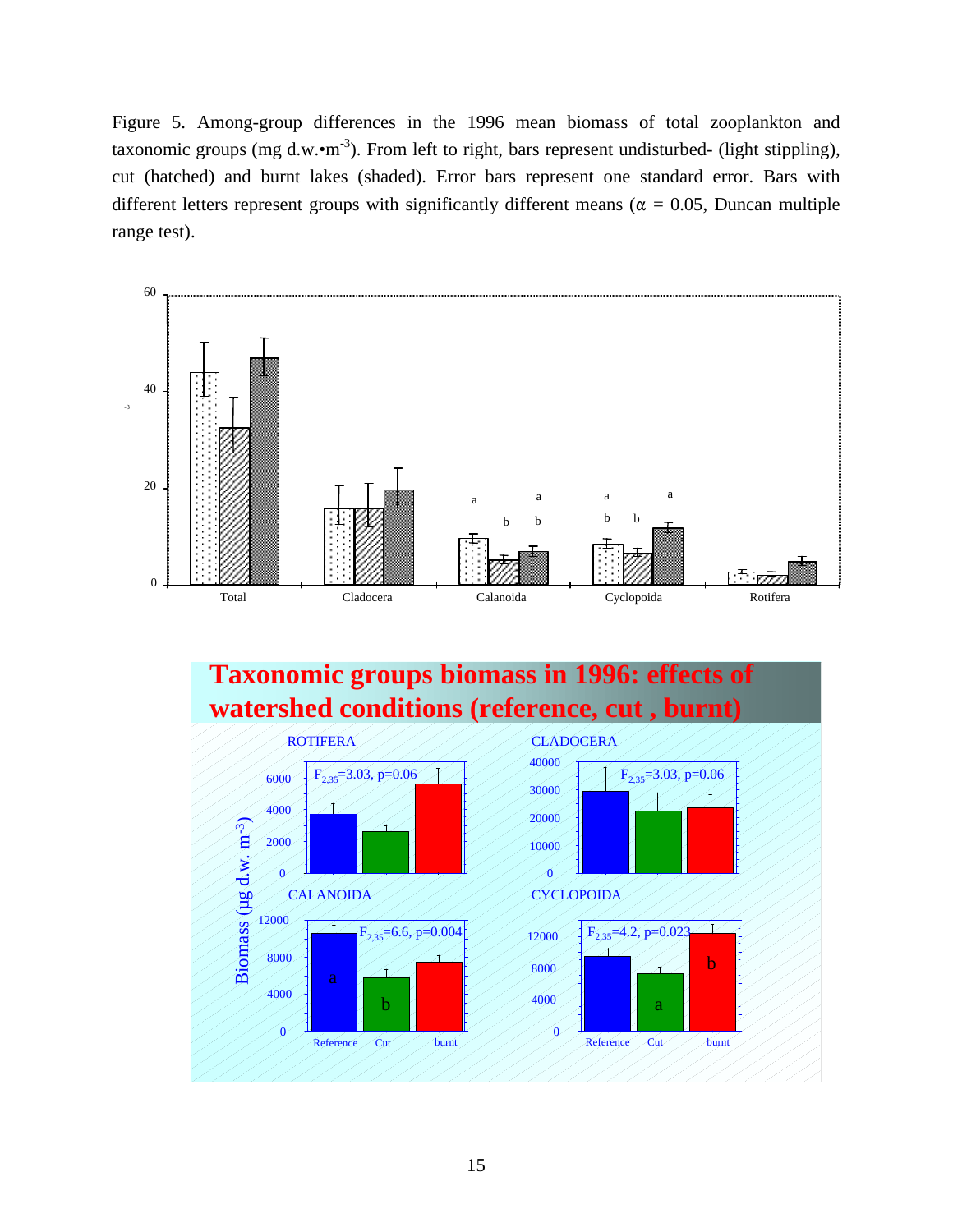Given the natural variability of zooplankton biomass in the reference lakes (Table 2), our study design could not have allowed us to declare as significant any mean difference smaller than 30% for the biomass of total zooplankton and copepods (calanoids and cyclopoids). The cladocerans and rotifers are exceptions; they showed important variations among the reference lakes in that their upper 95% confidence limits extended to 69% and 45% respectively of the mean. Considering the low number of cut and burnt lakes (9) compared to the reference lakes (20), it was therefore difficult to detect significant changes in the biomass of these zooplankton groups among the three watershed conditions.

Table 2. Mean biomass variability in reference lakes in 1996 (n=20). Mean and 95% confidence limits around the mean were back-calculated from log-transformed data on which ANOVAs were performed. The relative differences between confidence limits and means are indicated in parentheses.

| Variables                                                   | Mean | Lower 95%<br>confidence<br>limit | Upper 95%<br>confidence<br>limit |
|-------------------------------------------------------------|------|----------------------------------|----------------------------------|
| Total zooplankton (mg d.w. $\cdot$ m <sup>-3</sup> )        | 44.1 | 34.0 (23%)                       | 57.3 (30%)                       |
| Cladocerans (mg d.w. $\cdot$ m <sup>-3</sup> )              | 16.0 | $9.4(41\%)$                      | 27.0 (69%)                       |
| Calanoids (mg d.w. $\cdot$ m <sup>-3</sup> )                | 9.7  | 7.9(18%)                         | 11.8(22%)                        |
| Cyclopoids (mg d.w. $\cdot$ m <sup>-3</sup> )               | 8.5  | 6.8 $(20%)$                      | 10.6(25%)                        |
| Rotifers (mg d.w. $\cdot$ m <sup>-3</sup> )                 | 2.7  | $1.9(31\%)$                      | 3.9(45%)                         |
| Total limnoplankton (mg AFDW•m <sup>-3</sup> )              | 52.8 | 45.4 (14%)                       | 61.5(16%)                        |
| Crustacean size fraction (mg AFDW $\cdot$ m <sup>-3</sup> ) | 12.7 | 9.5(25%)                         | 16.9 (33%)                       |
| Copepodite size fraction $(mg \text{ AFDW} \cdot m^{-3})$   | 18.1 | 15.2(16%)                        | 21.5 (19%)                       |
| Rotifer size fraction (mg $AFDW\cdot m^{-3}$ )              | 10.5 | 8.8 (16%)                        | 12.4 (19%)                       |
| Algae size fraction (mg AFDW $\cdot$ m <sup>-3</sup> )      | 9.6  | 8.3 (13%)                        | 11.0(15%)                        |

Contrary to our expectations, there was a general tendency for cut lakes to support biomass of zooplankton equivalent or lower (calanoids) to those of reference lakes (Fig. 5), despite higher TP concentrations (Table 1). When examining the absence of difference in zooplankton biomass between reference and cut lakes, one must consider the difference in the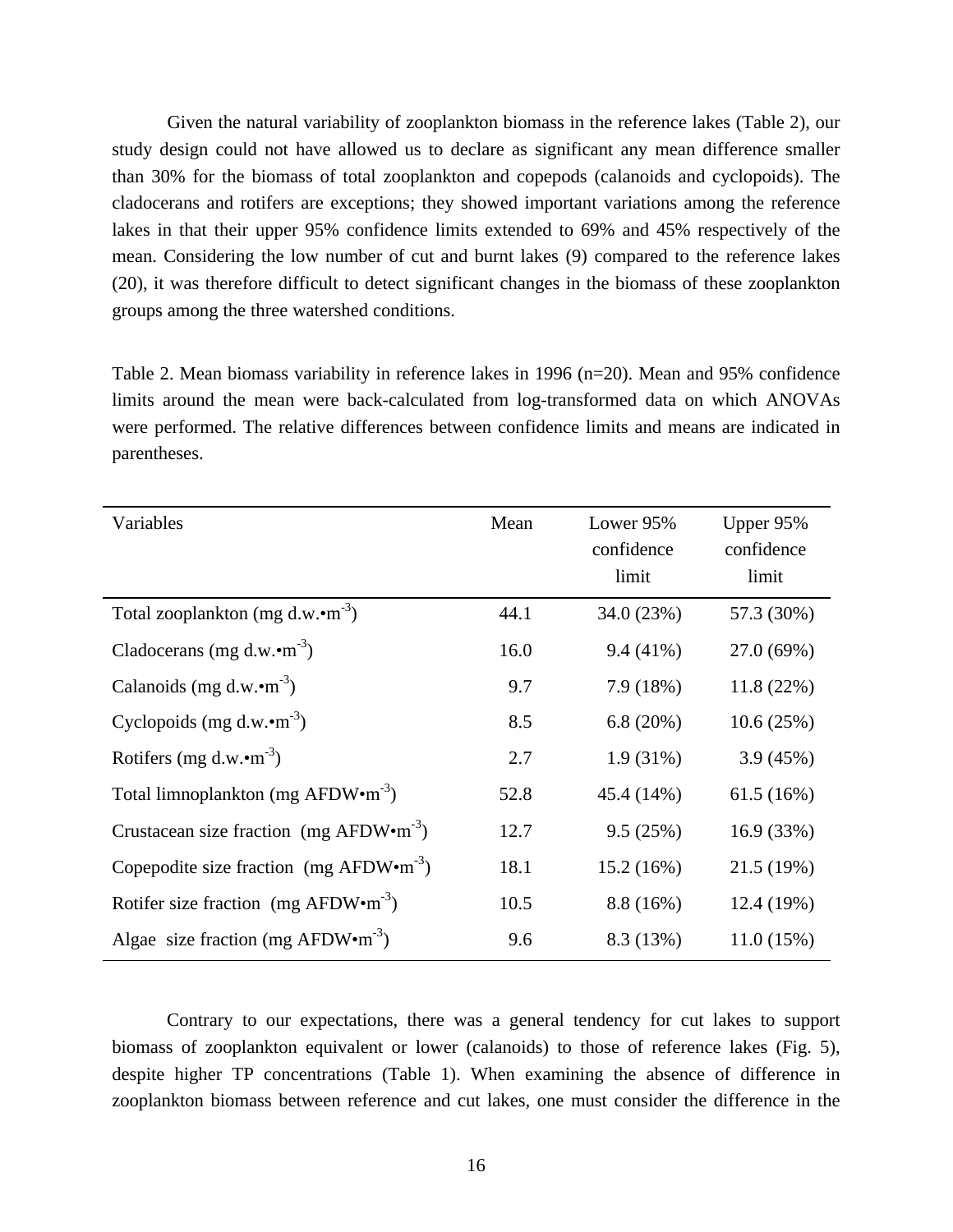intensity of disturbance between the logged and burned groups of lakes. Forestry practices removed on average 44% of forest cover in the logged group while natural forest fires removed on average twice that proportion in burned lakes (Table 1). In addition, Québec provincial legislation requires that a 20 m buffer strip zone of unharvested vegetation be left along lakes and streams. The lower degree of disturbance and the buffer strips might have mitigated the nutrient inputs to cut lakes, thus in part accounting for the absence of detectable zooplankton biomass differences between cut and reference lakes.

 Contrary to other zooplankton groups, calanoid biomass was lower in cut lakes than in reference lakes. Calanoids are often associated with nutrient poor environments (Patalas 1972; Pace 1986). In our study, calanoid biomass across the 38 lakes was negatively correlated with DOC (r = -0.34,  $P = 0.037$ ), TN (r = -0.4,  $P = 0.01$ ) and Chl-*a* (r = -0.33,  $P = 0.05$ ). This suggests that calanoids did better in the clear and nutrient-poor environments of reference lakes than in the richer and coloured cut lakes. Rotifer biomass was positively related to TP concentrations in lakes and responded to nutrient inputs in perturbed lakes  $(r = 0.41, P = 0.01)$ . Finally, Cladocera biomass was not related to nutrients input or watershed conditions but declined with the abundance of planktivorous fish ( $r = -0.33$ ,  $P = 0.04$ ).



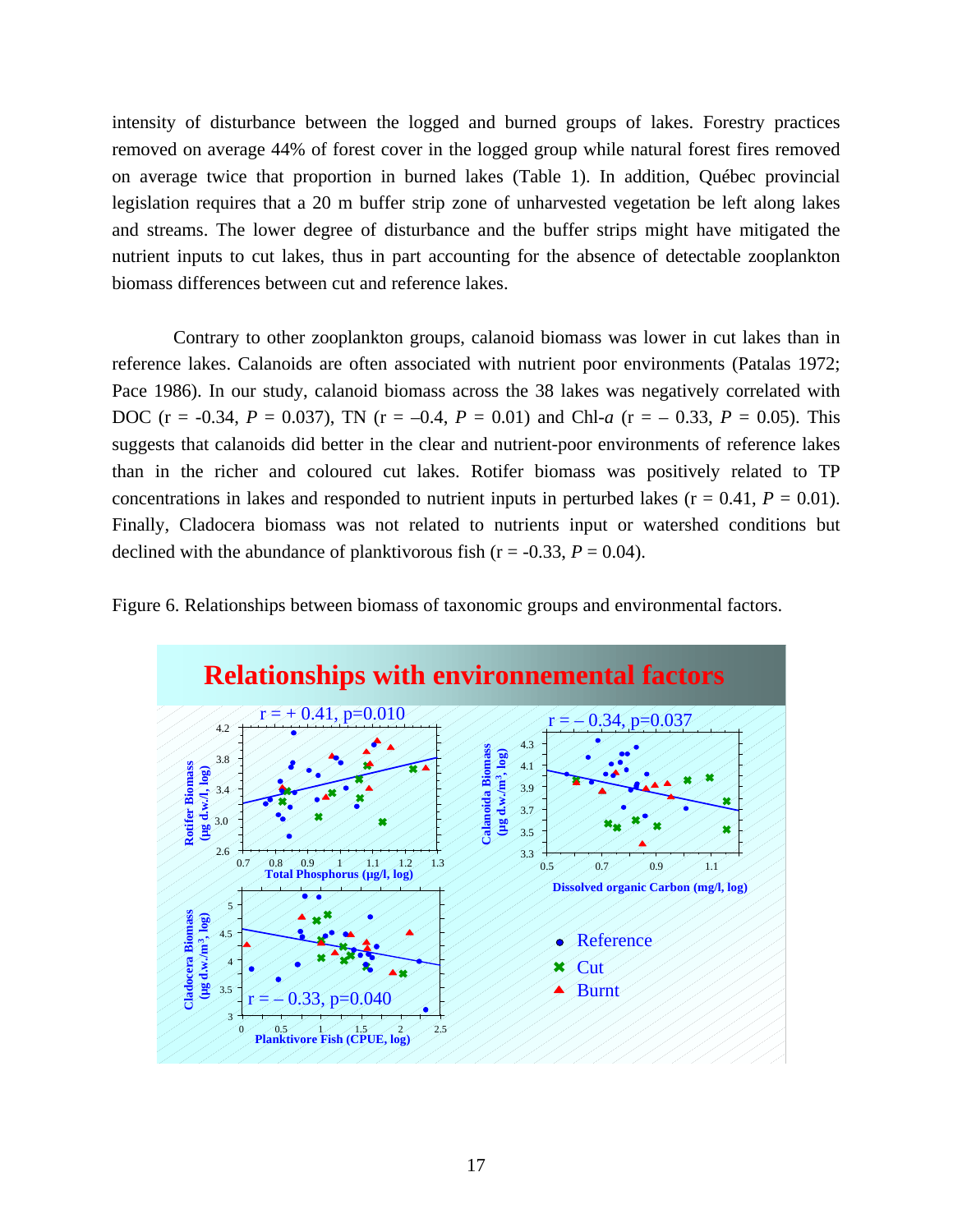#### **Limnoplankton Biomass**

Mean biomass of total limnoplankton varied between 19 and 154 mg AFDW.m<sup>-3</sup>, and averaged 65 mg AFDW.m<sup>-3</sup> for all 38 lakes over the three year survey (1996-98). Natural fires increase limnoplankton biomass in burnt lakes, whereas logging never affects the biomass of limnoplankton in cut lakes relative to reference lakes (Fig. 6). Burnt lakes tended to support 57% more of total limnoplankton biomass than reference lakes, 64% more of the crustacean size fraction and 53% more of the rotifer size fraction. The rotifer size fraction was also 55% more abundant in burnt lakes than in reference and cut lakes during the first year after disturbance. The highest increases in the biomass of total limnoplankton and size fractions occurred two years after disturbances. This increase in limnoplankton biomass in burnt lakes relative to reference lakes are consistent with the greater TP, TN and Chl-*a* concentrations observed in the burnt lakes (Table 1) and the positive relationships reported between zooplankton biomass and TP and TN (Yan 1986), or Chl-*a* (Pace 1986) in North-American lakes. In contrast, our results suggest that cut lakes tended to support similar or lower zooplankton biomass than the reference lakes despite higher TP and TN concentrations due to higher DOC and colour in waters which induced light limitation of algal production.

It is interesting to note that burnt lakes supported greater biomass of the crustacean size fraction than reference lakes during the second year, but not during the first year following fire disturbance, unlike the rotifer size fraction. This could reflect the shorter generation time of rotifers relative to crustaceans (Allan and Goulden 1980), allowing rotifers to exploit the increase in available food resources following fires before the crustaceans. Rotifers, and more generally small-size zooplankton, known as r strategists, are related more closely to increases in nutrients and algal resources in Eastern Canadian oligo-mesotrophic lakes (Currie et al. 1999). In contrast, crustaceans, and especially copepods known as K strategists, tend to express time lags in response to increases in nutrient concentrations (Smith 1969). Alternatively, the greater biomass of the crustacean size fraction in burnt lakes relative to reference lakes observed during the second year could be the result of a lower planktivory pressure in the burnt lakes (Brooks and Dodson 1965). Although coarse data on planktivorous fish CPUE provide no indication of differences in planktivory pressure among the three groups of lakes (Table 1), St-Onge and Magnan (2000) reported lower abundance of juveniles of yellow perch after fires, which might have reduce fish predation on large crustaceans.

Given the natural variability in limnoplankton biomass in the reference lakes (Table 2), our study design could not have allowed us to declare as significant any mean difference smaller than 33%. However, limnoplankton biomass variables appeared to be more conservative than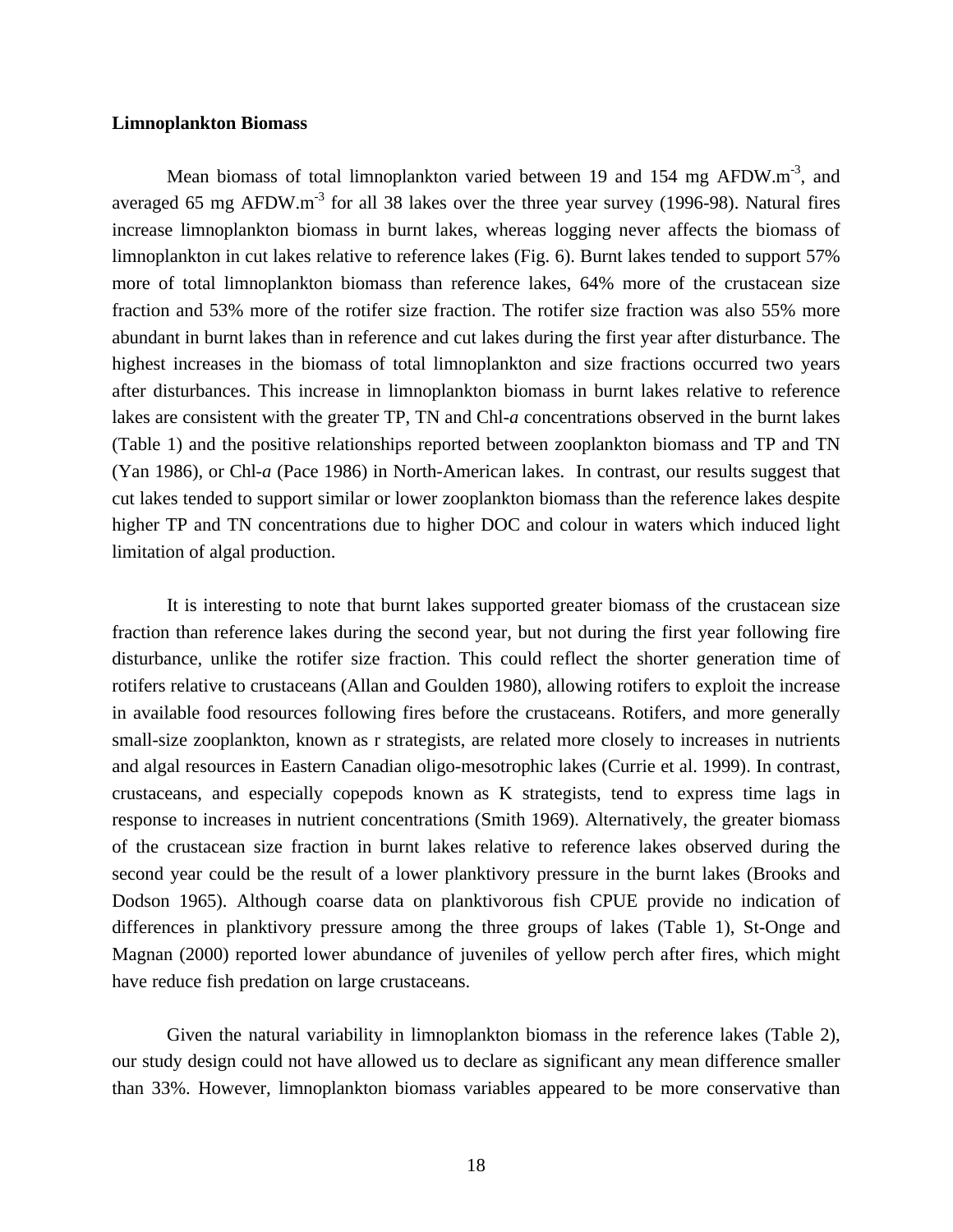zooplankton biomass attributes, showing lower natural variation. Therefore, limnoplankton biomass has a good potential as indicator of changes in zooplankton communities in boreal lakes following watershed disturbances by fire or logging.

The year 1998 was characterised by an absence of among-group variations in limnoplankton biomass, since the three groups of lakes supported similar biomass levels in all size fractions and total limnoplankton (Fig. 6). This might indicate that the trophic enrichment produced by natural fires does not last more than 2 years, and the impacts of watershed disturbances are on short term. In other hand, the lack of effect in 1998 might be explain by climatic variation. Runoff was low in 1998 (dry year) in comparison to 1997 (wet year) (Lamontagne et al. 2000) and consequently export of nutrients might have been lower in 1998. Nevertheless, we could not conclude that the bottom-up cascading effect of higher nutrient inputs on the limnoplankton biomass, as observed in 1996 and mostly in 1997, tended to fade away during the third year because TP and Chl-a continued to be higher in burnt and cut lakes in 1998 (Carignan et al. 2000; Planas et al. 2000).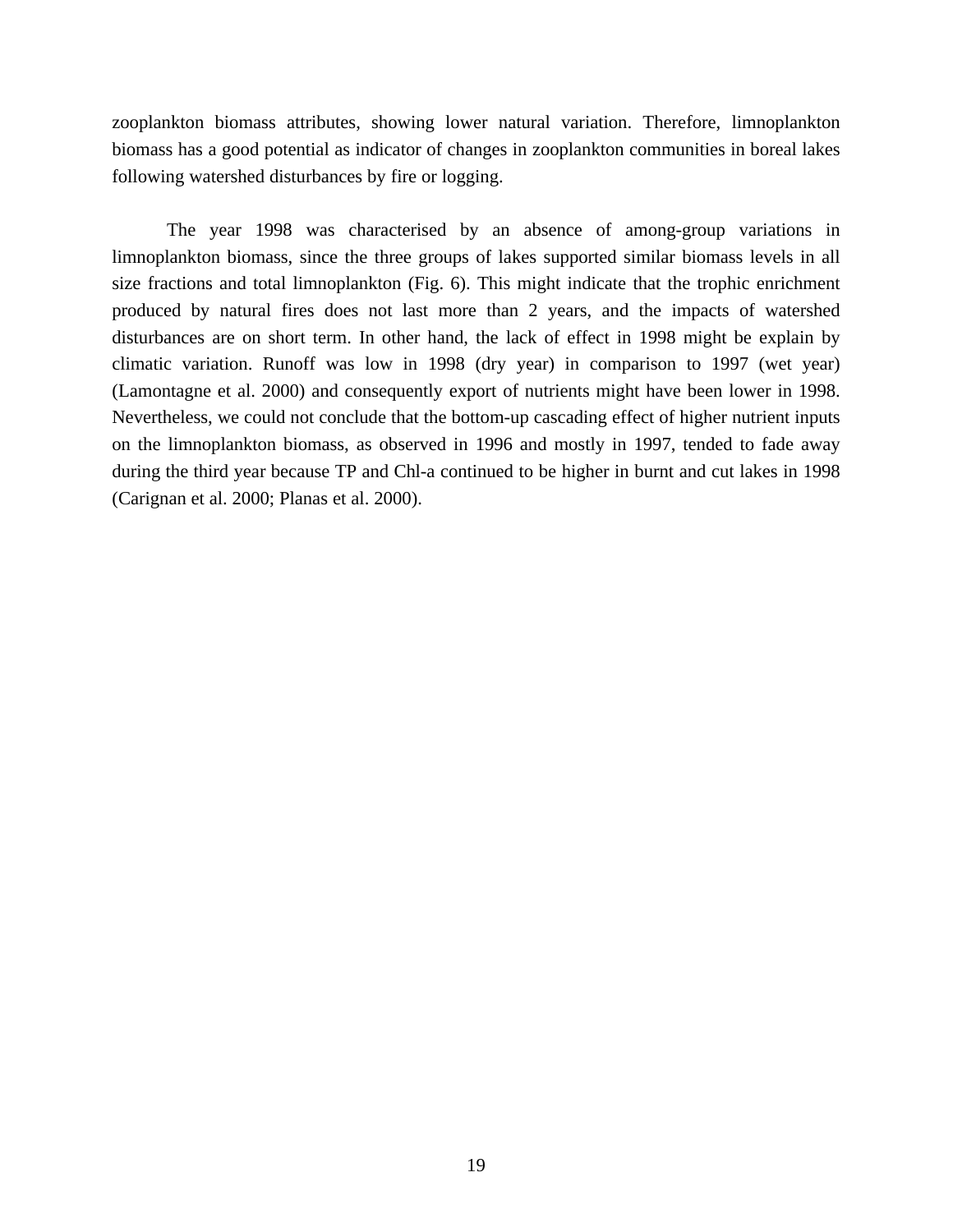Figure. 6. Among-group differences in total limnoplankton and the four size fractions during the years 1996, 1997 and 1998 (mg AFDW•m<sup>-3</sup>). From left to right, bars represent undisturbed-(light stippling), cut (hatched) and burnt lakes (shaded). Error bars represent one standard error. Bars with different letters represent groups with significantly different means ( $\alpha = 0.05$ , Duncan multiple range test).

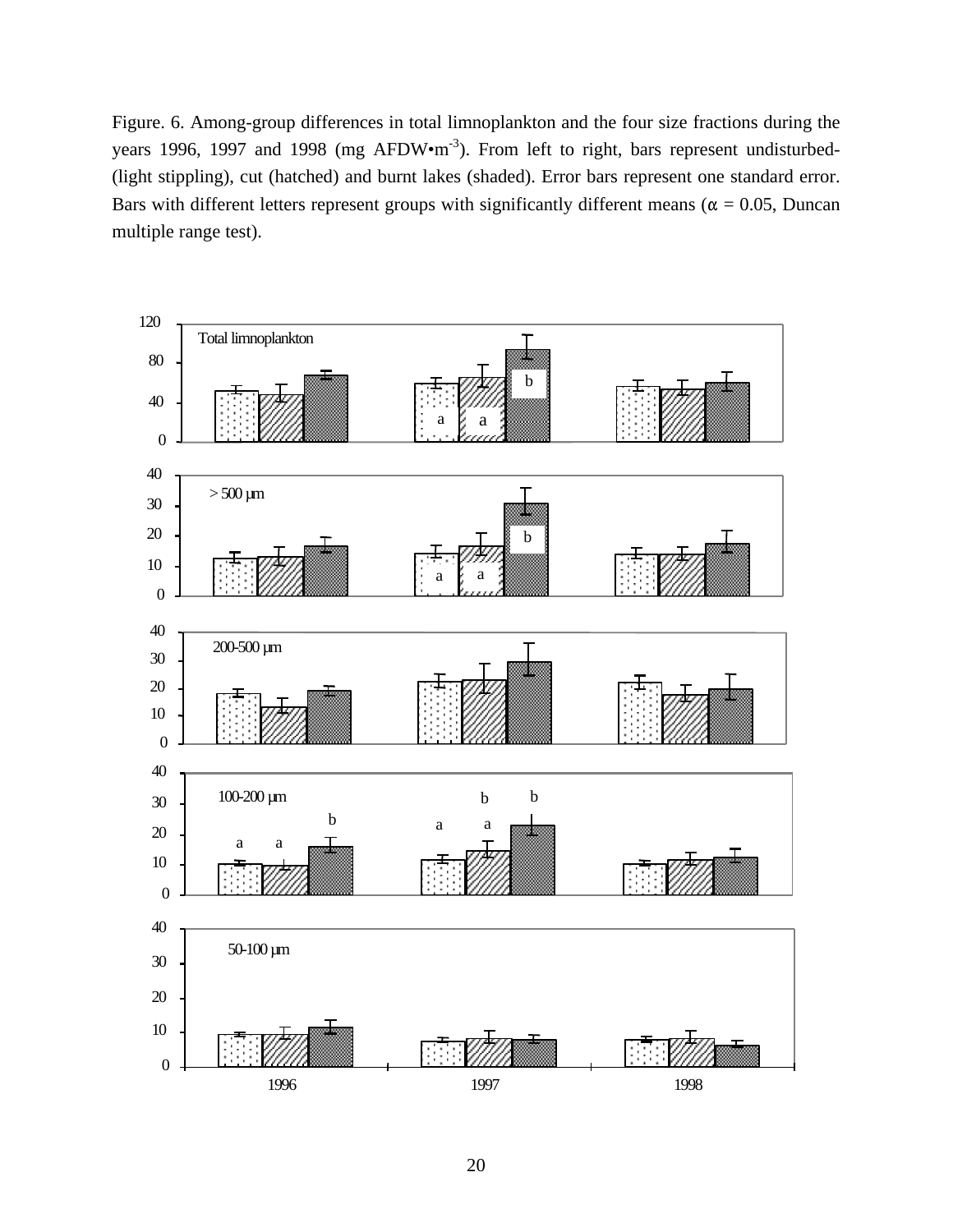#### **Crustacean biovolume, mean size and size spectra**

Crustacean biovolumes and size were highly variables in the 38 lakes surveyed in 1996 and 1997. In general higher crustacean biovolumes and mean sizes were observed in perturbed lakes than in reference lakes at each sampling date and in 1996 and 1997 (Fig. 7). Means of crustacean biovolume were 655, 700 and 923  $\text{mm}^3/\text{m}^3$ , respectively for reference, cut and burnt lakes. Total crustacean biovolume was significantly higher in burnt lakes than in reference lakes, while it did not differ between cut and reference lakes  $(F = 5.4; P = 0.05)$ . Mean size of crustaceans were 619, 701 and 753  $\mu$ m, respectively in reference, cut and burnt lakes. It was higher in cut (13%) and burnt (22%) lakes than in reference lakes ( $F = 10.5$ ;  $P = 0.0001$ ).

PCA ordination served to describe spatial variation in crustacean size spectra among lakes. Some examples of crustacean size spectra in reference (P110f, N63b), cut (C9f, C40e) and burnt (FP32d, FP30d, FBP9d, FBP10d) lakes are presented in Figure 8. The first two axis of the PCA ordination accounted for a total of 74% of the total variance in the size spectra (Fig. 9). Axis I (58% of total variance) was positively correlated with biovolumes of all size classes, but most strongly with large size classes  $(1200-1300 \mu m, 1300-1400 \mu m, 1400-1500 \mu m)$ . Samples from burnt lakes generally ranked higher along PCA axis I than samples from references lakes (Fig. 8), suggesting that crustacean biovolume in the 1200-1500 µm size classes were significantly higher in burnt lakes than in the reference lakes. Axis II (16% of the total variance) represented variation in biovolumes of 900-1100 µm (positive loading) and 1600-1800 µm (negative loading) size classes.

Watershed condition (reference, cut, burnt) was a significant source of variation in PCA scores along axis I (Table 3), indicating that burnt lakes had significant higher scores on axis I than reference lakes,; cut lakes had intermediate scores not significantly different from those of the reference or burnt lakes. Water shed condition was not a significant sources of variation in PCA scores on axis II (Table 3A). However, the nested ANOVA indicated that the month of sampling was a more important source of variation in size spectra than watershed condition (Table 3B).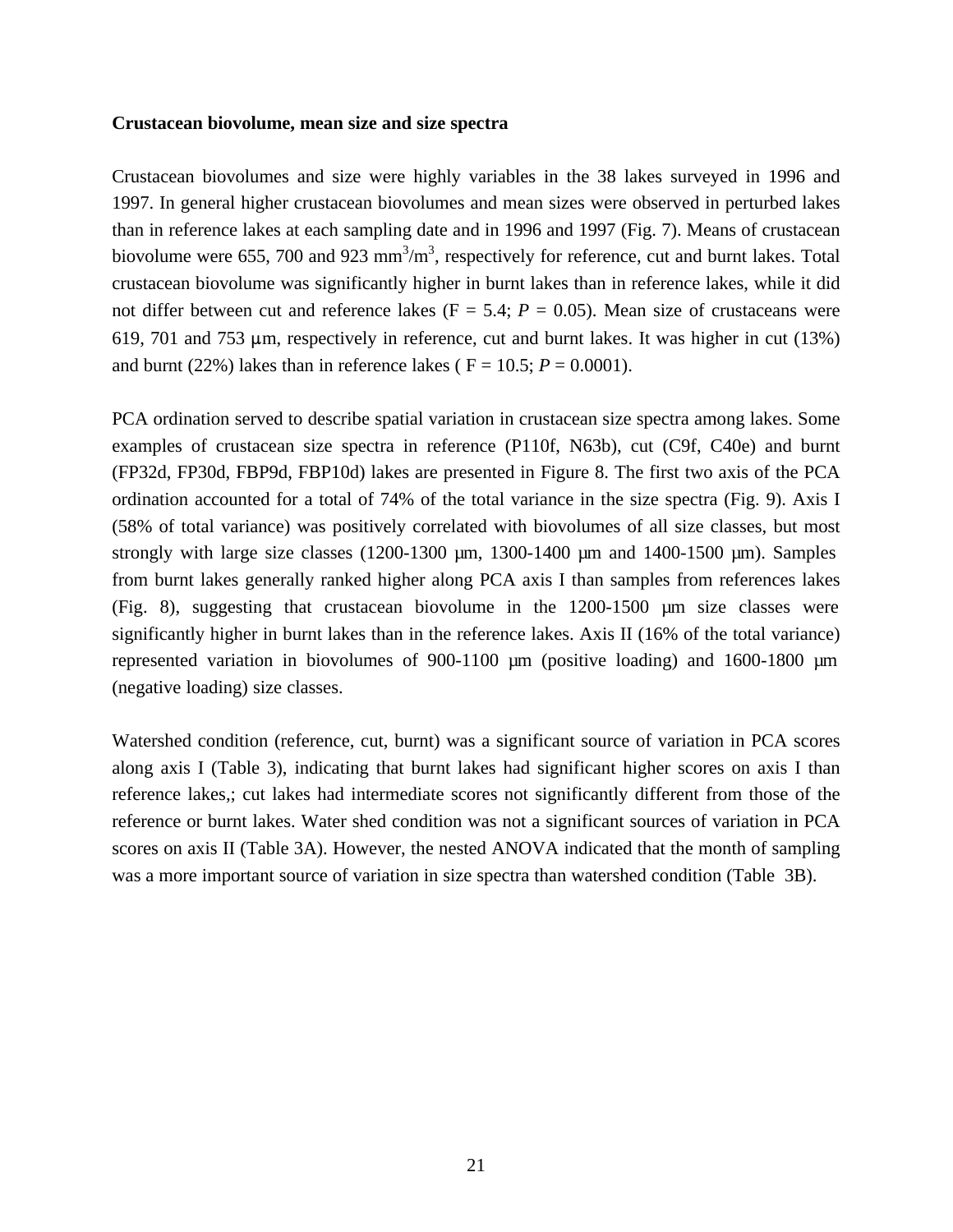Figure 7. Crustacean biovolume and mean size (mean ± standard error for each group of lakes (unperturbed, logged and burnt) at each sampling month and in average in 1996 and 1997 and overall in 1996-97.





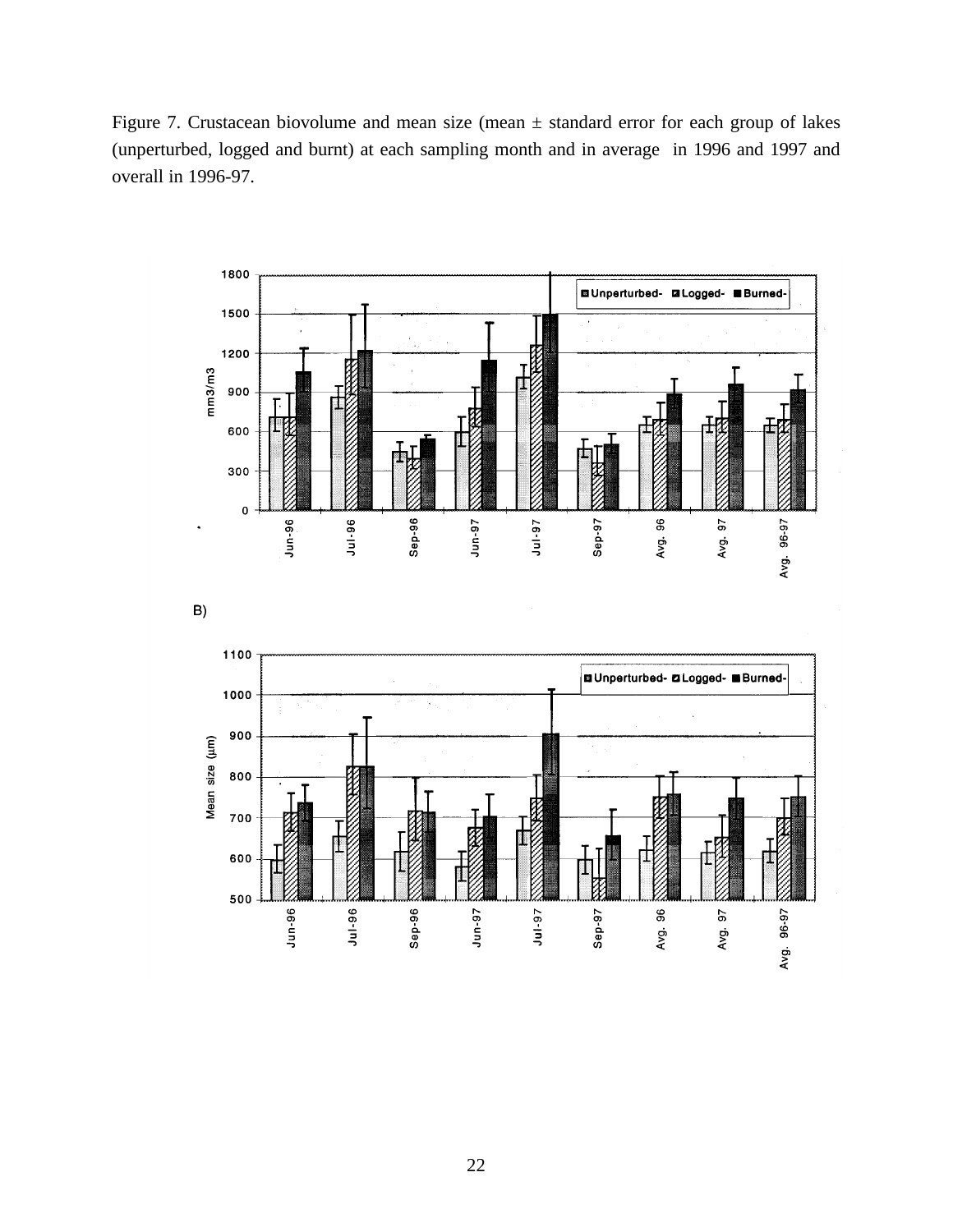Figure 8. Examples of size spectra that illustrate how biovolume in each size class changes as one progress from low axis I PCA scores (left-most column) to high ones (right-most column), and from low axis II PCA socres (bottom row) to high ones (upper row). The horizontal axis represents 22 size classes, from 200-300 µm to 2300-2400 µm in equivalent spherial diameter. The vertical axis represents crustacean biovolume on a  $log(x+1)$  transformed scale of mm<sup>3</sup>/m<sup>3</sup> units.

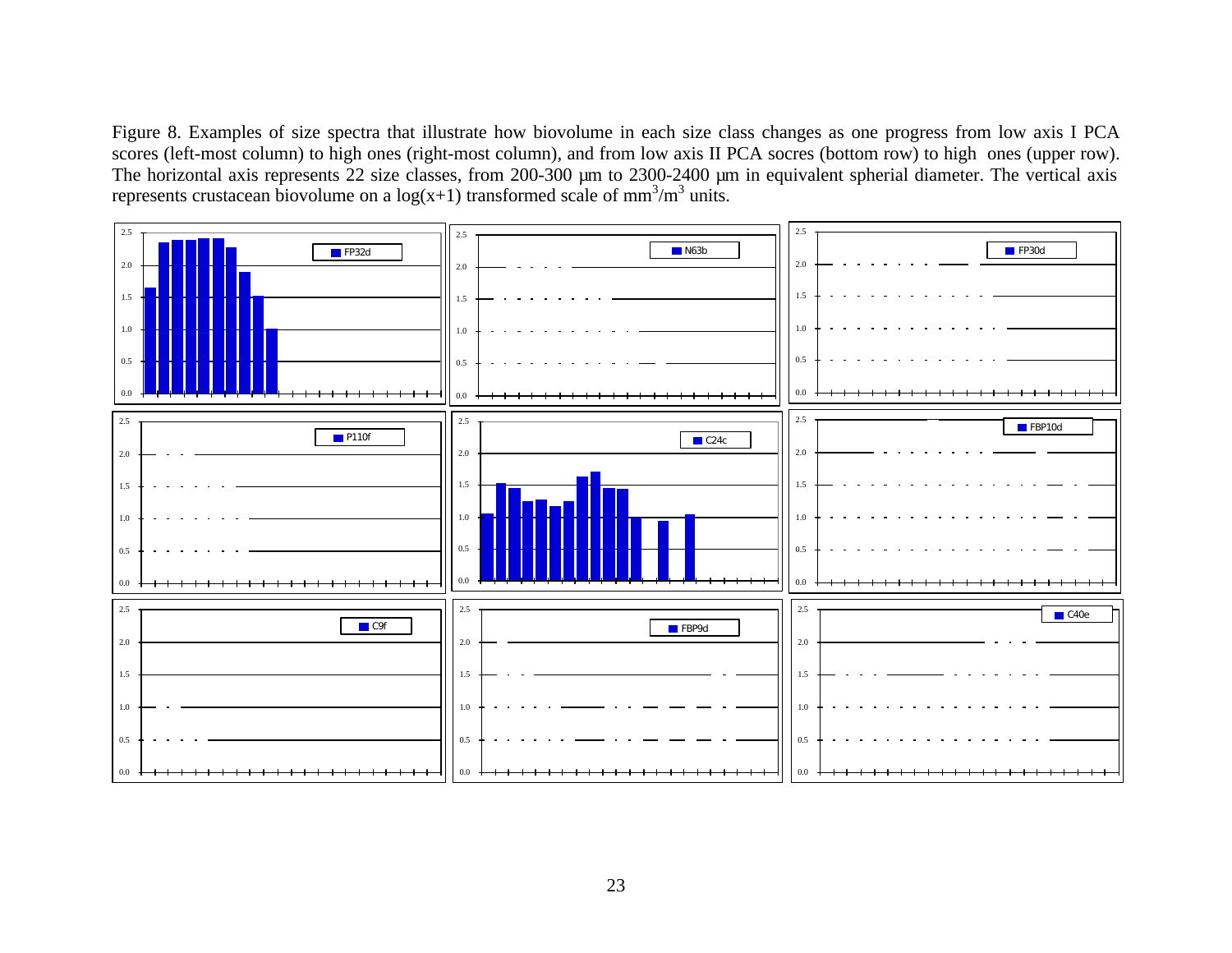Table 3. Results of analysis of variance performed on PCA axis I scores (Book 17, p. 74, based on PCA with 19 descriptors \*\*\*replace with PCA based on 22 descriptors\*\*\*).

| A) Three level mixed-model with month nested in year, year nested in lakes. |  |
|-----------------------------------------------------------------------------|--|
|                                                                             |  |

| Source                 | DF Num       | SS    | MS Num | F Ratio | Prob>F | Variance<br>component | % variance<br>under mixed<br>model | % variance<br>assuming pure<br>model II |
|------------------------|--------------|-------|--------|---------|--------|-----------------------|------------------------------------|-----------------------------------------|
| Watershed<br>condition | $3(4-1)$     | 75.1  | 25.0   | 3.05    | 0.0415 | 0.355                 |                                    | 10%                                     |
| Lakes                  | $34(38-4)$   | 278.5 | 8.2    |         |        | 0.936                 | 28%                                | 25%                                     |
| Year                   | 38 (76-38)   | 65.6  | 1.7    |         |        | $-0.327$              | $-10%$                             | $-9\%$                                  |
| Month                  | 152 (228-76) | 411.3 | 2.7    |         |        | 2.706                 | 82%                                | 74%                                     |

B) Two level mixed-model with sampling period nested in lakes.

| Source                            | DF Num | SS    | MS Num | F Ratio | Prob>F   | Variance<br>component | % variance<br>under mixed<br>model | % variance<br>assuming pure<br>model II |
|-----------------------------------|--------|-------|--------|---------|----------|-----------------------|------------------------------------|-----------------------------------------|
| Watershed<br>condition            | 3      | 75.1  | 25.0   | 3.05    | 0.0415   | 0.317                 |                                    | 8%                                      |
| Lakes                             | 34     | 278.5 | 8.2    | 3.26    | < 0.0001 | 0.947                 | 27%                                | 25%                                     |
| Residual<br>(sampling)<br>period) | 190    | 477   | 2.5    |         |          | 2.510                 | 73%                                | 67%                                     |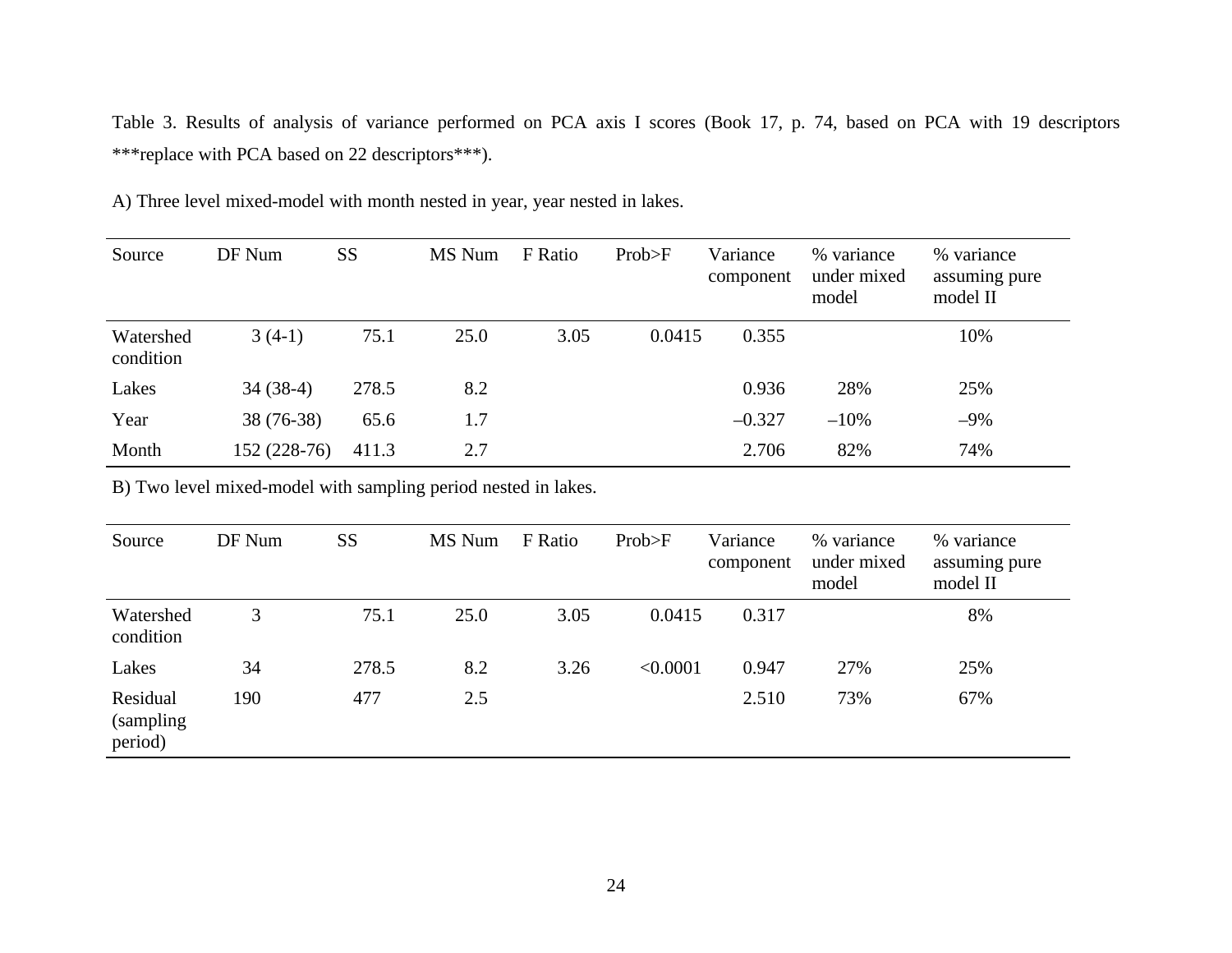Figure 9. PCA plots based on the analysis of the 228 zooplankton size spectra. A) Plot of the 22 size classes vectors. Numbers represent size classes (e.g. 2 represents the 300-400 µm size class and so on). An angle near 0° between a size class vector and a principal component axis indicates a strong positive correlation of size class biovolume with the axis, whereas an angle near 180° indicates strong negative correlation. B) Plot of the 228 samples coded according to watershed condition.

A)

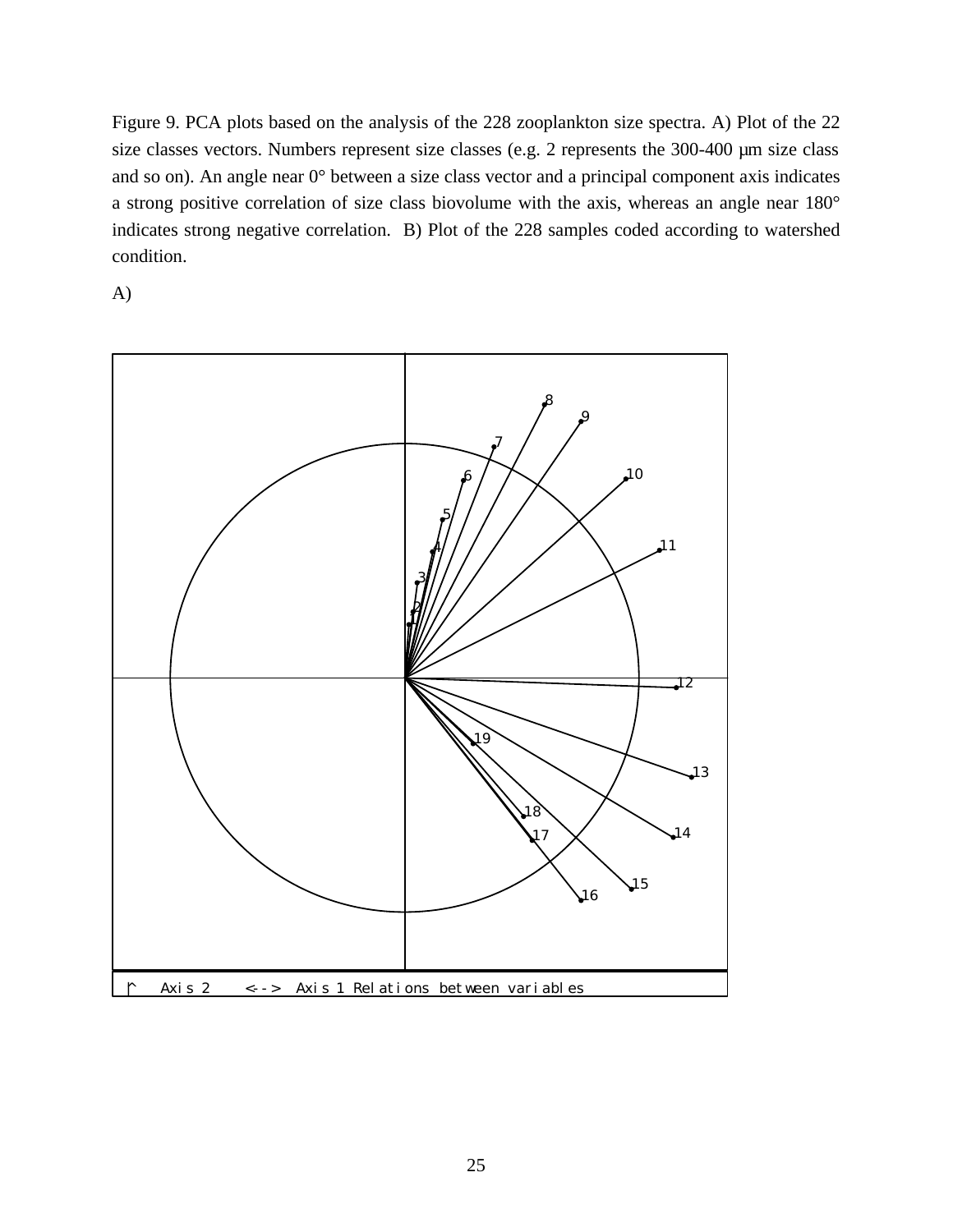



Axis I

#### **Sources of Variation**

We assessed the relative importance of watershed conditions, and sampling periods (months) as sources of variation in zooplankton attributes based on taxonomy, limnoplankton and size spectra data (Table 4). We found that sampling periods accounted for higher percentages of variation (8.3 to 37.8%) than watershed conditions (1.2 to 8.3%) for all zooplankton and limnoplankton attributes, except for the calanoid group and the copepodite size fraction for which both sources of variation were equivalent. The residual variation due to laketo-lake changes in limnological conditions was the most important source of variation, accounting from 61 to 95% of the total variation (Patoine et al. 2000a). The greatly higher variation observed among lakes than among watershed conditions in zooplankton and limnoplankton biomass makes difficult to discern significant impact of watershed disturbances on the zooplankton community. It also emphasises the need to do long-term survey at the regional scale in attempt to evaluate the amplitude of the natural variability of aquatic communities. We should also take in account changes in watershed physiography and lake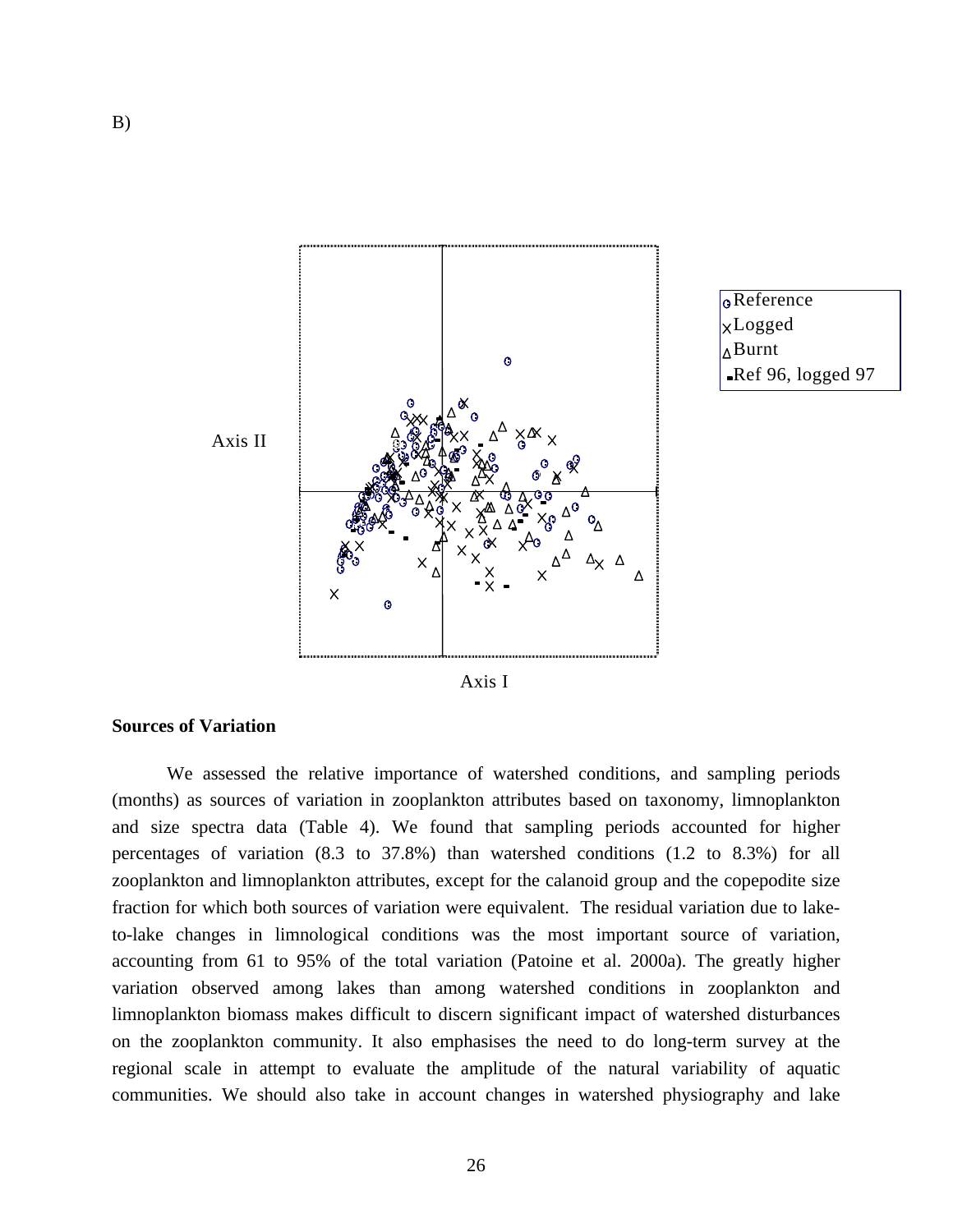characteristics when predicting the effects of watershed disturbances on aquatic ecosystems in the boreal forest.

Table 4. Relative importance of watershed condition and sampling period as factors accounting for the total variation in zooplankton biomass during the first year following watershed disturbance. Percentages represent ratios of the sum of squares associated with watershed condition and sampling period over the total sum of squares (log-transformed values).

| Zooplankton group                                      | Watershed condition | Sampling period |
|--------------------------------------------------------|---------------------|-----------------|
| Total zooplankton (mg d.w. $\cdot$ m <sup>-3</sup> )   | 2.5%                | 16.0%           |
| Cladocerans (mg d.w. $\cdot$ m <sup>-3</sup> )         | 1.4%                | 3.7%            |
| Calanoids (mg d.w. $\cdot$ m <sup>-3</sup> )           | 9.5%                | 8.3%            |
| Cyclopoids (mg d.w. $\cdot$ m <sup>-3</sup> )          | 1.2%                | 15.6%           |
| Rotifers (mg d.w. $\cdot$ m <sup>-3</sup> )            | 5.1%                | 27.2%           |
| Total limnoplankton (mg $AFDW \cdot m^{-3}$ )          | 5.3%                | 23.8%           |
| Crustacean size fraction (mg $AFDW\cdot m^{-3}$ )      | 3.0%                | 14.0%           |
| Copepodite size fraction (mg $AFDW \cdot m^{-3}$ )     | 5.5%                | 4.7%            |
| Rotifer size fraction (mg $AFDW\cdot m^{-3}$ )         | 8.3%                | 24.5%           |
| Algae size fraction (mg AFDW $\cdot$ m <sup>-3</sup> ) | 1.6%                | 37.8%           |

#### **Relationships with environmental variables**

Pearson correlation coefficients between the biomass of the four different taxonomic groups of zooplankton and environmental variables were weak, reaching at most 0.41 (Table 5). Among the six variables in the water quality category, TP displayed the strongest correlation, but was a significant correlate only in the case of rotifers  $(P = 0.01)$ . Chlorophyll *a* was a weaker correlate than TP, but was common to both the biomass of rotifers and calanoids ( $P < 0.045$ ). K was a common correlate of rotifers, calanoids and cladocerans (*P* < 0.038). While rotifers and cladocerans showed positive correlations with water quality variables, calanoids consistently displayed negative correlations. Cyclopoids biomass showed no significant correlations with any of the six water quality variables. Top-down variables showed significant correlations with rotifer (positive with *Chaoborus* density) and cladoceran biomass (negative correlation with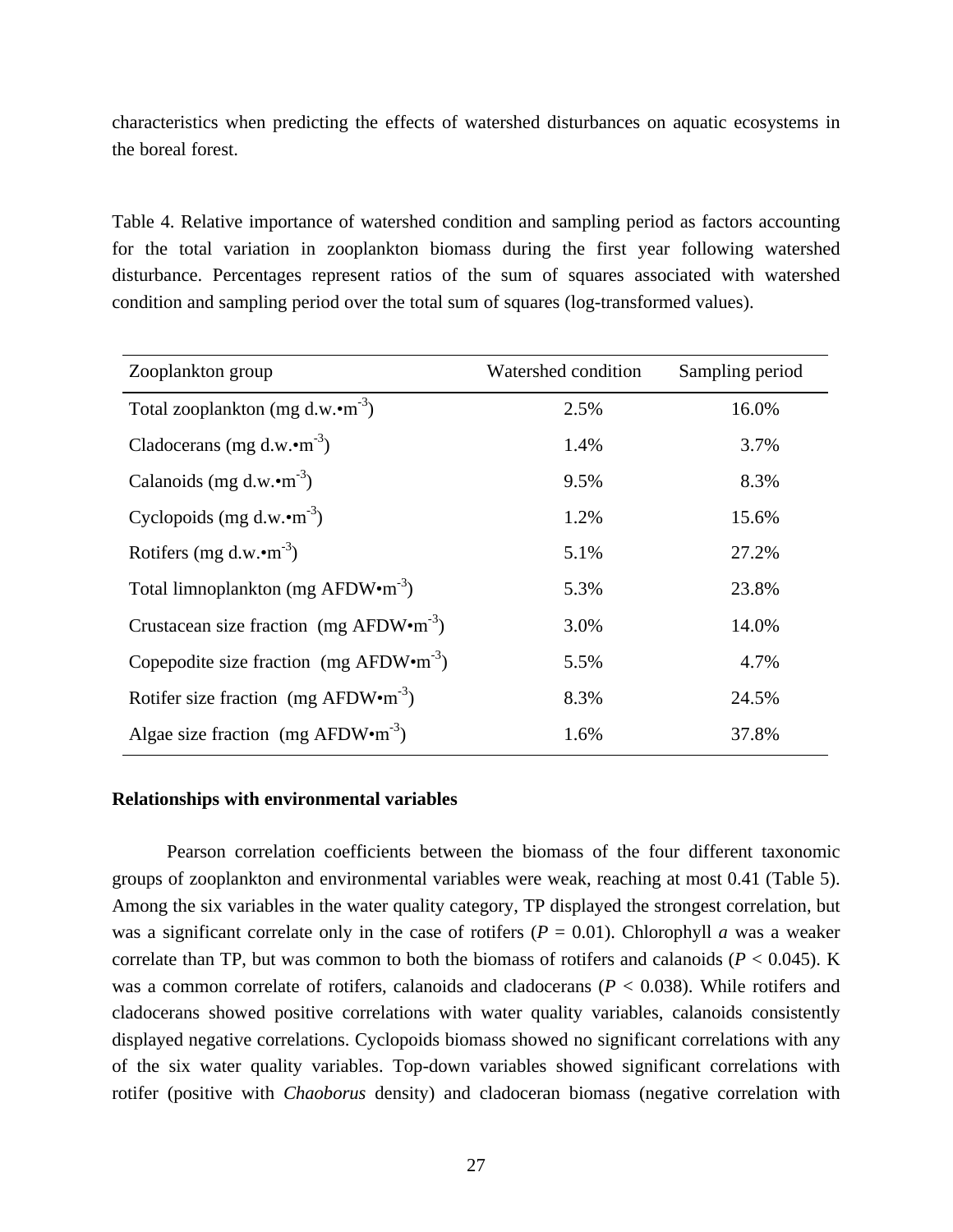planktivorous fish), but not with calanoid or cyclopoid biomass. The drainage ratio was negatively correlated with the biomass of calanoids.

Table 5. Pearson correlation coefficients between zooplankton biomass (total and taxonomic groups) and environmental variables for the 38 lakes in 1996. Correlations are based on logtransformed variables.

|                                   | Total<br>zooplankton | Cladocera | Calanoida | Cyclopoida | Rotifera |
|-----------------------------------|----------------------|-----------|-----------|------------|----------|
| Drainage Ratio                    | ns                   | ns        | $-0.37*$  | ns         | ns       |
| % Watershed Area Deforested       | ns                   | ns        | ns        | ns         | ns       |
| pH                                | ns                   | ns        | ns        | ns         | ns       |
| TP ( $\mu$ g L <sup>-1</sup> )    | ns                   | ns        | ns        | ns         | $0.41*$  |
| TN $(\mu g L^{-1})$               | ns                   | ns        | $-0.40*$  | ns         | ns       |
| $K^+$ (mg $L^{-1}$ )              | ns                   | $0.34*$   | $-0.34*$  | ns         | $0.36*$  |
| DOC $(mg L-1)$                    | ns                   | ns        | $-0.34*$  | ns         | ns       |
| Chlorophyll $a (\mu g L^{-1})$    | ns                   | ns        | $-0.32*$  | ns         | $0.33*$  |
| Chaoborids (ind.m <sup>-3</sup> ) | ns                   | ns        | ns        | ns         | $0.41*$  |
| Planktivores (CPUE)               | ns                   | $-0.33*$  | ns        | ns         | ns       |
| Piscivores (CPUE)                 | $0.45**$             | $0.43**$  | ns        | ns         | ns       |

Note: ns, not significant (P > 0.05); \* P < 0.05; \*\* P < 0.01; \*\*\* P < 0.001.

Limnoplankton biomass displayed higher correlation coefficients with environmental variables than did biomass of taxonomic groups, reaching up to 0.6 (Table 6). Among the water quality variables, TP, TN and Chl-*a* were significant correlates of total limnoplankton and the 100-200  $\mu$ m and  $>$  500  $\mu$ m size fractions during the first (also the 50-100  $\mu$ m size fraction) and second years after deforestation. Among the predation variables, the density of *Chaoborus* larva showed significant correlations with the 50-100  $\mu$ m, 100-200  $\mu$ m and > 500  $\mu$ m size fractions; these were positive and restricted to the first year. Piscivorous density was positively correlated with the  $> 500$  µm size fraction in 1996. Among the morphometric variables, the proportion of watershed area deforested (by logging or fire) showed significant positive correlations with the biomass of all size fractions (except the 200-500 µm) and total limnoplankton during one year or the other (1996 or 1997). Drainage ratio was not a significant correlate for any of the size fraction, in any year. Unlike the first two years following watershed perturbation (1996 and 1997), there were few significant correlations in 1998; only the 100-200 µm size fraction showed positive correlations with TP, TN and Chl-*a*.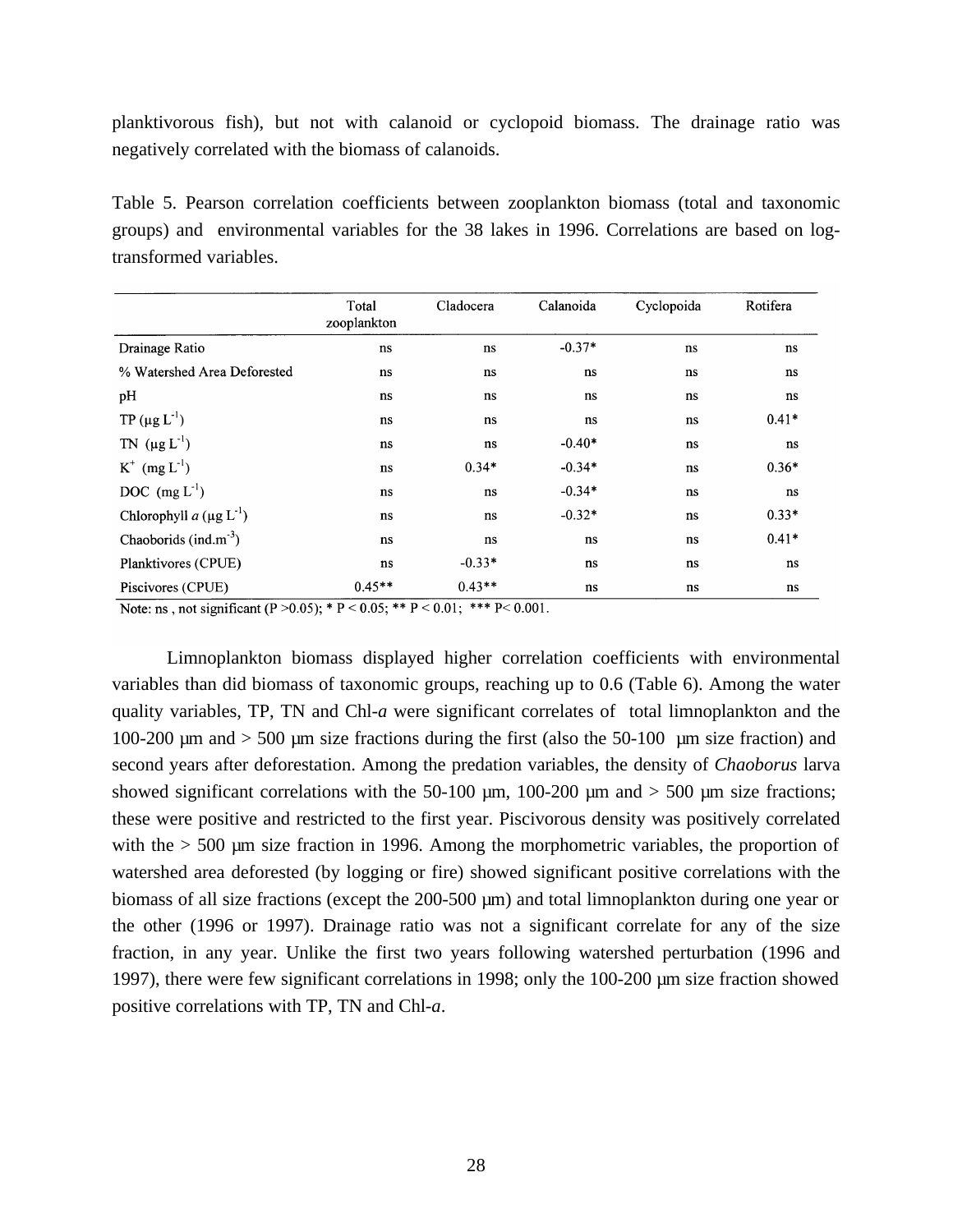Table 6. Pearson correlation coefficients between limnoplankton biomass (size fractions and total limnoplankton) and environmental variables of the 38 lakes during 1996, 1997, and 1998. The year of the data on which the correlation is based is indicated in parenthesis. Correlations are based on logged variables. No data on fish catch per unit effort or *Chaoborus* larva density were available in 1998.

|                                | Total                                  | $> 500 \mu m$                         | $200 - 500 \mu m$ | $100-200 \mu m$                                              | $50-100 \mu m$                        |
|--------------------------------|----------------------------------------|---------------------------------------|-------------------|--------------------------------------------------------------|---------------------------------------|
| Drainage Ratio                 | ns                                     | ns                                    | ns                | ns                                                           | ns                                    |
| % Watershed Area Deforested    | $+0.37*$ ('96)<br>$+0.49$ ** ('97)     | $+0.48$ ** ('97)                      | ns                | $+0.44**$ ('96)<br>$+0.52$ *** ('97)                         | $+0.34*$<br>(96)                      |
| рH                             | ns                                     | ns                                    | ns                | ns                                                           | ns                                    |
| $TP(\mu$ g [-1]                | $+0.53$ *** ('96)<br>$+0.57$ *** ('97) | $+0.45$ ** ('96)<br>$+0.60$ *** ('97) | $+0.36*$ ('97)    | $+0.55$ *** ('96)<br>$+0.51$ *** ('97)<br>$+0.38*$<br>(98)   | $+0.57$ *** ('96)                     |
| $TN (\mu g \cdot L - 1)$       | (96)<br>$+0.34*$<br>$+0.47$ ** ('97)   | $+0.36*$ ('96)<br>$+0.44$ ** ('97)    | ns                | $+0.40*$<br>('96)<br>$+0.41$ *<br>(97)<br>$+0.32*$<br>(98)   | (96)<br>$+0.35*$                      |
| $K + (\mu g \cdot L - 1)$      | (96)<br>$+0.34*$<br>$+0.38*$<br>(97)   | $+0.38*$ ('96)<br>$+0.48$ ** ('97)    | ns                | $+0.38*$<br>(96)<br>$+0.37*$<br>(97)                         | ns                                    |
| $DOC$ (mg $-L-1$ )             | ns                                     | ns                                    | ns                | ns                                                           | ns                                    |
| Chlorophyll $a$ ( $\mu$ g•L-1) | $+0.38*$<br>(96)<br>$+0.55$ *** ('97)  | $+0.47$ ** ('97)                      | $+0.34$ ** ('97)  | $+0.48$ **<br>(96)<br>$+0.60$ *** ('97)<br>$+0.52$ *** ('98) | (96)<br>$+0.50**$<br>$+0.35*$<br>(97) |
| Chaoborids (ind.•m-3)          | ns                                     | $+0.34*$<br>(96)                      | ns                | $+0.39*$<br>(96)                                             | $+0.37*$<br>(96)                      |
| Planktivores (CPUE)            | ns                                     | ns                                    | ns                | ns                                                           | ns                                    |
| Piscivores (CPUE)              | ns                                     | $+0.41*$ ('96)                        | ns                | ns                                                           | ns                                    |

Note: ns, not significant (P > 0.05); \* P < 0.05; \*\* P < 0.01; \*\*\* P < 0.001.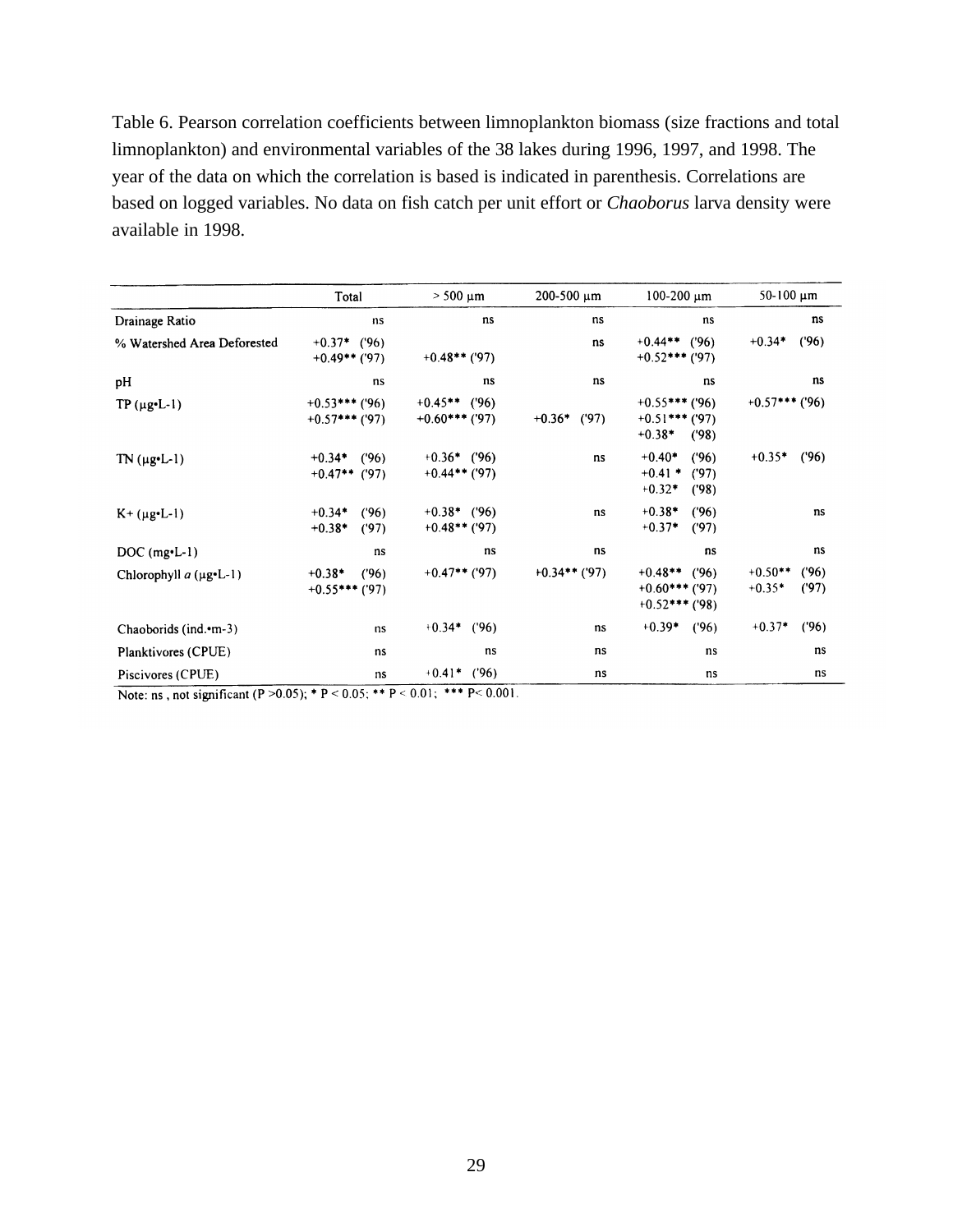Among the environmental factors, 2 variables (K and TP and white sucker CPUE) explained 18.6% of the total variance in crustacean size spectra (Patoine et al. 2000c). TP was shown to be directly proportional to the drainage ratio (catchment area/total lake area) and the relative importance of disturbances (logged or burnt catchment area/total lake area or volume. K and TP were considered as surrogate variables for the intensity of disturbances (Carignan et al. 2000). K and TP were positively associated to observed increases in large crustacean size classes (1200- 1500 µm), suggesting a cascading bottom-up effect of disturbances on crustacean biovolumes. The negative relationship with white sucker CPUE suggest a top-down effect of watershed disturbances on zooplankton size structure through changes in the fish community. White sucker density are been showed to be positively related to planktivorous fish, and negatively related to piscivorous fish (Patoine et al. 2000c). Although the total density of fish species did not differ among the three groups of lakes, the proportion of small  $(< 120 \text{ mm})$  yellow perch was lower in perturbed lakes than in the reference lakes (St-Onge and Magnan, 2000). Since zooplankton represented on average 40% of the diet of small yellow perch (P. Magnan, pers. Com.), the increase in the biovolume of large crustaceans in burnt and logged lakes might be explained by decreased vertebrate predation in perturbed lakes relative to the reference lakes.

Table 7 displays the regression models that were developed for the zooplankton and limnoplankton variables, using the environmental variables that showed the highest significant correlation coefficients (Tables 5 and 6). No model was developed for cyclopoids because none of the environmental variables examined correlated significantly with cyclopoid biomass. In all cases, the coefficients of determination  $(r^2)$  did not exceed 58%. However the models suggest a significant bottom-up effect of nutrient inputs and increase in chlorophyll *a* over all 38 lakes, due mainly to the natural fire effect. In opposite, models indicate a negative effect of DOC due to the logging impact on water colour and the plankton development. However we did not found significant effect of watershed conditions (dummy variables: L or B) except in the case of the calanoids for which there is a significant negative effect of logging (L), and the case of the algal size fraction for which a negative correlation with natural fire was observed. In 1996, lakes having low planktivory pressure (high abundance of piscivores) are associated wit higher biomass of total zooplankton and cladocerans.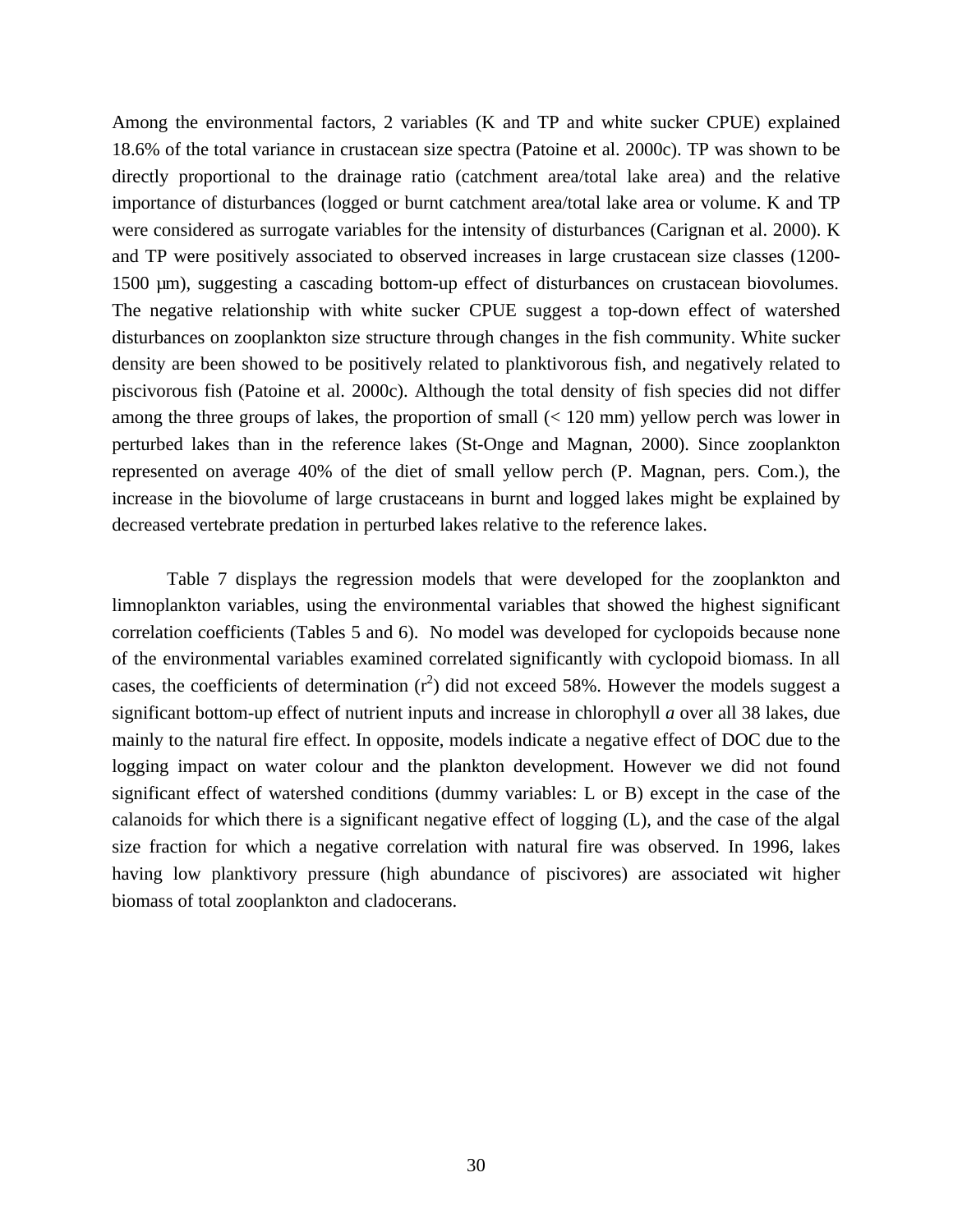Table 7 . Regression models describing the best relationships between zooplankton and limnoplankton biomass and environmental variables.

|                     |      |                                                                                                 | $R^2$ |
|---------------------|------|-------------------------------------------------------------------------------------------------|-------|
| Variable            | Year | Model                                                                                           |       |
| Total zooplankton   | 96'  | $Y = 4.49 + 0.27 (20\%) \log (pisc)**$                                                          | 20%   |
| Cladocera           | '96  | $Y = 4.00 + 0.47$ (18%) log (pisc)**                                                            | 18%   |
| Calanoida           | '96  | $Y = 5.46 - 0.63$ (16%) log (TN)* - 0.21 (18%) (L)**                                            | 34%   |
| Cyclopoida          | '96  | None of the 11 environmental variables met the 0.05 significance level for entry into the model |       |
| Rotifera            | '96  | $Y = 2.34 + 1.24 (17%) log (TP)*+ -0.26 (11%) (L x log TP)*$                                    | 28%   |
| Total limnoplankt.  | '96  | $Y = 1.07 + 1.06 (27%) \log(TP)$ *** 0.39 (19%) $\log(DR)$ ** - 0.15 (12%) (L x $\log DR$ )**   | 58%   |
|                     | '97  | $Y = 1.34 + 1.18$ (32%) log (TP)*** 0.73 (15%) log (DOC)**                                      | 47%   |
|                     | '98  | None of the 11 environmental variables met the 0.05 significance level for entry into the model |       |
| $limno > 500 \mu m$ | '96  | $Y = 0.37 + 0.81$ (19%) log (TP) <sup>**</sup>                                                  | 19%   |
|                     | '97  | $Y = 0.50 + 1.56$ (36%) log (TP)*** – 0.83 (11%) log (DOC)*                                     | 47%   |
|                     | '98  | None of the 11 environmental variables met the 0.05 significance level for entry into the model |       |
| limno 200-500 um    | '96  | None of the 11 environmental variables met the 0.05 significance level for entry into the model |       |
|                     | 97   | $Y = 1.12 + 1.02$ (13%) log (TP)** - 0.83 (15%) log (DOC)*                                      | 28%   |
|                     | '98  | None of the 11 environmental variables met the 0.05 significance level for entry into the model |       |
| limno 100-200 µm    | '96  | $Y = 0.47 + 1.24$ (29%) log (TP)*** – 0.70 (16%) log (DOC)**                                    | 45%   |
|                     | '97  | $Y = 0.66 + 1.11$ (35%) log (chl)***                                                            | 35%   |
|                     | '98  | $Y = 0.71 + 0.85$ (27%) log (chl)***                                                            | 27%   |
| limno 50-100 um     | '96  | $Y = -1.20 + 1.08 (33%) \log (TP)$ *** + 0.20 (17%) pH*** - 0.67 (7%) log (K)*                  | 57%   |
|                     | '97  | $Y = 0.53 + 1.01$ (12%) log (chl)* - 0.23 (15%) (B)*                                            | 27%   |
|                     | '98  | None of the 11 environmental variables met the 0.05 significance level for entry into the model |       |

Note: \*P<0.05, \*\*P<0.01, \*\*\*P<0.001.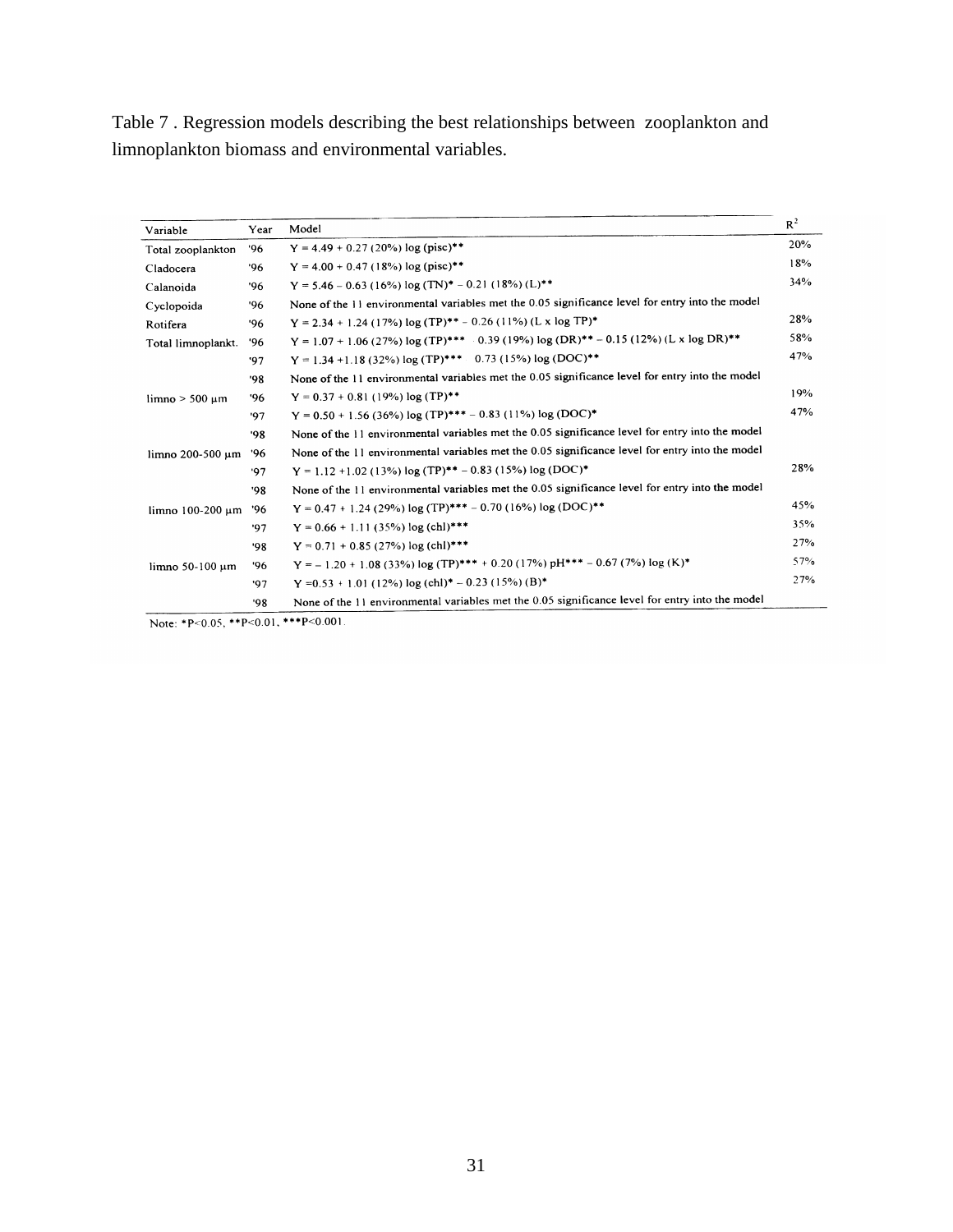### **MANAGEMENT APPLICATIONS**

Natural fires and logging each remove about 10,000 km<sup>2</sup> of Canada's 4.5 million km<sup>2</sup> forest each year (Forestry Canada 1991). New strategies in forest management are based on the assumption that emulating natural disturbances such as natural fires in logging practices will sustain boreal forest dynamics and biodiversity (Hunter Jr. 1993). Such strategies, however, were developed without considering aquatic ecosystems, even though water represents 8% of Canada's surface area. Comparing the impacts of natural fires and logging on lake water quality and biota is a necessary step towards forest management practices that take into account the global impacts of logging on the forest-lake ecosystem. Here, we outline the potential ecological consequences of watershed disturbances in boreal forest, either by natural fires or logging, based on the results of the research.

In one hand, potential ecological consequences of natural fire is a higher zooplankton biomass in burnt lakes two years after disturbance. This could mean more food for fish larvae and increased fish biomass in the following years. However, a five-fold increase in the daily ration may be necessary for a two-fold increase in growth rate of age I+ perch (Boisclair and Leggett 1989a). Although zooplankton biomass and fish food ration are two different things, the observed 64% increase in the mean biomass of the crustacean size fraction in burnt lakes relative to reference lakes is unlikely to represent a 500% increase in fish food ration. Moreover, zooplankton constitute a highly variable fraction of fish diet (Boisclair and Leggett 1989b).

In the other hand, potential ecological consequences of the observed 46% decrease in calanoid biomass (and cyclopoid to a lesser extent) in logged lakes relative to reference lakes may be of particular concern because these organisms likely constitute part of the diet of most fish larva and some adult fish in this region. If this food source is limiting for fish growth, and if fish cannot compensate by feeding on alternative food source (e.g. cladocerans), we can expect a low recruitment of fish in logged lakes in 1996. This was in fact supported by preliminary length frequency data for yellow perch and lake whitefish (St-Onge and Magnan 2000). If DOC can be shown to be responsible for this decrease in calanoid and cyclopoid biomass - as data herein suggest-, controlled burning of the slash left after logging could be a management option to mitigate DOC washout and associated decreased in calanoid biomass. However, as calanoids account for less than a quarter of total zooplankton biomass, the decrease in calanoid biomass observed in logged lakes is unlikely to lead to dramatic changes in fish growth rates.

The greater biomass of the rotifer size fraction in burnt lakes relative to reference lakes observed during the first and second year after disturbances could result in a decrease in the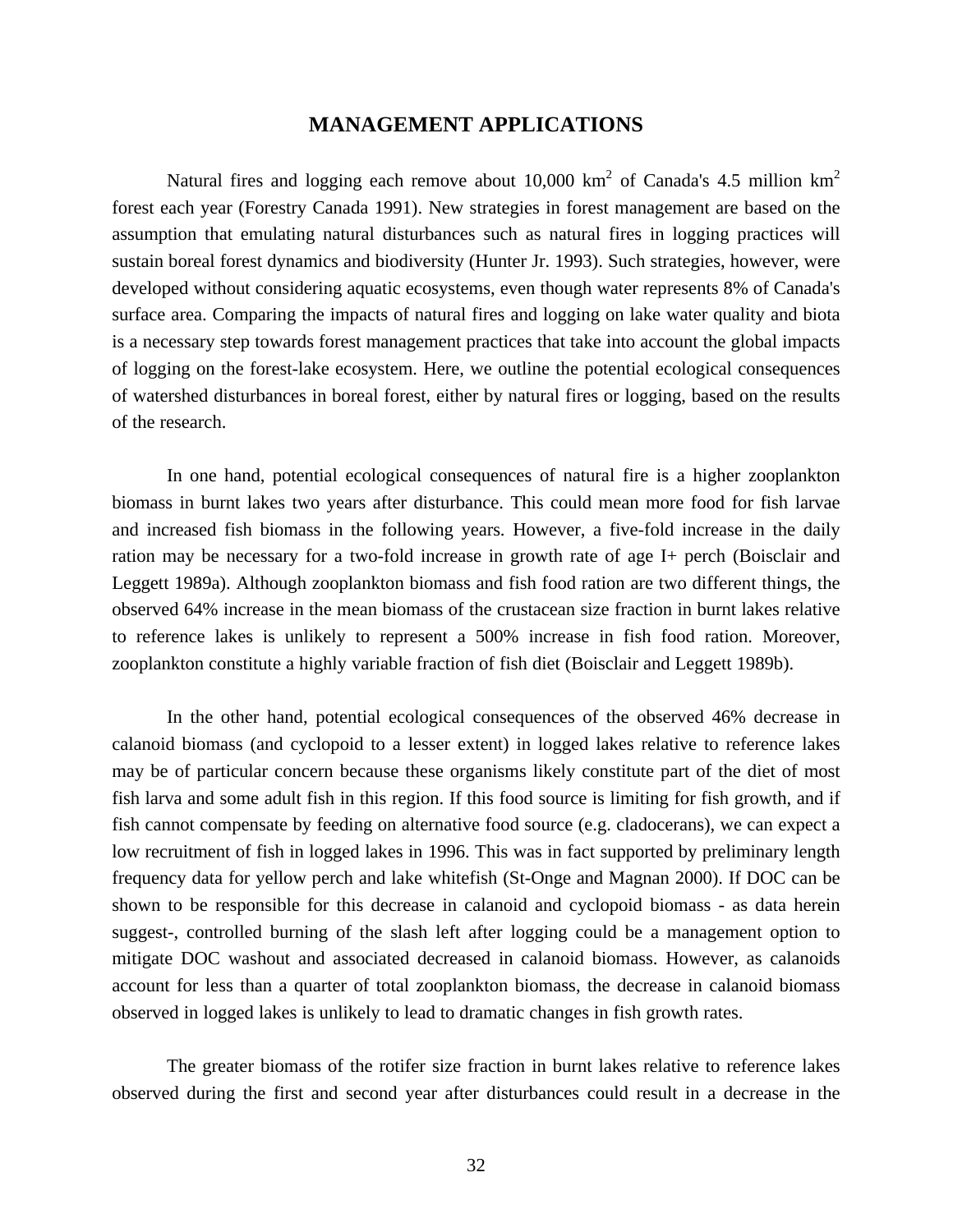efficiency of carbon transfer from algae to fish (Stockner and Shortreed 1989). These authors have argued that rotifers can constitute an energy sink by adding to the number of trophic levels through which matter most flow before reaching fish. The importance of such a phenomenon remains to be quantified.

The zooplankton biomass values reported in this study were similar to those reported in Yan (1986) for 16 unperturbed Ontario lakes with comparable lake area and TP concentrations. He presented crustacean biomass values varying from 34 to 103 mg d.w. $\cdot$ m<sup>-3</sup>, a range comparable to that of 20 to 163 mg d.w. $\cdot$ m<sup>-3</sup> observed in our set of 20 reference lakes (sum of cladocerans, calanoids and cyclopoids). Although no study has previously reported on the comparative effects of logging and forest fires on zooplankton biomass, Rask et al. (1998) did report on cladoceran and copepod densities in one reference lake and three Finnish lakes with 15% to 33% of the watershed clear-cut. They observed slight increases in the density of cladocerans and copepods in some of the lakes following watershed logging. They did not, however, comment on the magnitude of these increases in comparison to the inter-annual, intermonth or inter-lake variability. Their data suggest these sources of variation were hard to untangle from that associated with watershed disturbance.

# **CONCLUSIONS**

This study has shown that catchment deforestation can have impacts on lake ecosystems that are not limited to water chemistry, but extend to the zooplankton community as well. The nature, magnitude and timing of responses of the zooplankton community to watershed perturbation differ depending on the nature of the perturbation (logging or natural fires) and the taxonomic group or size class of zooplankton considered.

Even though specific groups or size fractions of the zooplankton communities showed biomass variations associated with both logging and forest fires, total biomass of zooplankton and limnoplankton varied significantly relative to reference lakes only in the case of burnt lakes. This variation in total zooplankton biomass was that of an increase in burnt lakes, that reaches the highest levels in the second year following watershed disturbance. However the variation in zooplankton biomass induced by fire disturbance is not greater than the summer month to month variations. Logging has a negative impact on the calanoids which are considered as indicators of clear and oligotrophic lakes. Our results suggest that zooplankton communities in Canadian Boreal Shield lakes experience small and transient increases following forest fires, but not following logging. The trophic enrichment in burnt lakes is linked to higher nutrient inputs from watershed and higher algal biomass. In contrast the lack of effect or the negative impact of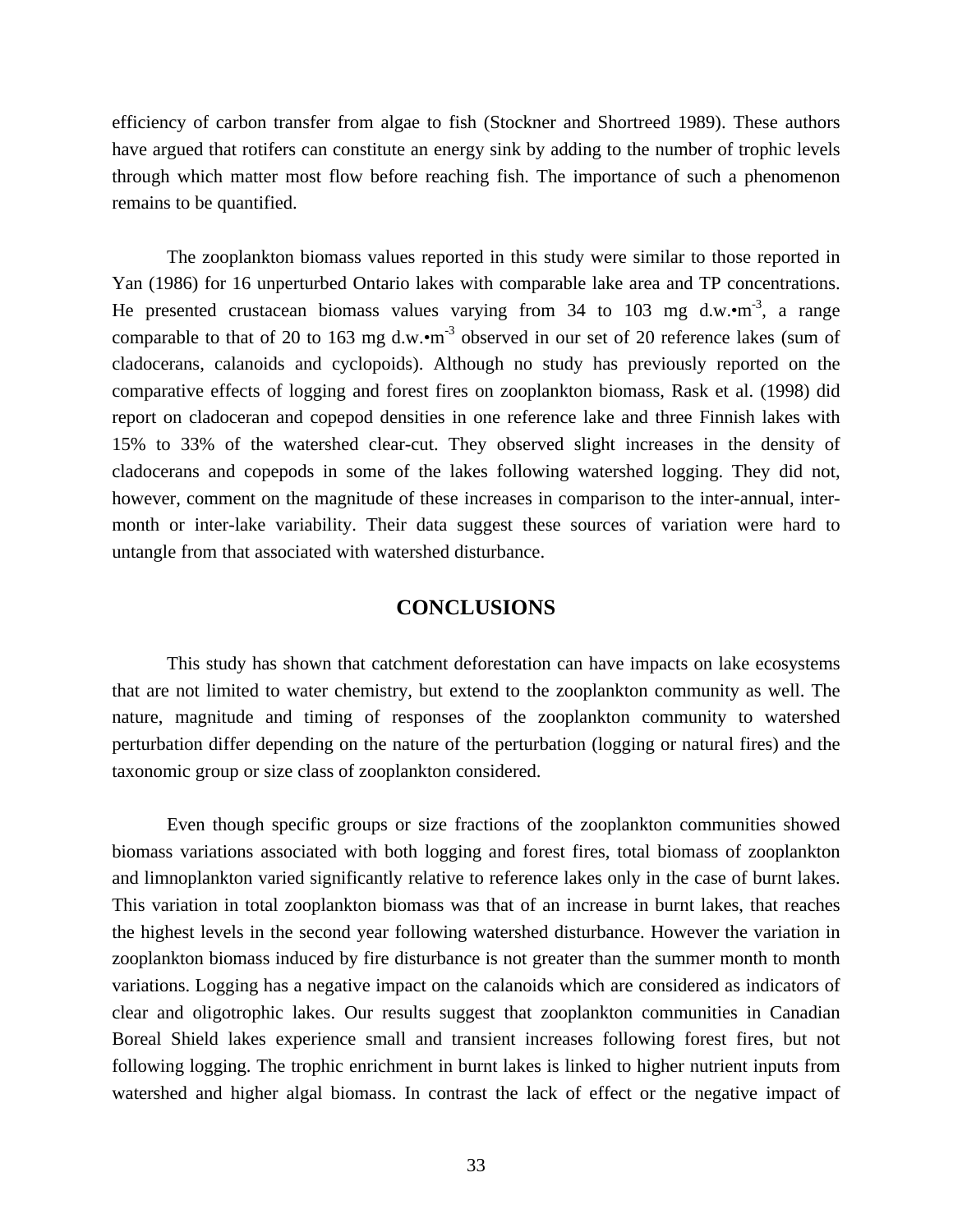logging on calanoids is related to higher inputs of organic matter from watershed in logged lakes. Although watershed disturbances have significant impacts on zooplankton communities in boreal lakes, the main source of variation in zooplankton biomass remain the changes in watershed physiography and limnological characteristics among lakes, as well as zooplankton summer succession . The lack of trophic upsurge in logged lakes for the present case could also result of a lower intensity of disturbance than in burned lakes where natural fires removed on average twice the proportion of forest cover of watersheds as logging did. If the average proportion of watershed area logged by forestry companies were to increase, or if buffer zones were not to be left around lakes, a different picture might emerge.

Overall, empirical models relating zooplankton community with environmental factors in boreal lakes, showed a strong cascading effect of bottom-up factors (nutrient inputs and algal biomass) in burnt lakes. Negative impact of logging are related to increase in water colour and dissolved organic carbon in logged lakes. Even though watershed disturbances may significantly affect zooplankton community, the influence of watershed conditions is of low extent compared to the greater influence of season, watershed physiography and lake conditions. The extent of watershed disturbances either by fire or logging should be important (> 50% of the watershed area) to have important impact on lake plankton.

OPC analyses were used to determine and compare the impacts of natural fire and logging on crustacean size spectra. Overall, disturbances affect slightly crustacean size structure by increasing the biovolume and mean size of large crustaceans. This change might be explained both by bottom-up effects such as increase in runoff and nutrient inputs after fire and logging, or by top down effects due to lower recruitment in yellow perch and less predation pressure on large zooplankton .

A new study on experimental harvesting on Boreal Shield Lakes, underway since summer 2000, will allow us to validate the results and confirm trends and logging impacts noted during this comparative study.

# **REFERENCES**

- Allan, J. D., and Goulden, C. E. 1980. Some aspects of reproductive variation among freshwater zooplankton. In Evolution and ecology of zooplankton communities. Edited by W.C Kerfoot. University Press of New England, Hanover, pp. 388-410.
- Bayley, S. E., Schindler, D. W., Beaty, K. G., Parker, B. R., and Stainton, M. P. 1992. Effects of multiple fires in nutrient yields from streams draining boreal forest and fen watersheds: nitrogen and phosphorus. Can. J. Fish. Aquat. Sci. 49: 584-596.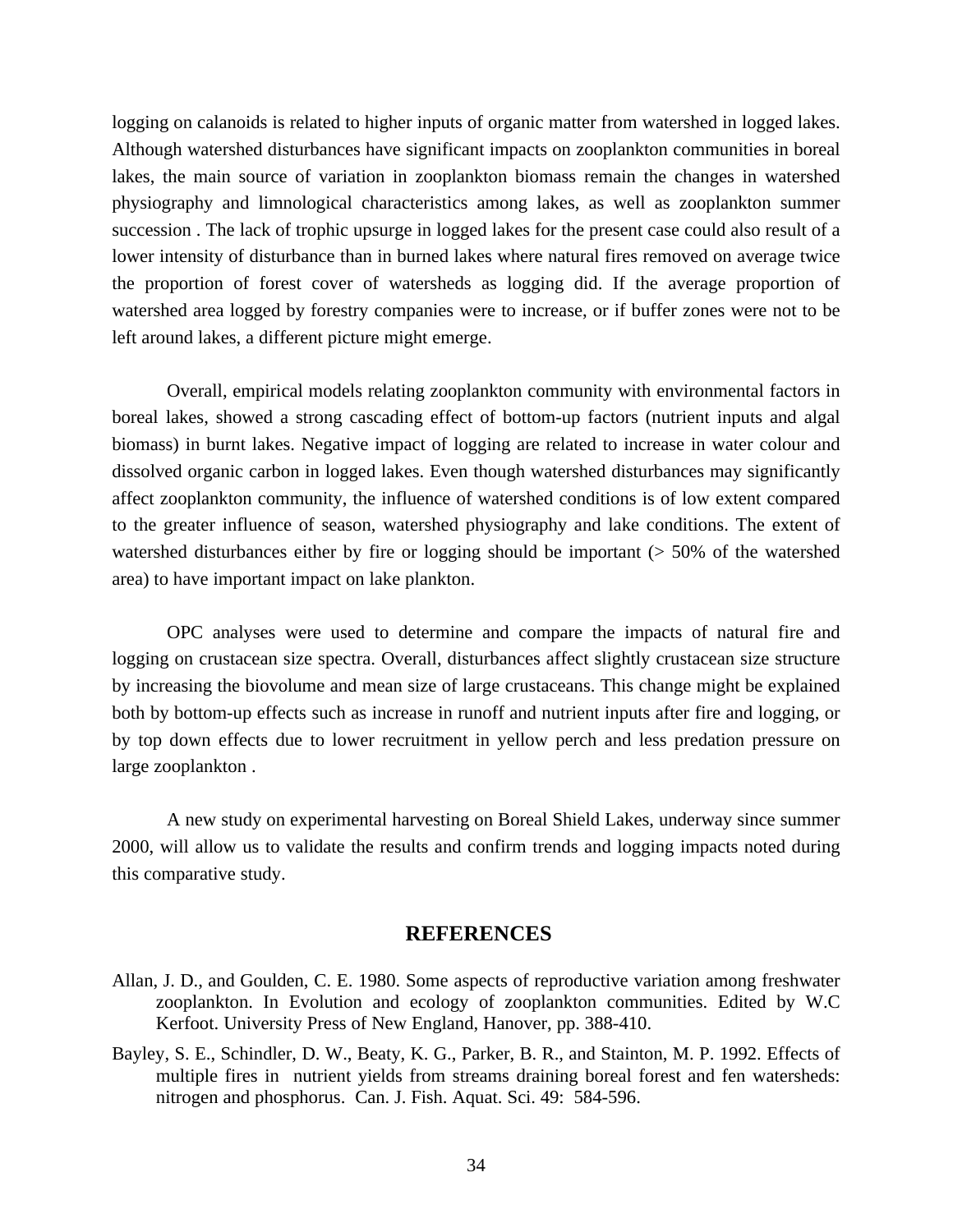- Bérubé, P., and Lévesque, F. 1995. Analyse des données d'exploitation de l'omble de fontaine en relation avec les interventions forestières dans la réserve faunique Mastigouche. Gouvernement du Québec, ministère de l'Environnement et de la Faune, Direction générale de la ressource faunique, Gestion intégrée des ressources. Report n° 93/17.
- Boisclair, D., and Leggett, W. C. 1989a. Among-population variability of fish growth: I. Influence of the quantity of food consumed. Can. J. Fish. Aquat. Sci. 46: 457-467.
- Boisclair, D., and Leggett, W. C. 1989b. Among-population variability of fish growth: II. Influence of prey type. Can. J. Fish. Aquat. Sci. 46: 468-482.
- Borcard, D., Legendre, L. and Drapeau, P. 1992. Partialling out the spatial component of ecological variation. Ecology 73: 1045-1055.
- Brandlova, J., Brandl, Z., and Fernando, C. H. 1972. The cladocera of Ontario with remarks on some species and distribution. Can. J. Zool. 50: 1373-1403.
- Brooks, J. L., and Dodson, S. I. 1965. Predation, body size, and composition of plankton. Science, 150: 28-35.
- Burton, T. M., and Ulrich, K. E. 1994. The effects of whole-tree harvest on insects associated with leaf packs in small streams in New Hampshire. Verh. Internat. Verein. Limnol. 25: 1483-1491.
- Carignan, R., P. D'Arcy, B. Pinel-Alloul, J. Kalff, D. Planas and P. Magnan. 1999. Comparative impacts of fire and forest harvesting on water quality in boreal shield lakes. In Proceedings of the 1999 Sustainable Forest Management Network Conference. Science and Practice: Sustaining the Boreal Forest. Sustainable Forest Management Network. Edmonton, Alberta, Canada. pp 121-126.
- Carignan, R., D'Arcy, P., and Lamontagne S. 2000. Comparative impacts of fire and forest harvesting on water quality in Boreal Shield lakes. Can. J. Fish. Aquat. Sci. 57 : 1-13.
- Casgrain, P., Legendre, P. and Vaudor, A. 2000 The R package for multidimensional and spatial analyses. htpp://alize.ere.umontreal.ca/~casgrain/R/
- Christoffersen, K., Riemann, B., Klysner, A., and Søndergaard, M. 1993. Potential role of fish predation and natural populations of zooplankton in structuring a plankton community in eutrophic lake water. Limnol. Oceanogr. 38: 561-573.
- Dansereau, P. R. and Bergeron, Y. 1993. Fire history in the southern boreal forest of northwestern Québec. Can. J. For. Res. 23 : 25-52.
- Edmonson, W. T. 1959. Freshwater Biology. John Wiley & Sons Inc., New York.
- Filion, J.-M., Chain, P., and Futter, M. 1993. Cantilevering vertical tow nets to reduce tow-lineinduced zooplankton avoidance. J. Plankton Res. 15: 581-587.
- Forestry Canada. 1991. Selected Forestry Statistics Canada. Information Report n°E-X-46.
- Garcia, E., and Carignan, R. 1999. Impact of wildfire and clear-cutting in the boreal forest on methyl mercury in zooplankton. Can. J. Fish. Aquat. Sci. 56: 339-345.
- Godbout, L., and Peters, R.H. 1988. Potential determinants of stable catch in the brook trout (*Salvelinus fontinalis*) sprot fishery in Québec. Can. J. Fish. Aquat. Sci. 45: 1771-1778.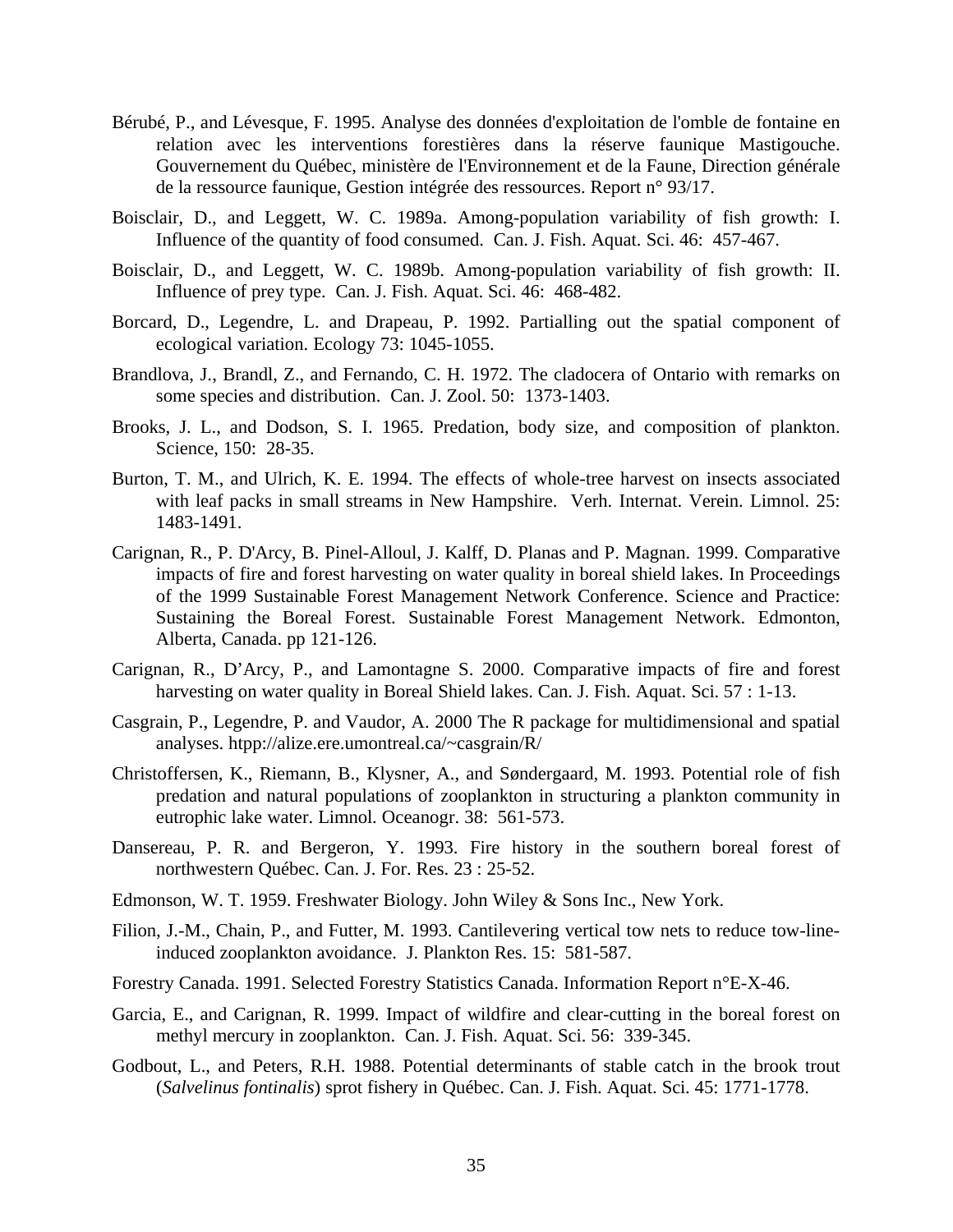- Herman, A.W. 1988. Simultaneous measurement of zooplankton and light attenuance with a new optical plankton counter. Continental Shelf Research 8: 205-221.
- Hunter, M.L., Jr. 1993. Natural fire regimes as spatial models for managing boreal forests. Biological Conservation, 65: 115-120.
- Keller, W., and Conlon, M. 1994. Crustacean zooplankton communities and lake morphometry in Precambrian Shield Lakes. Can. J. Fish. Aquat. Sci. 51: 2424-2434.
- Lampert, W., Fleckner, W., Hakumat, R., and Taylor, B. E. 1986. Phytoplankton control by grazing zooplankton: A study on the spring clear-water phase. Limnol. Oceanogr. 31: 478-490.
- Lamontagne, S., Carignan, R., D'Arcy, P., Prairie, Y.T. and Paré, D. 2000. Element export from eastern Canadian Boreal Shield drainage basins following forest harvesting and wildfires. Can. J. Fish. Aquat. Sci. 57. Special issue.
- Legendre, L., and Legendre, P. 1998. Numerical Ecology. Elsevier. New York.
- Lehman, J. T. 1980. Release and cycling of nutrients between planktonic algae and herbivores. Limnol. Oceanogr. 25: 620-632.
- Lehmann, R. 1994. Forest clearance and lake water quality on the Canadian Shield. Master's thesis, McGill University, Montréal.
- Likens, G. E., Bormann, F. H., Johnson, N. M., Fisher, D. W., and Pierce, R. S. 1970. Effects of forest cutting and herbicide treatment on nutrient budgets in the Hubbard Brook watershedecosystem. Ecol. Monogr. 40: 23-47.
- Malley, D. F., Lawrence, S. G., MacIver, M. A., and Findlay, W. J. 1989. Range of variation in estimates of dry weight for planktonic crustacea and rotifera from temperate north american lakes. Department of Fisheries and Oceans. Canadian Technical Report of Fisheries and Aquatic Sciences n° 1666.
- Mazumder, A., Taylor, W. D., McQueen, D. J., and Lean, D. R. S. 1990. Effects of fish and plankton on lake temperature and mixing depth. Science 247: 312-315.
- Mazumder, A. 1994. Phosphorus-chlorophyll relationships under contrasting zooplankton community structure: predictions and patterns. Can. J. Fish. Aquat. Sci. 51: 390-400.
- McQueen, D.J., Johannes, M.R.S. and Post, J.R. 1989. Bottom-up and top-down impacts on freshwater pelagic community structure. Ecological Monographs 59: 289-309.
- Minshall, G. W., Robinson, C. T., and Lawrence, D. E. 1997. Postfire responses of lotic ecosystems in Yellowstone National Park, U.S.A. Can. J. Fish. Aquat. Sci. 54: 2509- 2525.
- Natural Resources Canada. 1996. The state of Canada's forests. Canadian Forest Service Cat. Fol-6/1996E. 112 p.
- Nicholson, J.A., Foster, N.W., and Morrison, I.K. 1982. Forest harvesting effects on water quality and nutrient status in the boreal forest. Can Hydrol. Symp. 82 : 71-89.
- Pace, M.L. 1984. Zooplankton community structure, but not biomass, influence the phsophoruschlorophyll a relationship. Can. J. Fish. Aquat. Sci. 41 : 1089-1096.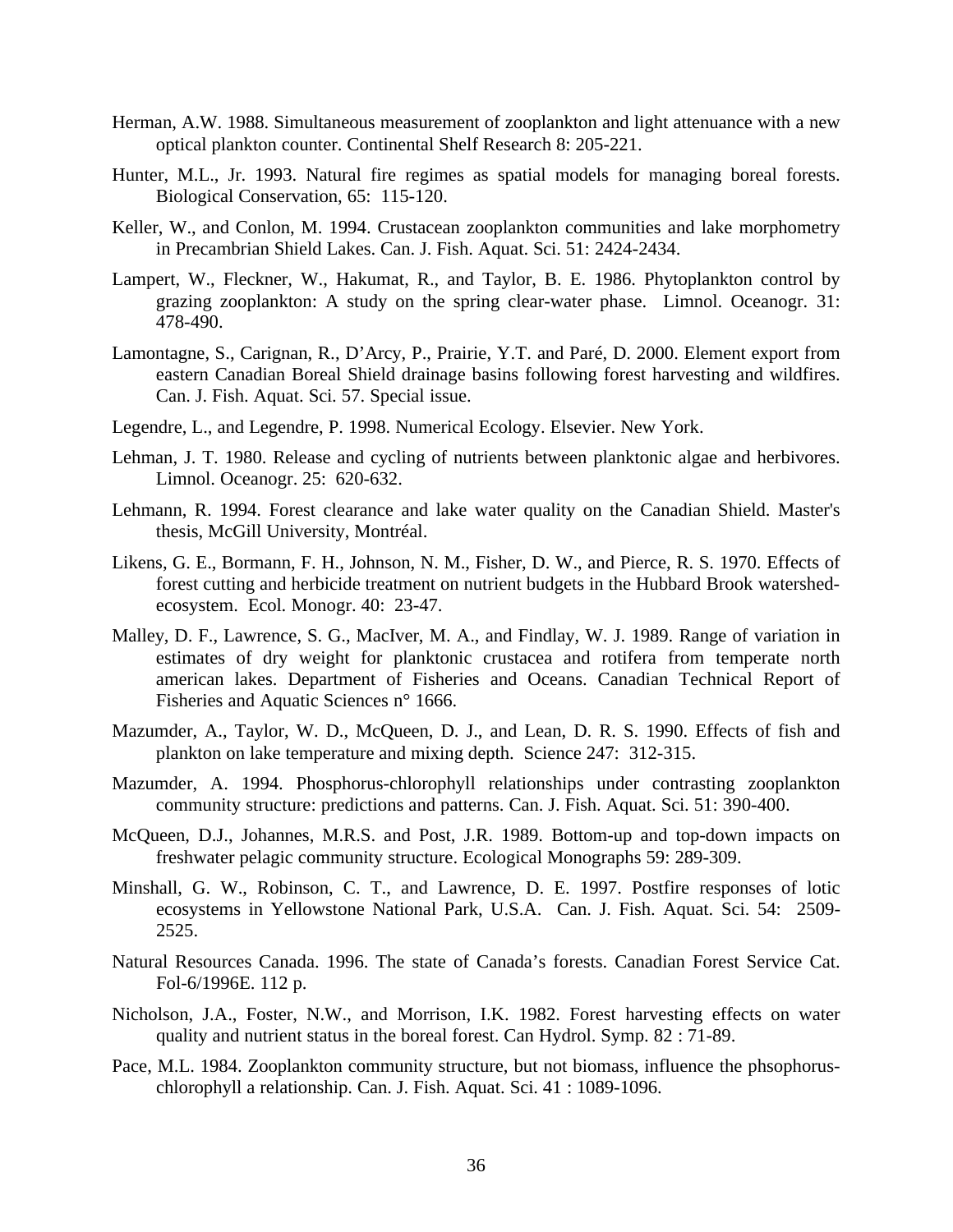- Pace, M. L. 1986. An empirical analysis of zooplankton community size structure across lake trophic gradients. Limnol. Oceanogr. 31: 45-55.
- Patalas, K. 1972. Crustacean plankton and the eutrophication of St. Lawrence Great Lakes. J. Fish. Res. Bd. Canada 29: 1451-1462.
- Patoine, A., Pinel-Alloul, B., Prepas, E., and Carignan, C. 2000a. Do logging and forest fires influence zooplankton biomass in Canadian boreal Shield lakes?. Can. J. Fish. Aquat. Sci. 57. Special issue : .
- Patoine, A., Pinel-Alloul, B., Prepas, E.E. 2000b. Effects of watershed disturbances by wildfires and logging on zooplankton diversity and species assemblages in Boreal Shield lakes. In preparation for Freshwater Biology.
- Patoine, A., Pinel-Alloul, B., Prepas, E.E. 2000c. Influence of watershed disturbances by wildfires and logging, and lake environments on crustacean biovolumes and size spectra in lakes of the Eastern Canadian Boreal forest. In preparation for J. Plankton Res.
- Pinel-Alloul, B., Méthot, G., Verreault, G., and Vigneault, Y. 1990. Zooplankton species association in Québec lakes: variation with abiotic factors, including natural and anthropogenic acidification. Can. J. Fish. Aquat. Sci. 47: 110-121.
- Pinel-Alloul, B., Patoine, A., Carignan, R., and Prepas, E. 1998. Réponses du zooplancton lacustre aux feux et aux coupes de forêt dans l'écozone boréale du Québec: étude préliminaire. Annls. Limnol. 34: 401-412.
- Pinel-Alloul, B., Mazumder, A., G. Lacroix et Lazzaro, X. 1998. Les réseaux trophiques pélagiques: structure, fonctionnement, interactions et variations spatio-temporelles. Revue des Sciences de l'Eau. No spécial 10<sup>e</sup> Anniversaire : 163-197.
- Planas D., Desrosiers, M. , Groulx, S.-R., Paquet, S., and Carignan, R. 2000. Benthic and pelagic algal responses in eastern Canadian Boreal Shield lakes following harvesting and wildfires. Can. J. Fish. Aquat. Sci. 57 : Special issue. .
- Rask, M., Arvola, L., and Salonen, K. 1993. Effects of catchment deforestation and burning on the limnology of a small forest lake in southern Finland. Verh. Internat. Verein. Limnol. 25: 525-528.
- Rask, M., Nyberg, K., Markkanen, S.-L., and Ojala, A. 1998. Forestry in catchments: effects on water quality, plankton, zoobenthos and fish in small lakes. Boreal Env. Res. 3: 75-86.
- SAS Institute Inc. 1988. SAS/STAT User's Guide, Release 6.03. SAS Institute., Cary, NC.
- Sokal, R.R., and Roff, F. J. 1981. Biometry: the principles and practice of statistics in biological research. W.H. Freeman & co., New York. 413 p.
- Smith, K., and Fernando, C. H. 1978. A guide to the freshwater calanoid and cyclopoid copepod crustacea of Ontario. University of Waterloo, Waterloo, Ontario.
- Smith, M. W. 1969. Changes in environment and biota of a natural lake after fertilization. J. Fish. Res. Board Can. 26: 3101-3132.
- Stockner, J. G., and Shortreed, K. S. 1989. Algal picoplankton and contribution to food webs in oligotrophic British Columbia lakes. Hydrobiol. 173: 151-166.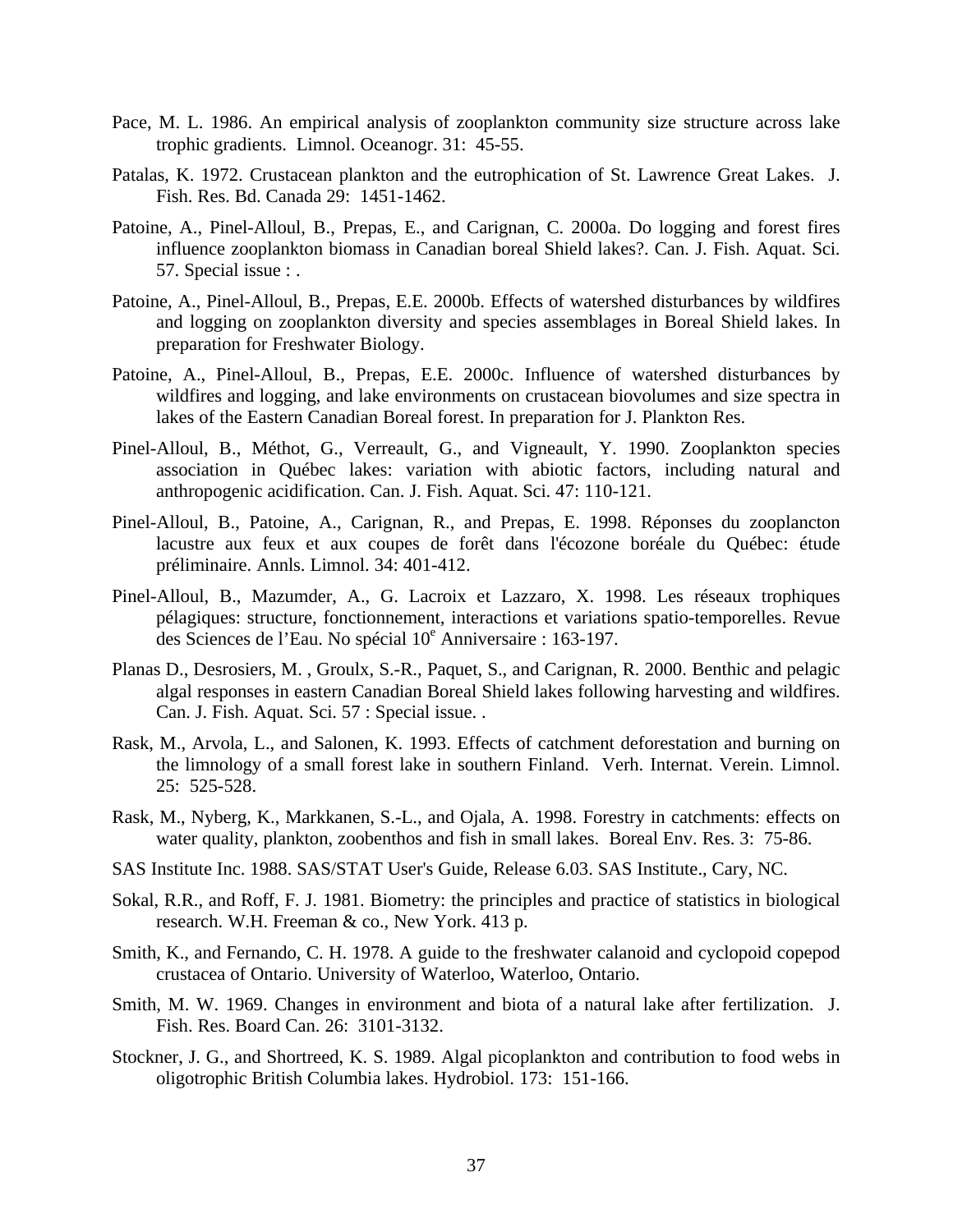- St-Onge, I., and Magnan, P. 2000. Impact of logging and natural fires on fish communities of Laurentian Shield lakes. Can. J. Fish. Aquat. Sci. 57 . Special issue.
- ter Braak, C.J.F. 1988. CANOCO a FORTRAN program for canonical community ordination by partial detrended canonical correspondence analysis , principal component analysis and redundancy analysis. TNO Institute of Applied Computer Science, Wageningen, The Netherlands. 95 p
- Yan, N. D. 1986. Empirical prediction of crustacean zooplankton biomass in nutrient-poor Canadian Shield lakes. Can. J. Fish. Aquat. Sci. 43: 788-796.

# **Main contributions**

#### *Peer-reviewed papers*

- Pinel-Alloul, B., Patoine, A., Carignan, R., and Prepas, E. 1998. Réponses du zooplancton lacustre aux feux et aux coupes de forêt dans l'écozone boréale du Québec: étude préliminaire. Annls. Limnol. 34: 401-412.
- Patoine, A., Pinel-Alloul, B., Prepas, E., and Carignan, C. 2000a. Do logging and forest fires influence zooplankton biomass in Canadian boreal Shield lakes?. Can. J. Fish. Aquat. Sci. 57. Special issue. (in press)
- Patoine, A., Pinel-Alloul, B., Prepas, E.E. 2000b. Effects of watershed disturbances by wildfires and logging on zooplankton diversity and species assemblages in Boreal Shield lakes. In preparation for Freshwater Biology.
- Patoine, A., Pinel-Alloul, B., Prepas, E.E. 2000c. Influence of watershed disturbances by wildfires and logging, and lake environments on crustacean biovolumes and size spectra in lakes of the Eastern Canadian Boreal forest. In preparation for J. Plankton Res.

#### *Conference proceedings*

Carignan, R., P. D'Arcy, B. Pinel-Alloul, J. Kalff, D. Planas and P. Magnan. 1999. Comparative impacts of fire and forest harvesting on water quality in boreal shield lakes. In Proceedings of the 1999 Sustainable Forest Management Network Conference. Science and Practice: Sustaining the Boreal Forest. Sustainable Forest Management Network. Edmonton, Alberta, Canada. pp 121-126.

#### *Communications and posters (1996-2000)*

Pinel-Alloul, B., Patoine, A. , Prepas, E., and Carignan, R. 2000. Effets des perturbations du bassin versant par la coupe à blanc et les feux de forêt sur les communautés zooplanctoniques des lacs de la forêt boréale au Québec. CILEF  $2000$ .  $6^e$  Congrès international des Limnologistes d'Expression française. Clermond-Ferrand, France .16-21 juil. 2000.